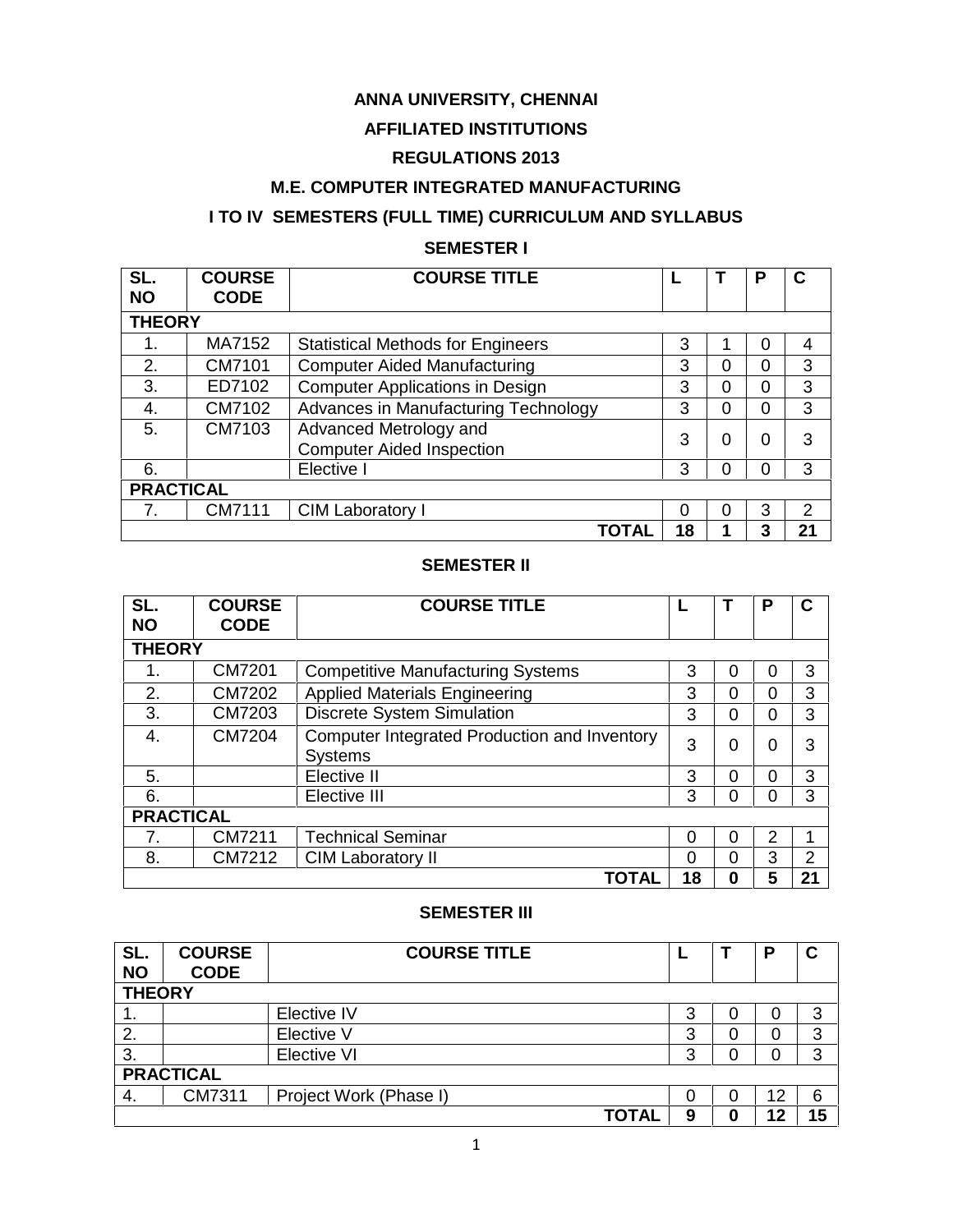# **SEMESTER IV**

| SL.<br><b>NO</b> | <b>COURSE</b><br><b>CODE</b> | <b>COURSE TITLE</b>     |  |  |  | Ð  | ັ  |
|------------------|------------------------------|-------------------------|--|--|--|----|----|
| <b>PRACTICAL</b> |                              |                         |  |  |  |    |    |
| . .              | CM7411                       | Project Work (Phase II) |  |  |  | 24 | 12 |
|                  |                              | <b>TOTAL</b>            |  |  |  | 24 | 12 |

# **TOTAL CREDITS TO BE EARNED FOR THE AWARD OF THE DEGREE = 69**

# **LIST OF ELECTIVES FOR M.E. COMPUTER INTEGRATED MANUFACTURING**

# **SEMESTER I (Elective I)**

| SI. | <b>COURSE</b> | <b>COURSE TITLE</b>                                  |   |   | Р | С |
|-----|---------------|------------------------------------------------------|---|---|---|---|
| No. | <b>CODE</b>   |                                                      |   |   |   |   |
|     | CM7001        | <b>Additive Manufacturing</b>                        | 3 | 0 | 0 | 3 |
| 2.  | CM7002        | Advances In Welding and Casting Technology           | 3 | 0 | 0 | 3 |
| 3.  | CM7003        | <b>Composite Materials</b>                           | 3 | 0 | 0 | 3 |
| 4.  | <b>CM7004</b> | <b>Computer Aided Process Planning</b>               | 3 | 0 | 0 | 3 |
| 5.  | <b>CM7005</b> | <b>Corrosion and Surface Engineering</b>             | 3 | 0 | 0 | 3 |
| 6.  | CM7006        | Design for Manufacturing                             | 3 | 0 | 0 | 3 |
| 7.  | <b>CM7007</b> | Design of Cellular Manufacturing System              | 3 | 0 | 0 | 3 |
| 8.  | <b>CM7008</b> | Design of Fluid Power Systems                        | 3 | 0 | 0 | 3 |
| 9.  | <b>CM7009</b> | Finite Element Analysis in Manufacturing Engineering | 3 |   | 0 | 3 |

# **SEMESTER II (Elective II & III)**

| SI. | <b>COURSE</b> | <b>COURSE TITLE</b>                          |   |   | Р | C |
|-----|---------------|----------------------------------------------|---|---|---|---|
| No. | <b>CODE</b>   |                                              |   |   |   |   |
|     | CM7010        | <b>Electronics Manufacturing Technology</b>  | 3 | 0 | 0 | 3 |
| 2.  | CM7011        | <b>Environment Conscious Manufacturing</b>   | 3 | 0 | 0 | 3 |
| 3.  | CM7012        | <b>Evolutionary Computation</b>              | 3 | 0 | 0 | 3 |
| 4.  | ED7071        | Industrial Robotics and Expert Systems       | 3 | 0 | 0 | 3 |
| 5.  | CM7013        | Intelligent Product Design and Manufacturing | 3 | 0 | 0 | 3 |
| 6.  | CM7014        | Introduction to Artificial Intelligence      | 3 | 0 | 0 | 3 |
| 7.  | CM7015        | Lean Concepts in Production Systems          | 3 | 0 | 0 | 3 |
| 8.  | CM7016        | Micro and Nano Manufacturing                 | 3 | 0 | 0 | 3 |
| 9.  | <b>CM7017</b> | Microelectromechanical Systems               | 3 |   | 0 | 3 |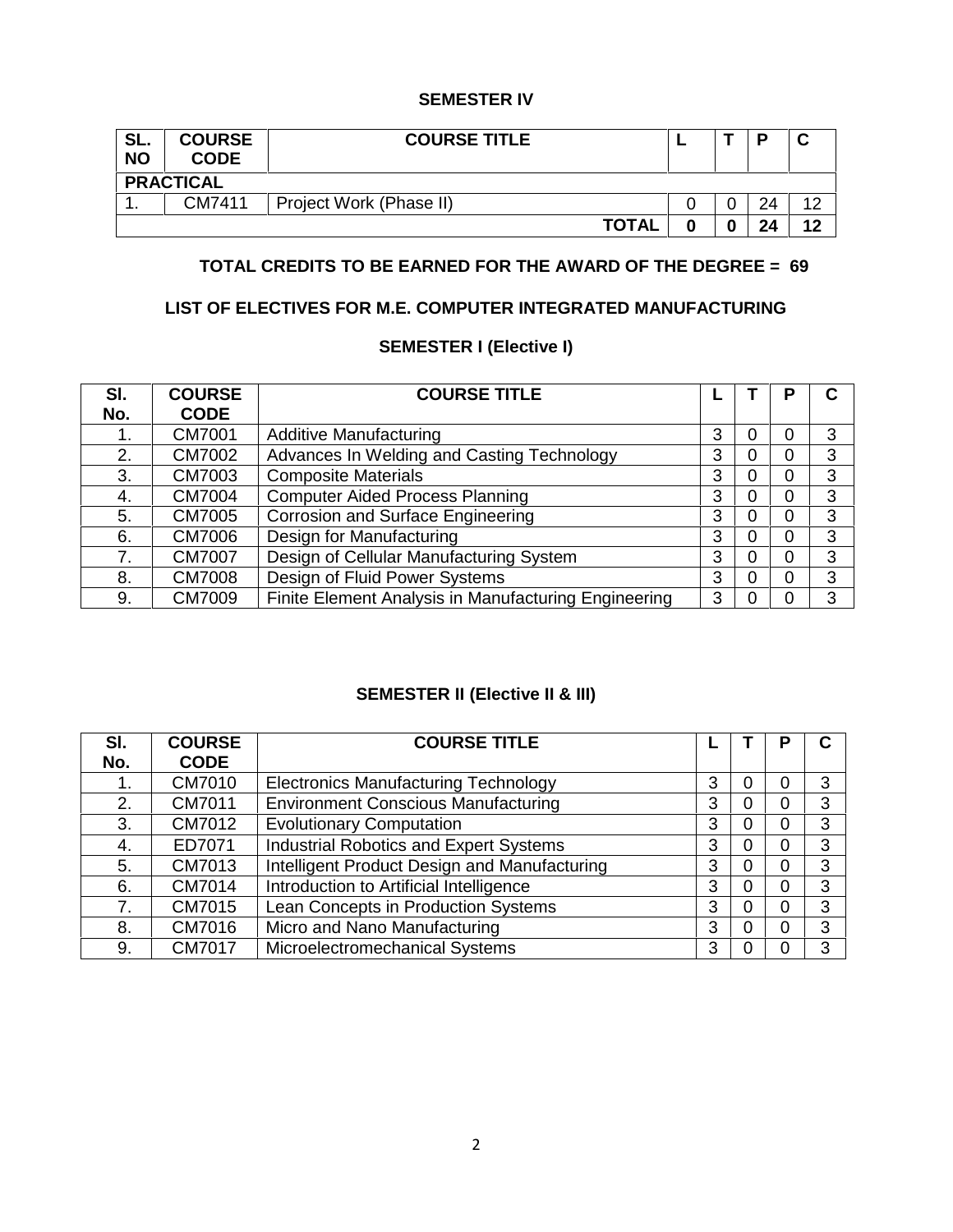# **SEMESTER III (Elective IV, V & VI)**

| SI.<br>No. | <b>COURSE</b><br><b>CODE</b> | <b>COURSE TITLE</b>                                |   |   | Р | C |
|------------|------------------------------|----------------------------------------------------|---|---|---|---|
| 1.         | CM7018                       | <b>Manufacturing Information Systems</b>           | 3 | 0 | 0 | 3 |
| 2.         | CM7019                       | Management of Manufacturing Systems                | 3 | 0 | 0 | 3 |
| 3.         | CM7020                       | Mechatronics in Manufacturing systems              | 3 | 0 | 0 | 3 |
| 4.         | CM7021                       | <b>Precision Engineering</b>                       | 3 | 0 | 0 | 3 |
| 5.         | CM7022                       | <b>Project Management</b>                          | 3 | 0 | 0 | 3 |
| 6.         | CM7023                       | Reliability and Total Productive Maintenance       | 3 | 0 | 0 | 3 |
| 7.         | CM7024                       | Sensors for Manufacturing and Condition Monitoring | 3 | 0 | 0 | 3 |
| 8.         | CM7025                       | <b>Supply Chain Management</b>                     | 3 | 0 | 0 | 3 |
| 9.         | CM7026                       | Sustainable Manufacturing                          | 3 | 0 | 0 | 3 |
| 10.        | CM7027                       | <b>Material Characterization Techniques</b>        | 3 | 0 | 0 | 3 |
| 11.        | CM7028                       | <b>Tool Engineering</b>                            | 3 | 0 | 0 | 3 |
| 12.        | CM7029                       | <b>Total Quality Systems and Engineering</b>       | 3 | 0 | 0 | 3 |
| 13.        | CM7030                       | Warehouse Layout Planning and Part Feeding Methods | 3 | 0 | 0 | 3 |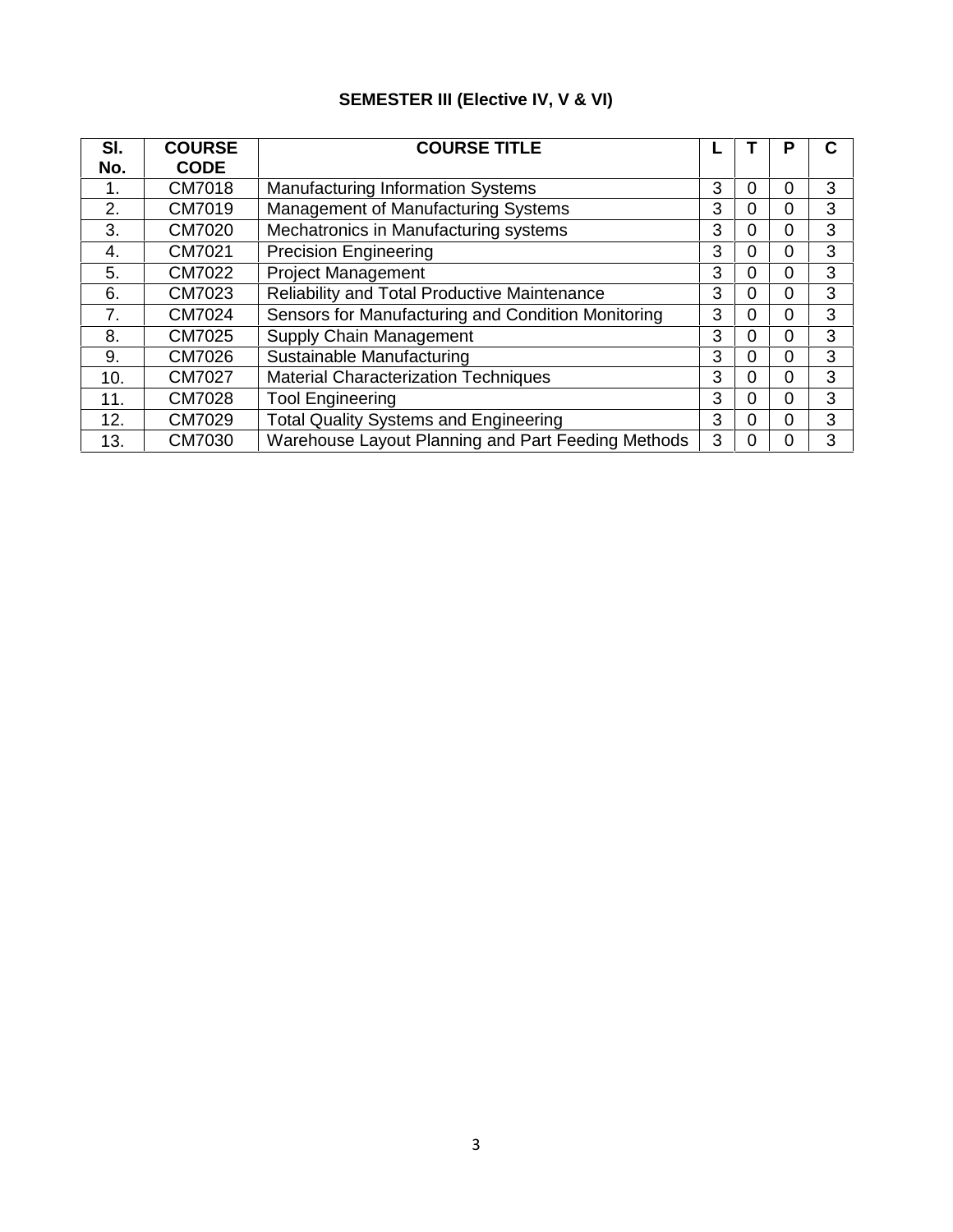# **CM7101 COMPUTER AIDED MANUFACTURING L T P C**

# 4

# **MA7152 STATISTICAL METHODS FOR ENGINEERS L T P C**

# **OBJECTIVES:**

- To study and understand the concepts of Statistical methods and its applications in Engineering.
- To study the effect of estimation theory, testing of hypothesis, correlation and regression, randomized design, and multivariate analysis.

# **UNIT I ESTIMATION THEORY 9+3**

Estimators: Unbiasedness, Consistency, Efficiency and Sufficiency – Maximum Likelihood Estimation – Method of moments.

# **UNIT II TESTING OF HYPOTHESIS 9+3**

Tests based on Normal, t,  $X^2$  and F distributions for testing of means, variance and proportions – Analysis of r x c tables – Goodness of fit.

# **UNIT III CORRELATION AND REGRESSION 9+3**

Multiple and Partial Correlation – Method of Least Squares – Plane of Regression – Properties of Residuals – Coefficient of multiple correlation – Coefficient of partial correlation – Multiple correlation with total and partial correlations – Regression and Partial correlations in terms of lower order co efficient.

# **UNIT IV DESIGN OF EXPERIMENTS 9+3**

Analysis of variance – One-way and two-way classifications – Completely randomized design – Randomized block design – Latin square design.

# **UNIT V MULTIVARIATE ANALYSIS 9+3**

Random vectors and Matrices – Mean vectors and Covariance matrices – Multivariate Normal density and its properties – Principal components: Population principal components – Principal components from standardized variables.

# **L: 45 + T : 15 TOTAL : 60 PERIODS**

# **OUTCOME:**

 On completion of this course the students will be able to solve various problems in the field of engineering employing probability and statistical methods.

# **REFERENCES:**

- 1. Gupta.S.C., and Kapoor, V.K., "Fundamentals of Mathematical Statistics", Sultan Chand and Sons, Eleventh Edition, 2002
- 2. J.E. Freund, Mathematical Statistical", 5<sup>th</sup> Edition, Prentice Hall of India, 2001.
- 3. Jay L.Devore, "Probability and statistics for Engineering and the Sciences", 5<sup>th</sup> Edition, Thomson and Duxbury, Singapore, 2002
- 4. Murray.R. SpiegelandLarry J.Stephens, "Schaum'sou Tlines- Statistics", Third Edition, Tata McGraw-Hill, 2000
- 5. R.A.Johnson and C.B.Gupta, "Miller & Freund's Probability and Statistics for Engineers", Pearson Education, Asia,  $7<sup>th</sup>$  Edition, 2007
- 6. Richard A.Johnson and Dean W.Wichern, "Applied Multivariate Statistical Analysis", Pearson Education, Asia, 6<sup>th</sup> Edition, 2007

# **3 1 0 4**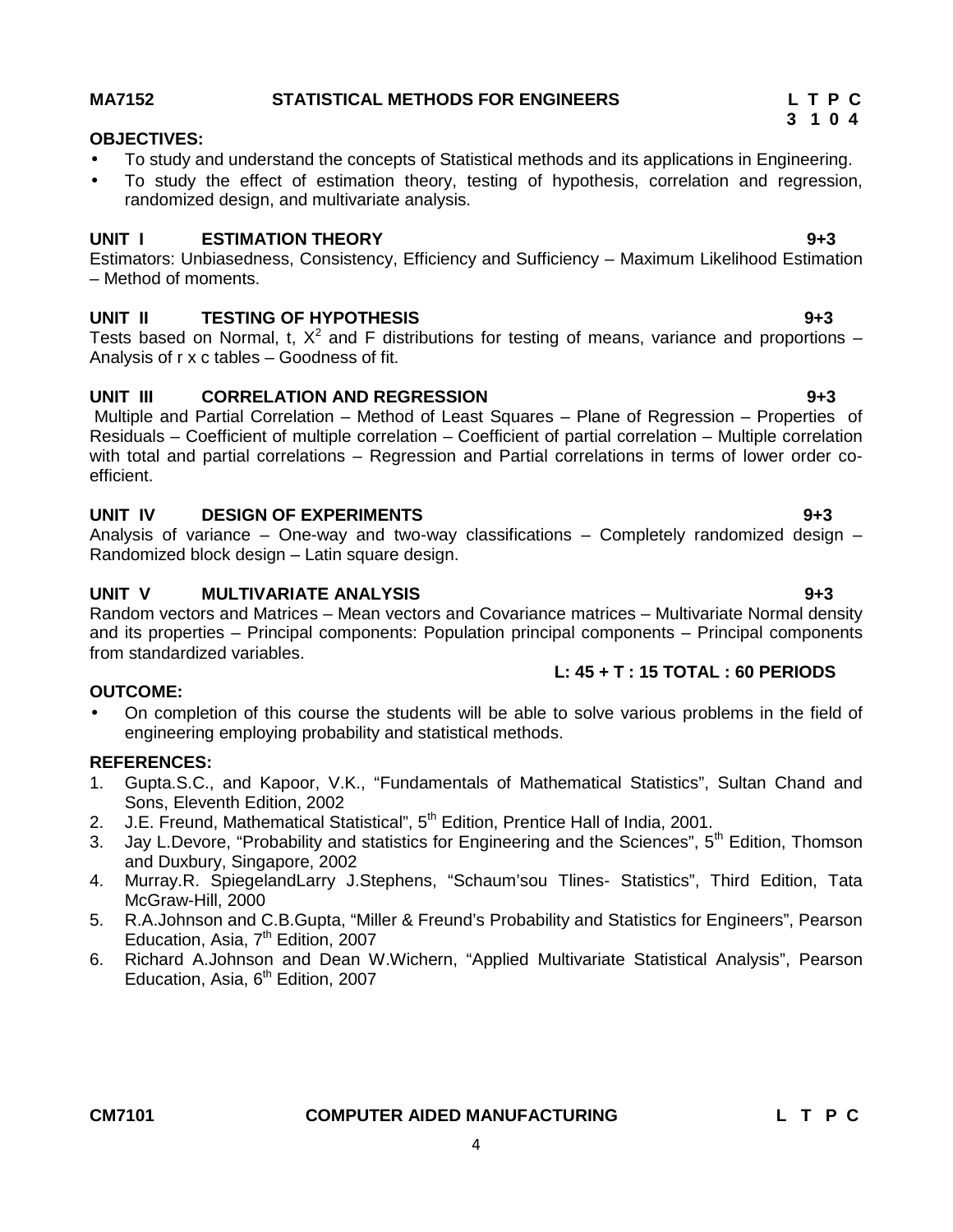# **OBJECTIVE:**

 On completion of the course the students are expected to be knowledgeable in Engineering product specification, CAD/CAM integration, CNC machine tool building, CNC programming using manual method, generation of CNC codes using CAM software, Tooling and work holding devices.

### **UNIT I INTRODUCTION TO CAM 8**

The evolution of product realization, CAM and its historical development, Engineering product specification– Engineering design, design drafting, tolerance graph analysis, relationship between product and process tolerance, statistical quality control, manufacturing reliability.

Geometric tolerancing- ASME standard, interpreting geometric specifications, multiple part features and datum.

### **UNIT II CAD/CAM INTEGRATION 9**

Networking- networking techniques, LAN, components, wiring methods, network interface cards, network standards, Graphics standards – Data exchange format, evolution- features of various interfaces GKS, IGES, DXF, PDES, STEP etc., Process planning, Computer Aided Process Planning(CAPP) - variant, generative approaches.

### **UNIT III CONSTRUCTIONAL FEATURES OF CNC MACHINES 10**

CNC Machine building, structural details, guide ways –Friction, Anti friction and other types of guide ways, elements used to convert the rotary motion to a linear motion – Screw and nut, recirculating ball screw, planetary roller screw, recirculating roller screw, rack and pinion, spindle assembly, torque transmission elements – gears, timing belts, flexible couplings, Bearings, Spindle drives and feed drives, open loop and closed loop control, Axis measuring system - Turn Mill Center - CNC VTL - Multi Axis ( 5 And 6 Axis) Machines With Live Tools - Axes & Spindle Cooling System - Through Coolant & Shower Coolant - Integral Spindle With HSK & Big Plus Spindle - Double Ball Screws - Linear Motors - Grease Lubricating System - Probing For Zero Offsets and First Off Inspection - Tool Breakage Detecting System - In Process Gauging System.

# **UNIT IV PART PROGRAMMING FOR CNC MACHINES 9**

Structure of CNC program, Coordinate system, G & M codes, cutter radius compensation, tool nose radius compensation, tool wear compensation, canned cycles, sub routines, do loop, mirroring features, Manual part programming for CNC turning and machining centre for popular controllers like Fanuc, Siemens, Generation of CNC program using CAM software.

# **UNIT V TOOLING AND WORK HOLDING DEVICES 9**

Introduction to cutting tool materials – HSS, Carbides, Ceramics, CBN, PCD, classification of inserts- PMK, NSH, qualified, semi qualified and preset tooling, tooling system for CNC Machining centre and Turning centre, Automatic Tool changers, work holding devices for rotating and fixed work parts, Automatic Pallet changer, economics of CNC, maintenance of CNC machines. Feedback devices - Principles of Operation - Robots for loading jobs & material handling - Multi Pallets - Hydraulic and Pneumatic Fixtures - Anti Vibration Boring Bars - Hydro Gripping & Shrink Fit Adaptors for Drills and Reamers. **TOTAL: 45 PERIODS**

# **OUTCOME:**

At the end of this course the student will be able to apply knowledge in various fields of Computer Aided Manufacturing.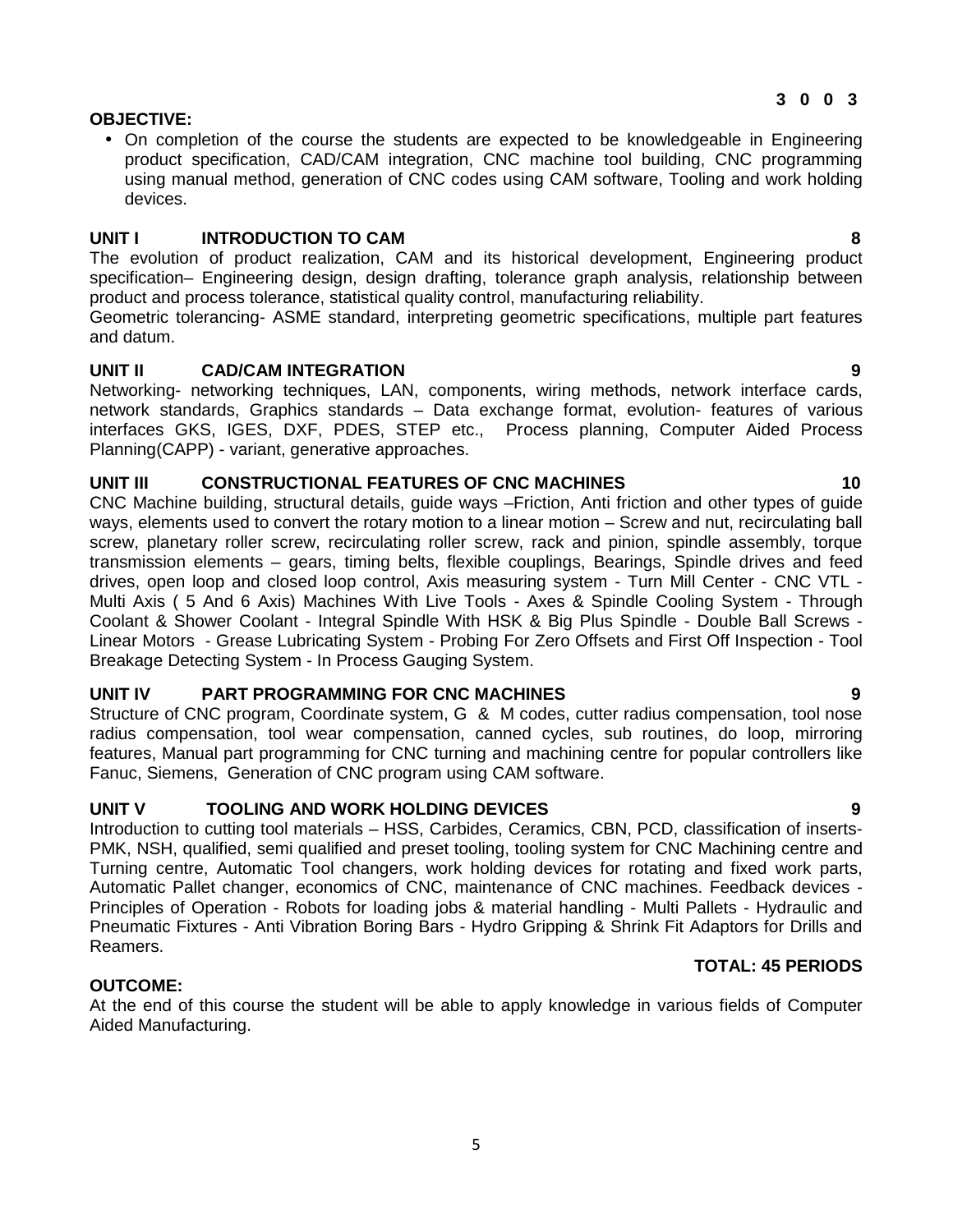### **REFERENCES:**

- 1. Zeid,I., "CAD CAM Theory and Practice ", Tata McGraw-Hill Publishing Co. Ltd., 2007.
- 2. "Mechatronics", HMT, Tata McGraw-Hill Publishing Company Limited, New Delhi, 2005.
- 3. Chang,T.C., Wysk, R.A. and Wang,H.P., "Computer Aided Manufacturing", Pearson Prentice Hall, 2009.
- 4. Rao, P.N., "CAD/CAM", Tata McGraw-Hill Publishing Company Limited, New Delhi, 2010.
- 5. Jones, B.L., "Introduction to Computer Numerical Control", Pitman, London, 1987.
- 6. Seamers, W.S., "Computer Numeric Control", Fourth Edition Thomson Delmar, 2002.
- 7. Radhakrishnan, P., "Computer Numerical Control ", New Central Book Agency, 1992.
- 8. Singh, N., "Systems Approach to Computer-Integrated Design and Manufacturing", Wiley India Pvt. Ltd., 2011.

### **ED7102 COMPUTER APPLICATIONS IN DESIGN L T P C 3 0 0 3**

### **OBJECTIVE:**

 To impart knowledge on computer graphics which are used routinely in diverse areas as science, engineering, medicine, etc.

### **UNIT I INTRODUCTION TO COMPUTER GRAPHICS FUNDAMENTALS 8**

Output primitives (points, lines, curves etc.,), 2-D & 3-D transformation (Translation,scaling,rotators) windowing - view ports - clipping transformation.

# **UNIT II CURVES AND SURFACES MODELLING 10**

Introduction to curves - Analytical curves: line, circle and conics – synthetic curves: Hermite cubic spline- Bezier curve and B-Spline curve – curve manipulations.

Introduction to surfaces - Analytical surfaces: Plane surface, ruled surface , surface of revolution and tabulated cylinder – synthetic surfaces: Hermite bicubic surface- Bezier surface and B-Spline surface surface manipulations.

# **UNIT III NURBS AND SOLID MODELING 9**

NURBS- Basics- curves , lines, arcs, circle and bi linear surface.

Regularized Boolean set operations - primitive instancing - sweep representations - boundary representations - constructive solid Geometry - comparison of representations - user interface for solid modeling.

### **UNIT IV VISUAL REALISM 9**

Hidden – Line – Surface – solid removal algorithms shading – coloring. Introduction to parametric and variational geometry based software's and their principles creation of prismatic and lofted parts using these packages.

# **UNIT V ASSEMBLY OF PARTS AND PRODUCT DATA EXCHANGE 9**

Assembly modeling - interferences of positions and orientation - tolerances analysis - mass property calculations - mechanism simulation.

Graphics and computing standards– Open GL Data Exchange standards – IGES, STEP etc– Communication standards.

# **TOTAL : 45 PERIODS**

Laboratory session: Writing interactive programs generate graphics and to solve design problems using any languages like Auto LISP/ C / FORTRAN etc. Each assessment should contain a component of Laboratory session.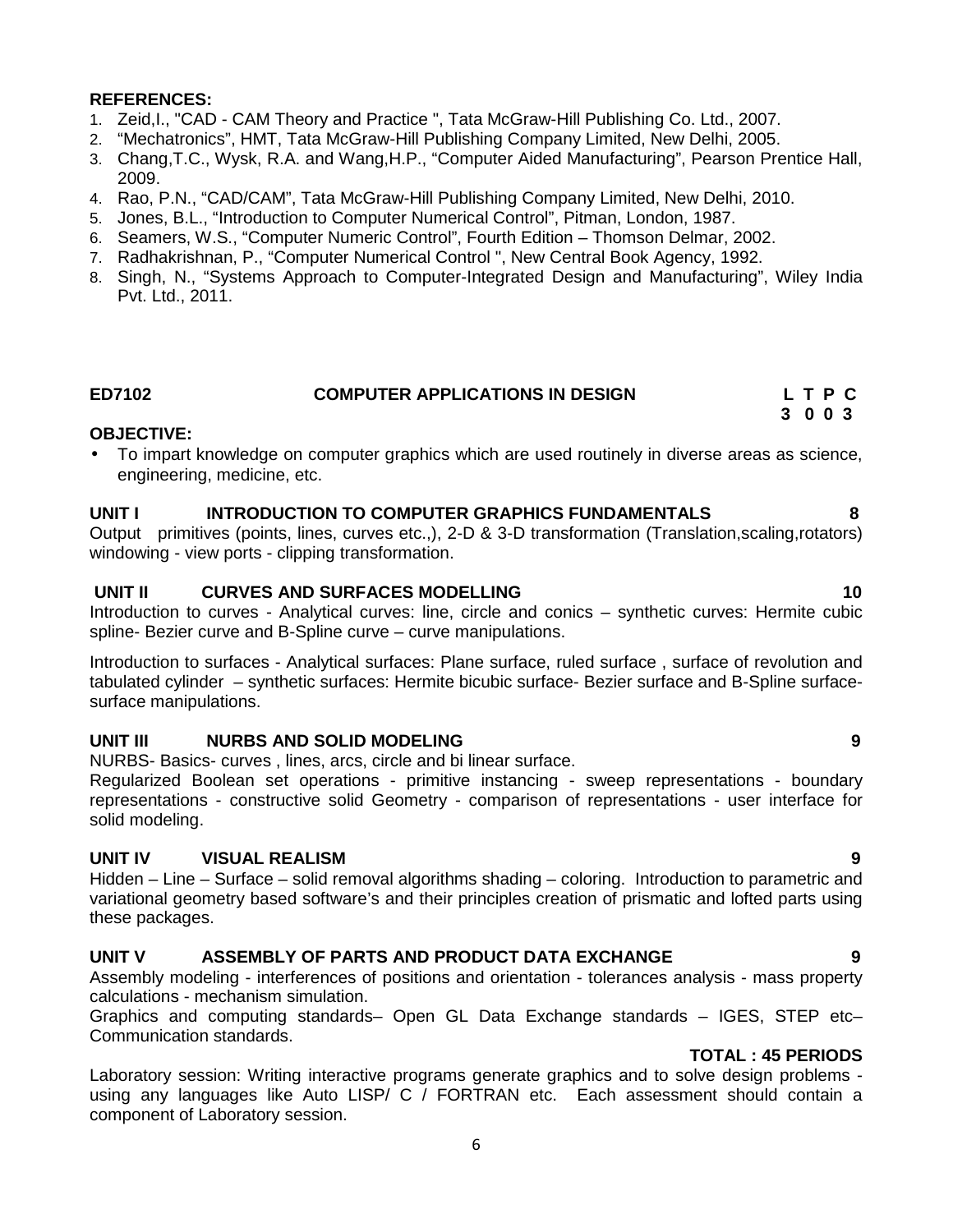# **OUTCOME:**

 With laboratory classes in conjunction, It helps the students to get familiarized with the computer graphics application in design. This understanding reinforces the knowledge being learned and shortens the overall learning curves which are necessary to solve CAE problems that arise in engineering.

#### **REFERENCES**

- 1. William M Neumann and Robert F.Sproul "Principles of Computer Graphics", Mc Graw Hill Book Co. Singapore, 1989.
- 2. Donald Hearn and M. Pauline Baker "Computer Graphics", Prentice Hall, Inc., 1992.
- 3. Ibrahim Zeid Mastering CAD/CAM McGraw Hill, International Edition, 2007.
- 4. Foley, Wan Dam, Feiner and Hughes Computer graphics principles & practices, Pearson Education – 2003.
- 5. David F. Rogers, James Alan Adams "Mathematical elements for computer graphics" second edition, Tata McGraw-Hill edition.

# **CM7102 ADVANCES IN MANUFACTURING TECHNOLOGY L T P C**

### **OBJECTIVE:**

 At the end of this course the students are expected to understand special machining processes, unconventional machining processes, micro machining process, nano fabrication processes and rapid prototyping.

### **UNIT I UNCONVENTIONAL MACHINING 10**

Introduction-Bulk processes - surface processes- Plasma Arc Machining- Laser Beam Machining- Electron Beam Machining-Electrical Discharge Machining – Electro chemical Machining-Ultrasonic Machining- Water Jet Machining-Electro Gel Machining-Anisotropic machining-Isotropic machining- Elastic Emission machining – Ion Beam Machining.

### **UNIT II PRECISION MACHINING: 10**

Ultra Precision turning and grinding: Chemical Mechanical Polishing (CMP) - ELID process – Partial ductile mode grinding-Ultra precision grinding- Binderless wheel – Free form optics. aspherical surface generation Grinding wheel- Design and selection of grinding wheel-High-speed grinding- High-speed milling- Diamond turning.

### **UNIT III ADVANCES IN METAL FORMING 7**

Orbital forging, Isothermal forging, Warm forging, Overview of Powder Metal techniques –Hot and Cold isostatic pressing - high speed extrusion, rubber pad forming, micro blanking –Powder rolling – Tooling and process parameters

# **UNIT IV MICRO MACHINING AND NANO FABRICATION 10**

Theory of micromachining-Chip formation-size effect in micromachining-microturning, micromilling, microdrilling- Micromachining tool design-Micro EDM-Microwire EDM-Nano fabrication: LIGA, Ion beam etching, Molecular manufacturing techniques –Atomic machining- Nano machining techniques – Top/Bottom up Nano fabrication techniques - Sub micron lithographic technique, conventional film growth technique, Chemical etching, Quantum dot fabrication techniques  $-$  MOCVD  $-$  Epitaxy techniques.

7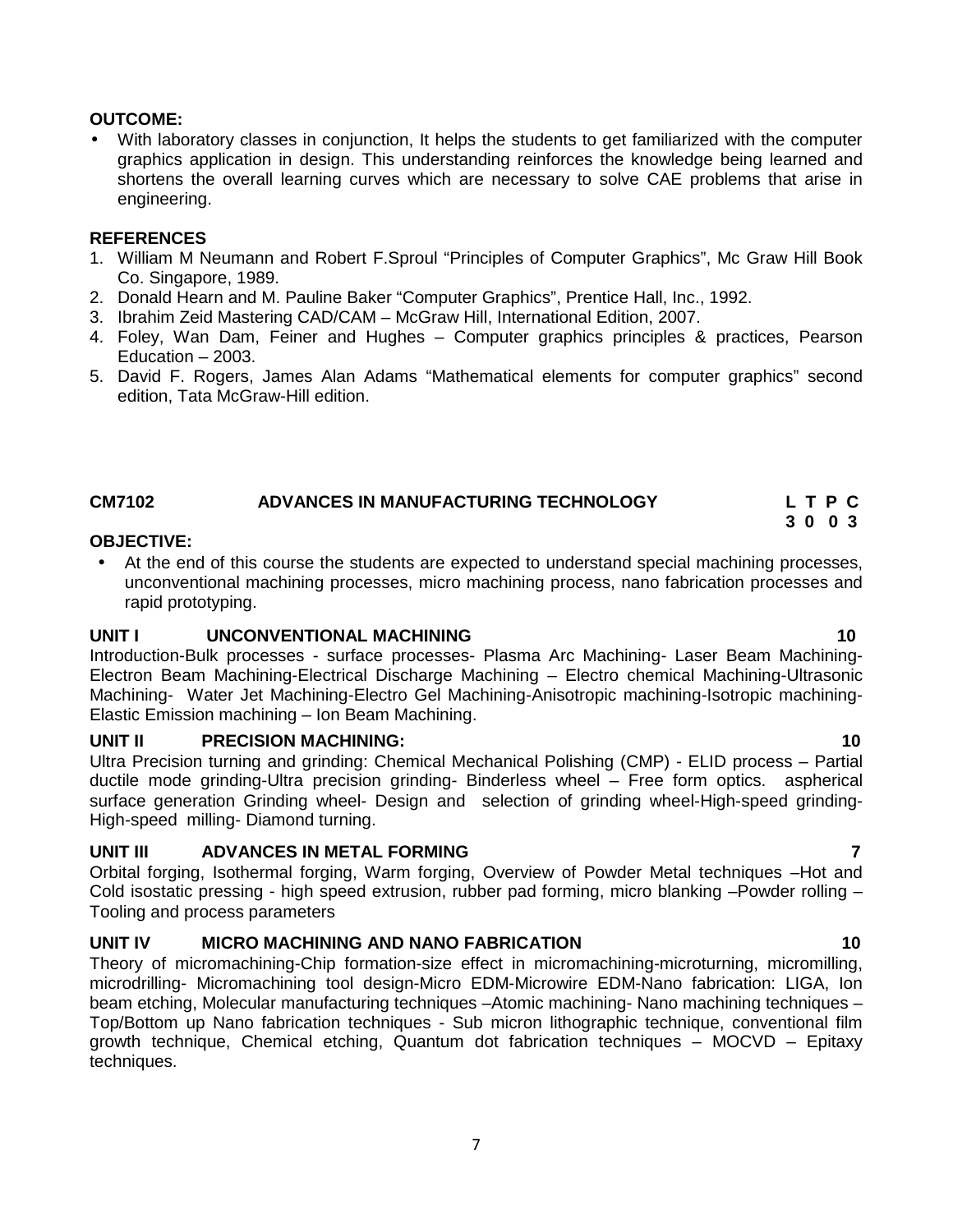# **UNIT V RAPID PROTOTYPING AND SURFACE MODIFICATION TECHNIQUES 8**

Introduction – Classification – Principle advantages limitations and applications- Stereo lithography – Selective laser sintering –FDM, SGC, LOM, 3D Printing-Surface modification Techniques: Sputtering- CVD-PVD-Diamond like carbon coating-Plasma Spraying Technique.

### **OUTCOME:**

**TOTAL: 45 PERIODS**

At the end of this course the students are expected

- 1. to produce useful research output in machining of various materials
- 2. use this knowledge to develop hybrid machining techniques
- 3. Application of this knowledge to manage shop floor problems

### **REFERENCES**

- 1. Franssila. S., "Introduction to Micro Fabrication", John Wiley and sons Ltd., UK, 2004, ISBN: 978- 0-470-85106-7
- 2. Benedict, G.F.,"Non Traditional manufacturing Processes",CRC press,2011
- 3. McGeough,J.A.,"Advanced methods of Machining",Springer,2011
- 4. Narayanaswamy, R., Theory of Metal Forming Plasticity, Narosa Publishers,1989.
- 5. Pandley, P.S. and Shah.N., "Modern Manufacturing Processes", Tata McGraw Hill, 1980.
- 6. HMT Manual, "Non traditional Machining Methods", 1975.
- 7. Madou, M.J., Fundamentals of Micro fabrication: The Science of Miniaturization, Second Edition, CRC Press (ISBN: 0849308267), 2006.
- 8. Madore, J, "fundamental of Micro fabrication", CRC Press, 2002.
- 9. Jackson, M.J., "Micro fabrication and Nanomanufacturing", CRC Press, 2006.
- 10. Zant, P.V., "Microchip fabrication", McGraw Hill, 2004.
- 11. Gad-el-Hak M, "The MEMS Handbook", CRC Press, 2006.
- 12. Busnaina, A., "Nanomanufacturing Handbook", CRC Press, London, 2006

# **CM7103 ADVANCED METROLOGY AND COMPUTER AIDED INSPECTION L T P C**

# **3 0 0 3**

# **COURSE OBJECTIVE:**

- To teach the students basic concepts in various methods of engineering measurement techniques and applications, understand the importance of measurement and inspection in manufacturing industries.
- To make the students capable of learning to operate and use advanced metrological devices with ease in industrial environments.

# **UNIT I CONCEPTS OF METROLOGY: 8**

Terminologies – Standards of measurement – Errors in measurement – Interchangeability and Selective assembly – Accuracy and Precision – Calibration of instruments – Basics of Dimensional metrology and Form metrology

# **UNIT II MEASUREMENT OF SURFACE ROUGHNESS: 9**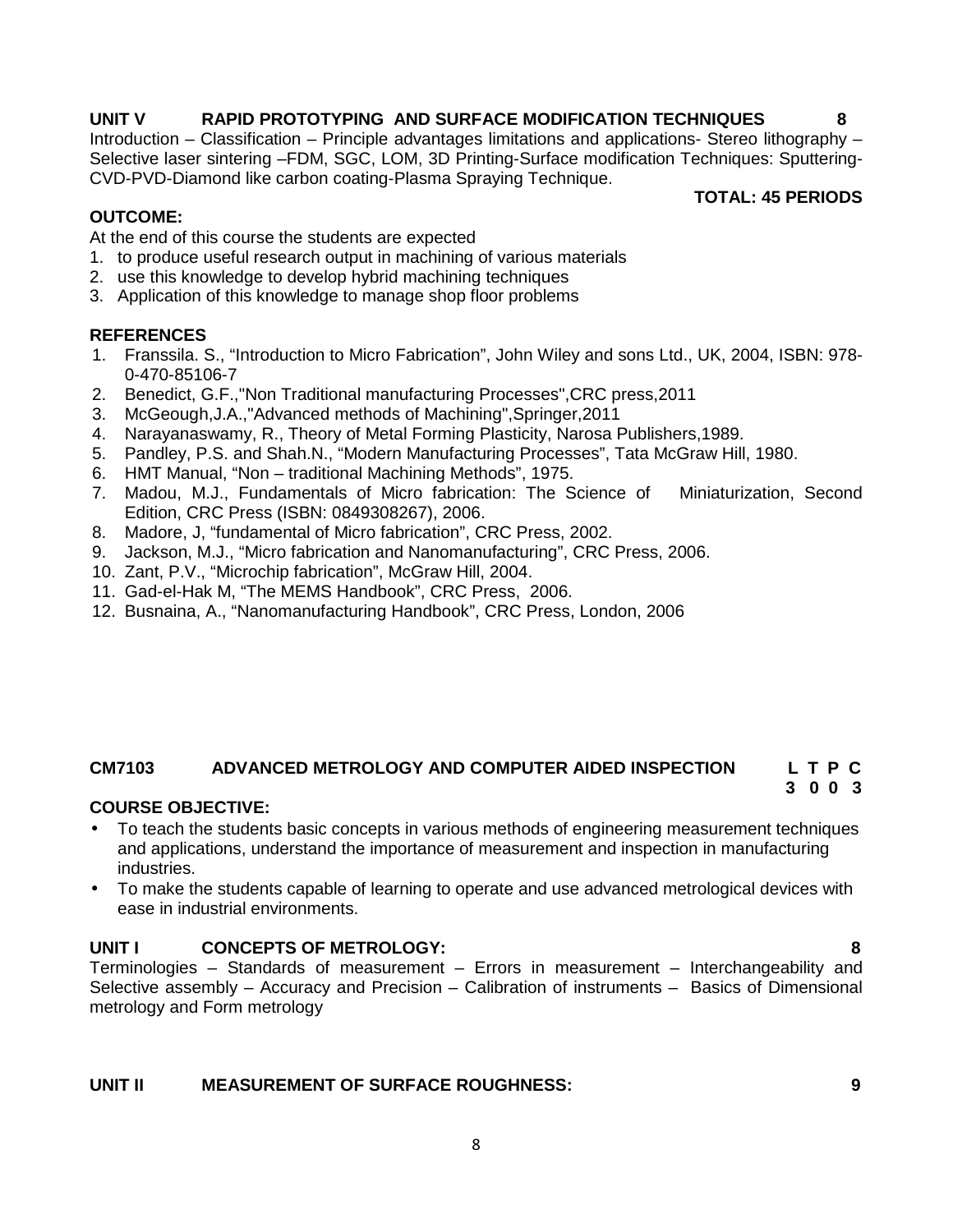Definitions – Types of Surface Texture: Surface Roughness Measurement Methods- Comparison, Contact and Non Contact type roughness measuring devices, 3D Surface Roughness Measurement, Nano Level Surface Roughness Measurement – Instruments.

# **UNIT III INTERFEROMETRY: 8**

Introduction, Principles of light interference – Interferometers – Measurement and Calibration – Laser Interferometry.

# **UNIT IV COMPUTER AIDED AND LASER METROLOGY: 10**

Tool Makers Microscope – Microhite – Coordinate Measuring Machines – Applications – Laser Micrometer, Laser Scanning gauge, Computer Aided Inspection techniques - In-process inspection, Machine Vision system-Applications.

# **UNIT V IMAGE PROCESSING FOR METROLOGY: 10**

Overview, Computer imaging systems, Image Analysis, Preprocessing, Human vision system, Image model, Image enhancement, gray scale models, histogram models, Image Transforms - Examples.

**TOTAL: 45 PERIODS**

# **COURSE OUTCOME:**

Students will:

- 1. Understand the advanced measurement principles with ease.
- 2. Operate sophisticated measurement and inspection facilities.
- 3. Design and develop new measuring methods.

# **REFERENCES**

- 1. Gupta, I.C., "A Text Book of engineering metrology", Dhanpat Rai and Sons, 1996.
- 2. Jain ,R.K.,"Engineering Metrology", Khanna Publishers, 2008.
- 3. Bewoor, A.K. and Kulkarni,V.A.,"Metrology and Measurement", Tata Mc Graw-Hill, 2009.
- 4. Galyer, F.W. and Shotbolt, C.R., "Metrology for engineers", ELBS, 1990.
- 5. Smith,G.T., "Industrial Metrology", Springer, 2002
- 6. Whitehouse,D.J., "Surface and their measurement", Hermes Penton Ltd, 2004.
- 7. "ASTE Handbook of Industries Metrology", Prentice Hall of India Ltd., 1992.
- 8. Rajput,R.K., "Engineering Metrology and Instrumentations", Kataria & Sons Publishers, 2001.
- 9. Sonka,M., Hlavac,V. and Boyle.R., "Image Processing, Analysis, and Machine Vision", Cengage-Engineering, 2007.

# **WEB REFERENCES**:

- 1. www.metrologytooling.com<br>2. www.iuk'tu-harburg.de
- 2. www.iuk'tu-harburg.de

# **CM7111 CIM LABORATORY I L T P C**

**0 0 3 2**

# **OBJECTIVE:**

 To impart knowledge in CAD software package for modeling, assembly, FEA of mechanical components and CNC programming for Milling/Turning.

# **OUTCOME:**

At the end of this course the student will be able to model, assemble, FEA of mechanical components using CAD software and CNC programming for Milling/Turning.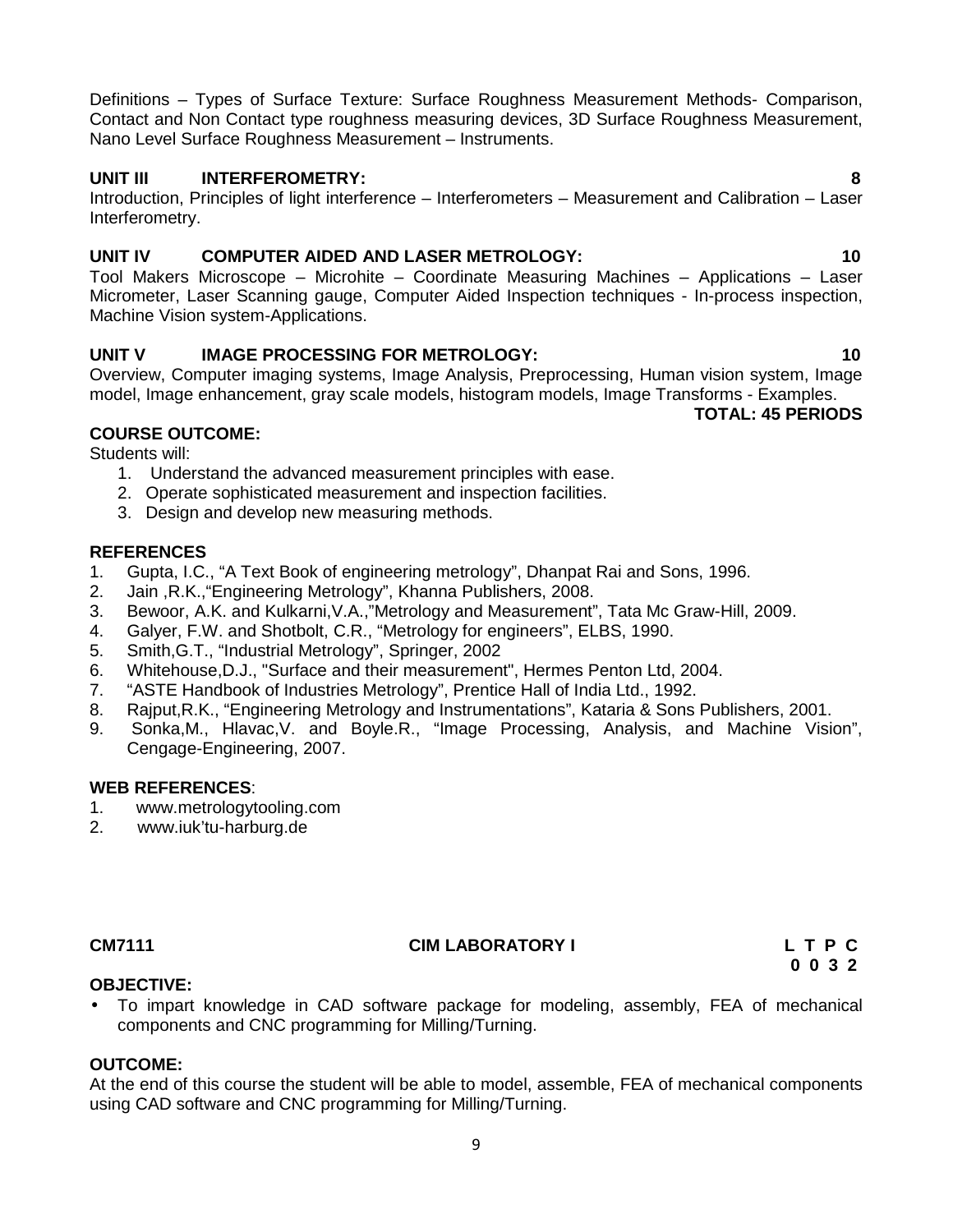- 1. Assembly of mechanical components using CAD software SolidWorks/CATIA/Pro-E.
- 2. Finite Element Analysis (FEA) using Pre-processing (solid modeling, meshing, analysis setup) and post processing (graphical display and report) with software PATRAN/ NASTRAN/ MARC/ ABAQUS/ LS-DYNA/ ANSYS/PAM-CRASH (Exercises include Simple Beam, Plane Stress, Strain, axi-symmetric, 3D Solids).
- 3. CNC code generation for CNC Milling.
- 4. CNC code generation for CNC Turning.
- 5. Demonstration of CNC Router Machine/ CNC Lathe/ CNC Milling (Students have to submit detailed reports on each demonstrations).

### **LIST OF EQUIPMENTS REQUIRED:**

- 1. Computers 20
- 2. CAD software Solid Works/CATIA/Pro-E.
- 3. FEA Software PATRAN/NASTRAN/ MARC/ ABAQUS/ LS-DYNA/ ANSYS.
- 4. CAM Software for CNC machining/simulation (CAPS Mill, CAPS Turn and Edge CAM).

# **TOTAL: 45 PERIODS**

# **CM7201 COMPETITIVE MANUFACTURING SYSTEMS L T P C**

**3 0 0 3**

#### **AIM:**

To impart knowledge on the pace of changes in the manufacturing technology.

### **OBJECTIVE:**

• To emphasize the knowledge on the quality improvement, automation, and advanced manufacturing techniques to create the highest-caliber products quickly, efficiently, inexpensively, and in synchronization with the marketing, sales, and customer service of the company.

### **UNIT I MANUFACTURING IN A COMPETITIVE ENVIRONMENT 9**

Automation of manufacturing process - Numerical control - Adaptive control - material handling and movement - Industrial robots - Sensor technology - flexible fixtures - Design for assembly, disassembly and service.

### **UNIT II GROUP TECHNOLOGY & FLEXIBLE MANUFACTURING SYSTEMS 9**

Part families - classification and coding - Production flow analysis - Machine cell design - Benefits. Components of FMS - Application work stations - Computer control and functions - Planning, scheduling and control of FMS - Scheduling - Knowledge based scheduling - Hierarchy of computer control - Supervisory computer.

### **UNIT III COMPUTER SOFTWARE, SIMULATION AND DATABASE OF FMS 9**

System issues - Types of software - specification and selection - Trends - Application of simulation software - Manufacturing data systems - data flow - CAD/CAM considerations - Planning FMS database.

# **UNIT IV LEAN MANUFACTURING: 9**

Origin of lean production system – Customer focus – Muda (waste) – Standards – 5S system – Total Productive Maintenance – standardized work –Man power reduction – Overall efficiency - Kaizen – Common layouts - Principles of JIT - Jidoka concept – Poka-Yoke (mistake proofing) - Worker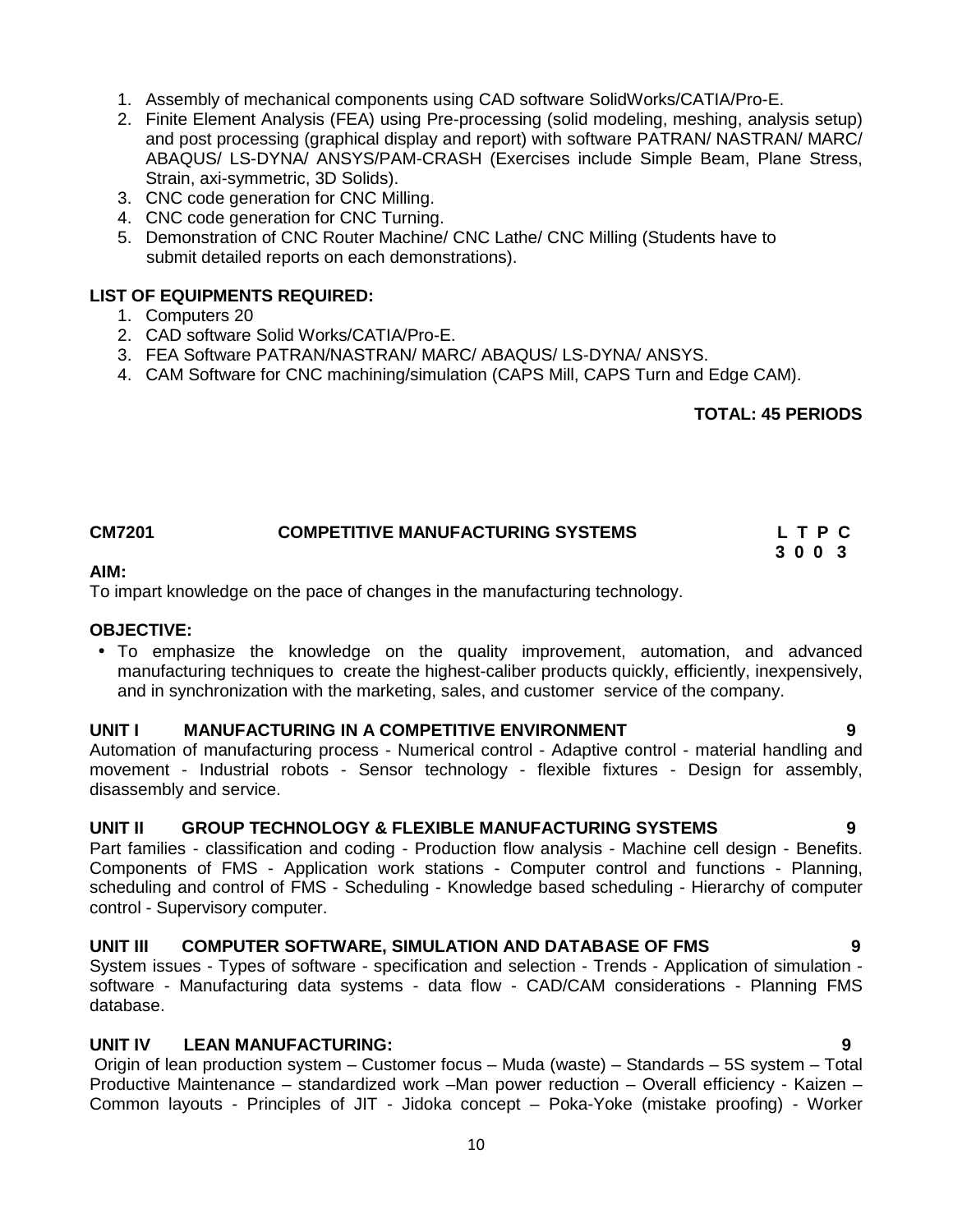Involvement– Quality circle activity – Kaizen training - Suggestion Programmes – Hoshin Planning System (systematic planning methodology) – Lean culture.

# **UNIT V JUST IN TIME 9**

Characteristics of JIT - Pull method - quality -small lot sizes - work station loads - close supplier ties – flexible work force - line flow strategy - preventive maintenance - Kanban system - strategic implications - implementation issues - Lean manufacture. **TOTAL: 45 PERIODS**

# **TEXT BOOKS:**

- 1. Groover M.P., " Automation, Production Systems and Computer Integrated Manufacturing ", Third Edition, Prentice-Hall, 2007.
- 2. Pascal Dennis, "Lean Production Simplified: A Plain-Language Guide to the World's Most Powerful Production System", (Second edition), Productivity Press, New York, 2007.

# **REFERENCES:**

- 1. Jha, N.K. "Handbook of Flexible Manufacturing Systems ", Academic Press Inc., 1991.
- 2. Kalpkjian, "Manufacturing Engineering and Technology ", Addison-Wesley Publishing Co., 1995.
- 3. Taiichi Ohno, Toyota, " Production System Beyond Large-Scale production Productivity Press (India) Pvt.Ltd. 1992.

# **CM7202 APPLIED MATERIALS ENGINEERING L T P C**

**OBJECTIVE:**

 This course provides knowledge in the areas of Industrial metallurgy, advanced materials and selection of materials for industrial applications.

# **UNIT I ELASTIC AND PLASTIC BEHAVIOUR 8**

Mechanism of Elastic and Plastic deformation, Anelasticity and viscoelasticity- role of dislocations, yield stress, shear strength of perfect and real crystals –Strengthening mechanism, work, hardening, solid solutioning, grain boundary strengthening, Poly phase mixture, precipitation, particle fibre and dispersion strengthening. Effect of temperature, strain and strain rate on plastic behaviour – Super plasticity.

# **UNIT II FRACTURE BEHAVIOUR 8**

Griffith's theory - stress intensity factor and fracture toughness-Toughening mechanisms – Ductile, brittle transition in steel-High temperature fracture, creep – Larson-Miller, Parameter – Deformation and fracture mechanism maps – Fatigue. Low and high cycle fatigue test, crack initiation and propagation mechanisms and Paris law – Residual Life Estimation- Effect of surface and metallurgical parameters on fatigue – fracture of non metallic materials – Failure analysis, sources of failure, procedure of failure analysis.

# **UNIT III SELECTION OF MATERIALS 8**

Motivation, cost basis and service requirements – selection for Mechanical properties, strength, toughness, fatigue and creep – Selection for surface durability corrosion and wear resistance – Relationship between materials selection and processing – Case studies in materials selection with Relevance to aero, auto, marine, machinery and nuclear applications**.**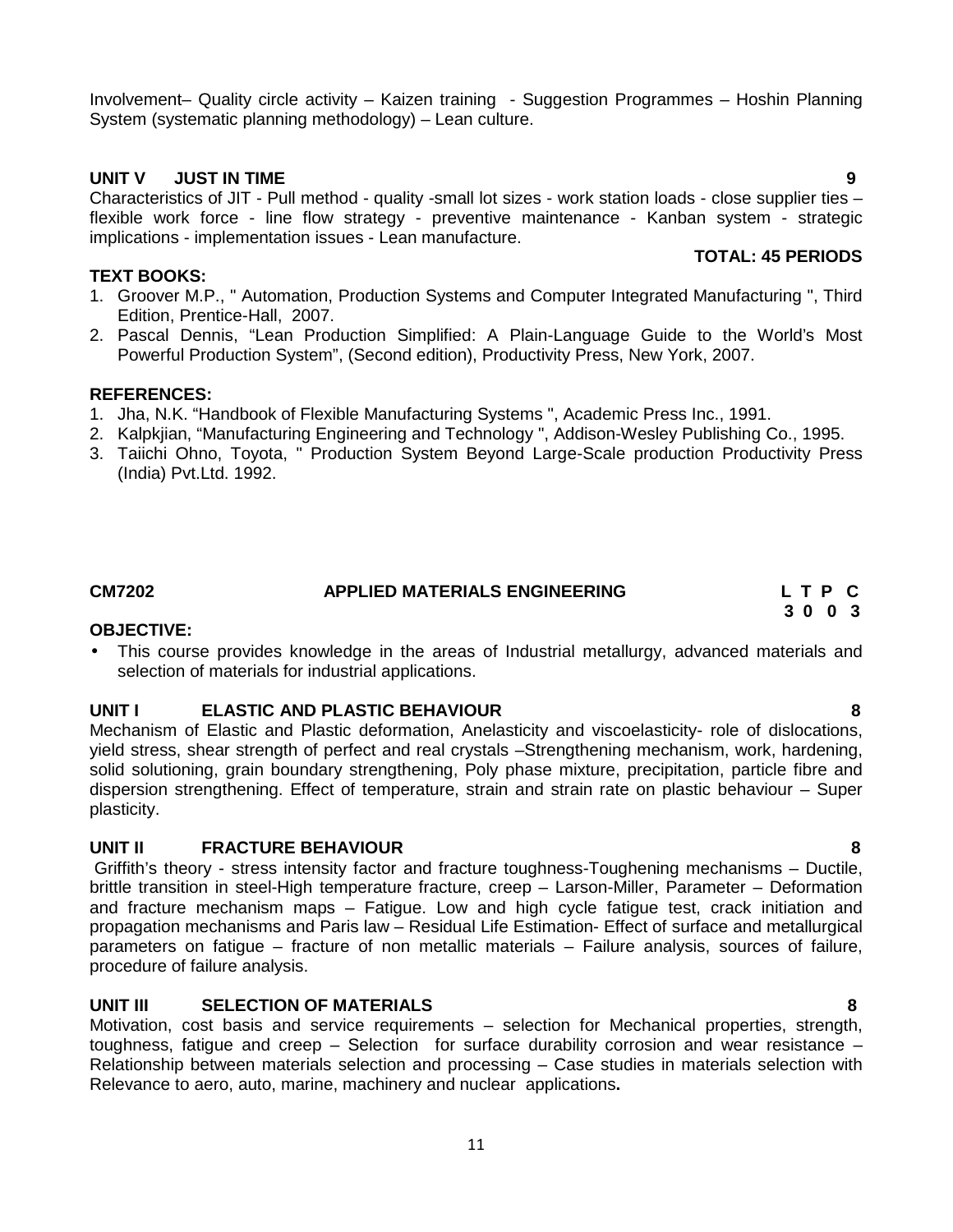# **UNIT IV MATERIAL PROCESSING 9**

Processing of engineering materials – Primary and Secondary processes – astability, Weldability, forgeability and malleability Criteria – Process induced defects – Monitoring and control.

# **UNIT V MODERN MATERIALS AND TREATMENT 12**

Dual phase steels, high strength low alloy steel, transformation included plasticity steel, maraging steel, smart materials, properties and applications of engineering plastics and composites materials advanced structural ceramics – WC, TiC, TaC,  $Al_2O_3$ , SiC,  $Si_3N_4$ , CBN, diamond – Plasma, PVD, CVD- thick and thin film deposition – Functionally Gradient Materials , Nano materials

# **TOTAL: 45 PERIODS**

### **OUTCOME:**

At the end of this course the student will be able to select the materials for Engineering applications by understanding basic mechanical properties of materials, the relation of the microstructure and mechanical properties, processing techniques for controlling shape and properties in the final product and able to work in R&D activity in the field of materials science.

# **REFERENCES:**

- 1. Dieter, G.E., "Mechanical Metallurgy", McGraw Hill, 1988.
- 2. Charles, J.A., Crane, F.A.A and Furness, J.A.G., "Selection and use of engineering Materials", (3 rd Edition, Butterworth – Heiremann, 1977.
- 3. James, K.W., Wiley, Intersam, John, "The Hand book of Advance Materials", Wilson Publishers., 2004.
- 4. Burakonsa, T.Z. and Wierzchan. T.,"Surface Engg of Meterials"- Principles of Equipment, Techniques.
- 5. Courtney, T.H.,"Mechanical Behavior of Materials" ,(2nd edition), McGraw Hill, 2000.
- 6. Flinn, R.A.and Trojan, P.K.., "Engineering Materials and their Applications" (4<sup>th</sup> Edition), Jaico, 1999.
- 7. Metals hand book, vol. 10, "Failure Analysis and Prevention",(10th edition), 1994.

### **WEB REFERENCES:**

- 1. www.astm.org/labs/pages/131350.htm
- 2. www.appliedmaterials.com/carrers/agu-ei.html

### **CM7203 DISCRETE SYSTEM SIMULATION L T P C**

**3 0 0 3**

# **OBJECTIVE:**

- To understand the importance and advantages of applying simulation techniques for solving various problems on discrete event systems.
- To teach various random number generation techniques, its use in simulation, tests and validity of random numbers etc. development of simulation models, verification, validation and analysis.
- To understand the applications of random probability distributions in real time environments.
- Train students to solve discrete event problems through hand simulation and to develop simulation models using Extend simulation software.

# **UNIT I INTRODUCTION: 3**

Systems, modeling, general systems theory, concept of simulation, simulation as a decision making tool, types of simulation.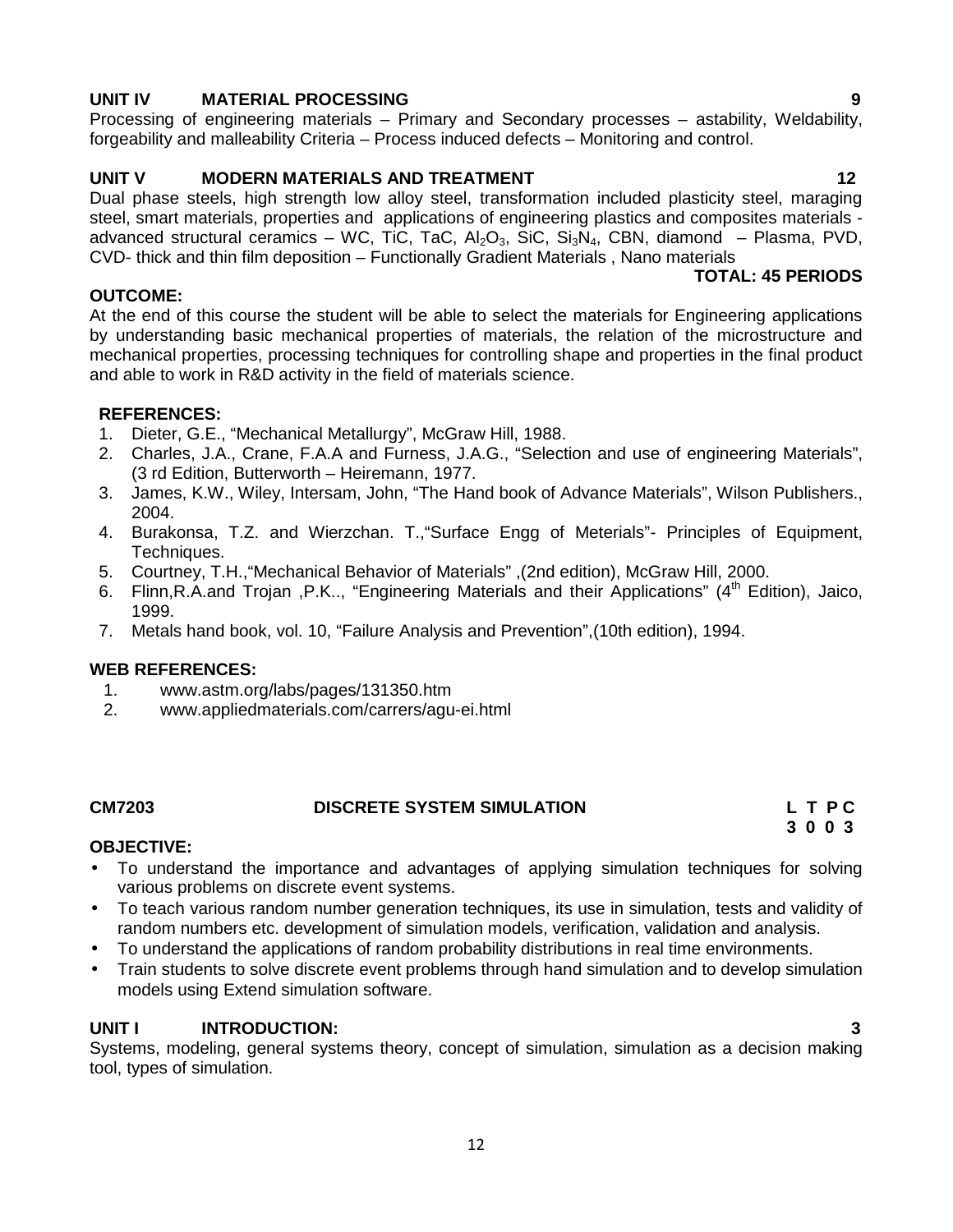#### Development of simulation models for queuing systems, production systems, inventory systems, Industrial scheduling problems, Dispatch rules, Metaheuristics

**OUTCOME:**

Students will:

- 1. Learn to simulate models matching real life scenarios and obtain superior results
- 2. Develop capabilities of taking up consultancy projects.

### **REFERENCES**

- 1. Banks, J., Nelson, B.L. and Nicol, D.M., "Discrete event system simulation", 4<sup>th</sup> edition Prentice Hall, India, 2005.
- 2. Kalechman, M., "Practical MATLAB® basics for engineers", CRC press, Taylor and Francis group, First Indian reprint, 2012.
- 3. Shannon, R.E. "systems simulation The art and Science", Prentice Hall, 1975.
- 4. Schriber, T.J., "simulation using GPSS", John Wiley, 1991.
- 5. Law, A.M. and Kelton, W.D., "Simulation Modeling and Analysis", McGraw Hill, 2000.

#### **CM7204 COMPUTER INTEGRATED PRODUCTION AND INVENTORY SYSTEMS L T P C 3 0 0 3**

### **OBJECTIVE:**

- To familiarize the student with current trend in production management activities.
- To impress and prepare them to use modern technologies in future management systems.

### **UNIT I PRODUCTION PLANNING AND CONTROL AND FORECASTING: 9**

Introduction :Production Planning and Control-Traditional Production Planning and Control - Problems with Traditional Production Planning and Control-Computer-Integrated Production Management System-Engineering and manufacturing data base –Forecasting - Qualitative methods: Delphi technique, Market research, Intrinsic methods-Time series-moving averages-exponential smoothing- Extrinsic methods-regression-forecast errors-numerical problems

# **UNIT II AGGREGATE PLANNING: 8**

Planning hierarchy-Aggregate production planning (APP)-need-Alternatives for managing supply and demand-basic strategies-numerical problems-APP methods-Master Production Scheduling.

# 13

# **UNIT II RANDOM NUMBERS: 5**

Methods of generating random numbers, Pseudo random numbers and random variates, discrete and continuous random probability distributions, tests for random numbers.

# **UNIT III DESIGN OF SIMULATION: 8**

Problem formulation, data collection and reduction, time flow mechanism, key variables, logic flow chart, starting condition, run size, experimental design consideration, output analysis and interpretation, validation.

### **UNIT IV SIMULATION SOFTWARE: 14**

Study and selection of simulation languages, Use of simulation software such as Extend, Matlab, Simulink, LabView etc., for simulation.

# **UNIT V CASE STUDIES IN SIMULATION: 15**

### **TOTAL: 45 PERIODS**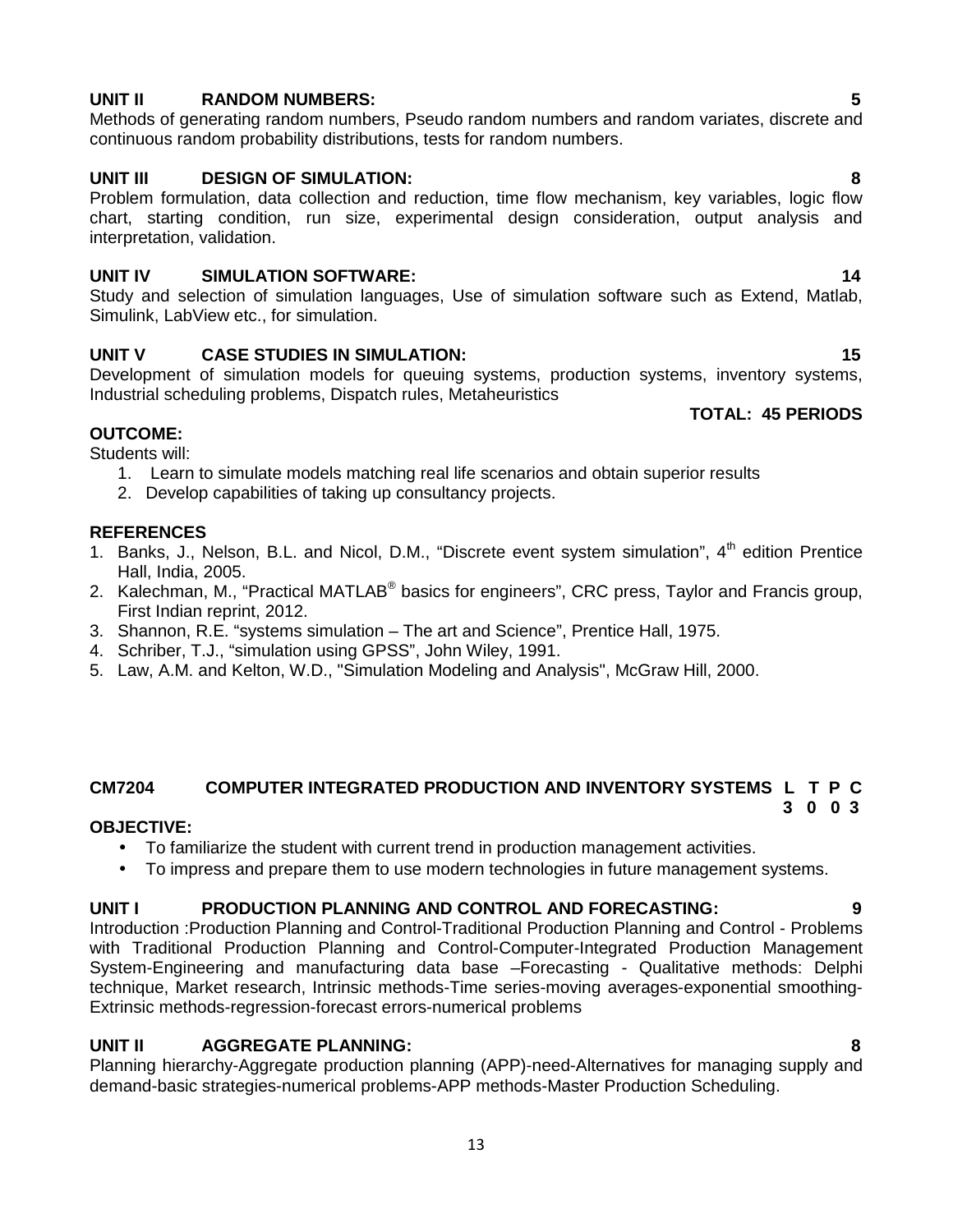# **UNIT III RESOURCE PLANNING: 10**

Inventory Management - Inventory types and general control procedures-Order point systems-The inventory management module- -Material Requirements Planning- Basic MRP Concepts-capacity requirements planning-Distribution requirements planning-Independent versus dependent demand- Lumpy demand-Lead times-Common use items-Inputs to MRP-numerical problems- Manufacturing Resource planning-Enterprise planning.

# **UNIT IV SHOP FLOOR CONTROL: 9**

Shop Floor Control -Functions of Shop Floor Control-Priority control and assignment of shop orders- Maintain information on work-in-process-Monitor shop order status-Production output data for capacity control-The Shop Floor Control System -Order release-Order scheduling-Order progress- Operation Scheduling-An overview of the scheduling problem-Priority rules for job sequencing-The Factory Data Collection System-Job traveler-Employee time sheet-Operation tear strips-Centralized shop terminal-Individual work center terminals-Voice data input

# **UNIT V COMPUTER PROCESS MONITORING AND CONTROL: 9**

Computer Process Monitoring: Data logging systems-Data acquisition systems-Multilevel scanning- Computer Control:Computer-Process Interfacing-Manufacturing Process Data-System Interpretation of Process Data-Interface Hardware Devices-Digital Input/Output Processing Interrupt system - Control programming-Computer Process Control-Structural Model of a Manufacturing Process- Process Control Strategies-Distributed Control versus Central Control- Supervisory Computer Control

**TOTAL: 45 PERIODS**

# **OUTCOME:**

At the end of this course the students are expected

- 1. To manage efficiently various activities of production with the help of technology
- 2. Expected to use modern technologies in future management systems

# **REFERENCES:**

- 1. Groover, M.P. and Zimmers, JR E.R.,"CAD/CAM: Computer-Aided Design and Manufacturing", Prentice Hall 1983
- 2. Mahapatra, P.B.," Computer-Aided Production Management", Prentice-Hall Of India Pvt. Limited, 2004
- 3. Singh, N., "Systems Approach to Computer Integrated Design and Manufacturing", John Wiley & Sons, 1996.
- 4. Mahadevan "Operations Management:Theory and practice",Pearson,2010
- 5. Chryssolouris G.,"Manufacturing Systems:Theory and Practice", Second Edition Springer,
- 6. Bauer, A., Browne, J., Bowden, R., and Duggan, J. ,"Shop Floor Control Systems From design to implementation", springer,1994

# **CM7211 TECHNICAL SEMINAR L T P C**

**0 0 2 1**

# **OBJECTIVE:**

 To enrich the communication skills of the student through presentation of topics in recent advances in engineering/technology

# **OUTCOME:**

Students will develop skills to read, write, comprehend and present research papers.

Students shall give presentations on recent areas of research in manufacturing engineering in two cycles. Depth of understanding, coverage, quality of presentation material (PPT/OHP) and communication skill of the student will be taken as measures for evaluation.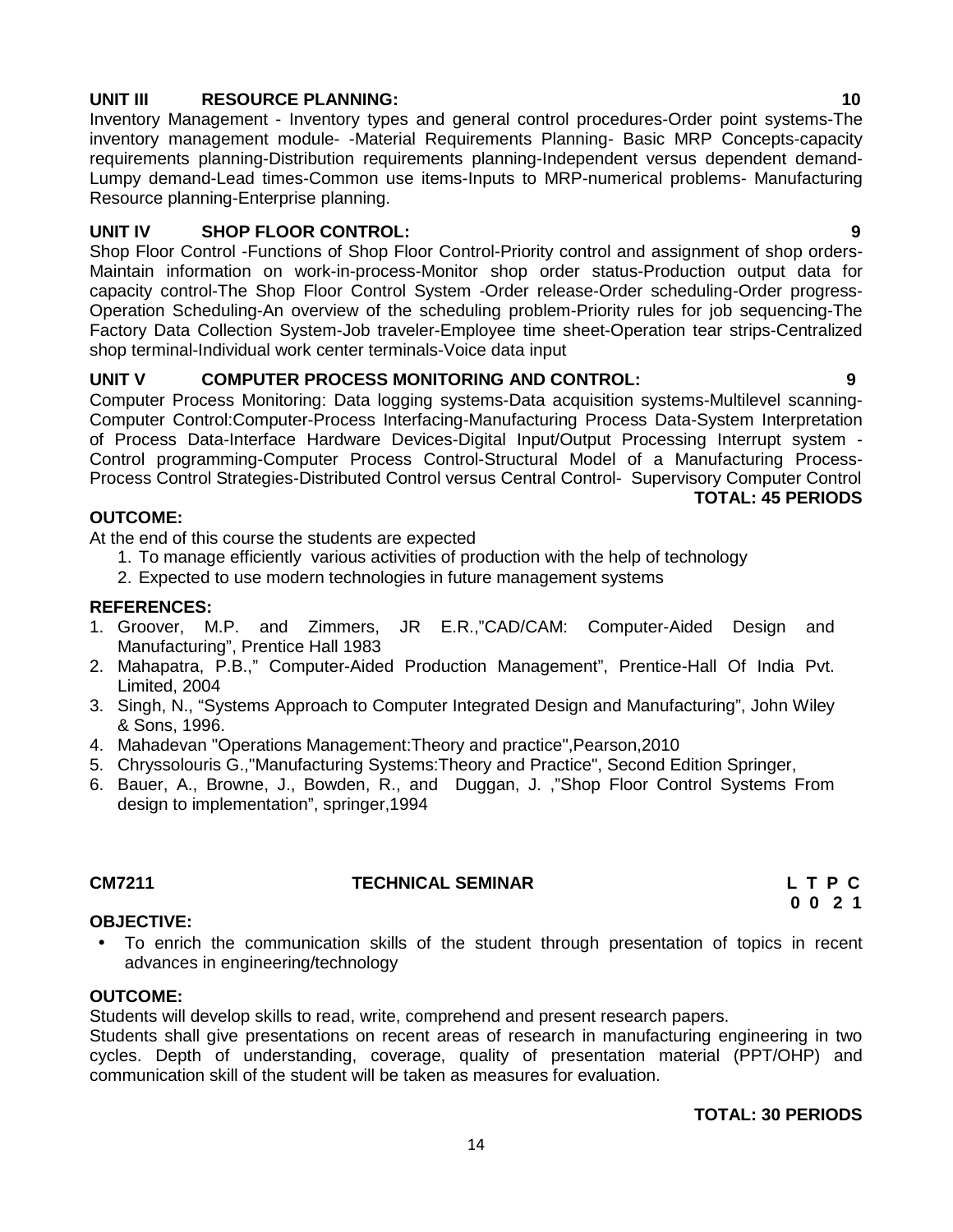# At the end of this course the student will be able to programme in PLC, Robot, Matlab environment

 To impart knowledge in Programmable Logic Control, Robot, Matlab programming and inspection of mechanical components using Video Measurement System and Coordinate Measuring

- and they can also inspect mechanical components using VMS and CMM. 1. Programmable Logic Control (PLC) using PLC software Keyence ladder builder and working of PLC trainer kit.
	- 2. Robot Programming.
	- 3. Matlab Programming. (Matrix manipulations, plotting of functions and data, implementation of algorithms and creation of user interfaces).
	- 4. Inspection of mechanical components using Video Measuring System (VMS).
	- 5. Dimensional and Geometric measurements using Digital Height Gauge and Coordinate Measuring Machine (CMM).
	- 6. Demonstration of various facilities (Students have to submit detailed reports on each demonstrations) such as Non-Contact Surface Roughness Tester, Contact Type Surface Roughness Tester, Tool Makers Microscope, Wire Electrical Discharge Machine, Pin-on- Disc apparatus, Multipurpose Micro-Machine Tool, Physical Vapor Deposition, Fiber Forming Chamber Machine, Abrasive Waterjet Machine, Machining Centre, etc which will help the students to aware about the facilities available for their project works).

### **TOTAL: 45 PERIODS**

### **LIST OF EQUIPMENTS REQUIRED:**

- 1. Computers 20
- 2. PLC trainer kit
- 3. Video Measuring System (VMS)
- 4. Digital Height Gauge
- 5. Coordinate Measuring Machine (CMM)
- 6. Robot

### **CM7001 ADDITIVE MANUFACTURING L T P C**

# **OBJECTIVE:**

 To educate students with fundamental and advanced knowledge in the field of Additive manufacturing technology and the associated Aerospace, Architecture, Art, Medical and industrial applications.

### **UNIT I INTRODUCTION: 8**

Need - Development of AM systems – AM process chain - Impact of AM on Product Development - Virtual Prototyping- Rapid Tooling – RP to AM -Classification of AM processes-Benefits- Applications.

### **UNIT II REVERSE ENGINEERING AND CAD MODELING: 10**

Basic concept- Digitization techniques – Model reconstruction – Data Processing for Rapid Prototyping: CAD model preparation, Data requirements – Geometric modeling techniques: Wire frame, surface and solid modeling – data formats - Data interfacing, Part orientation and support generation, Support structure design, Model Slicing, Tool path generation-Software for AM- Case studies.

**OBJECTIVE:**

**OUTCOME:**

Machine.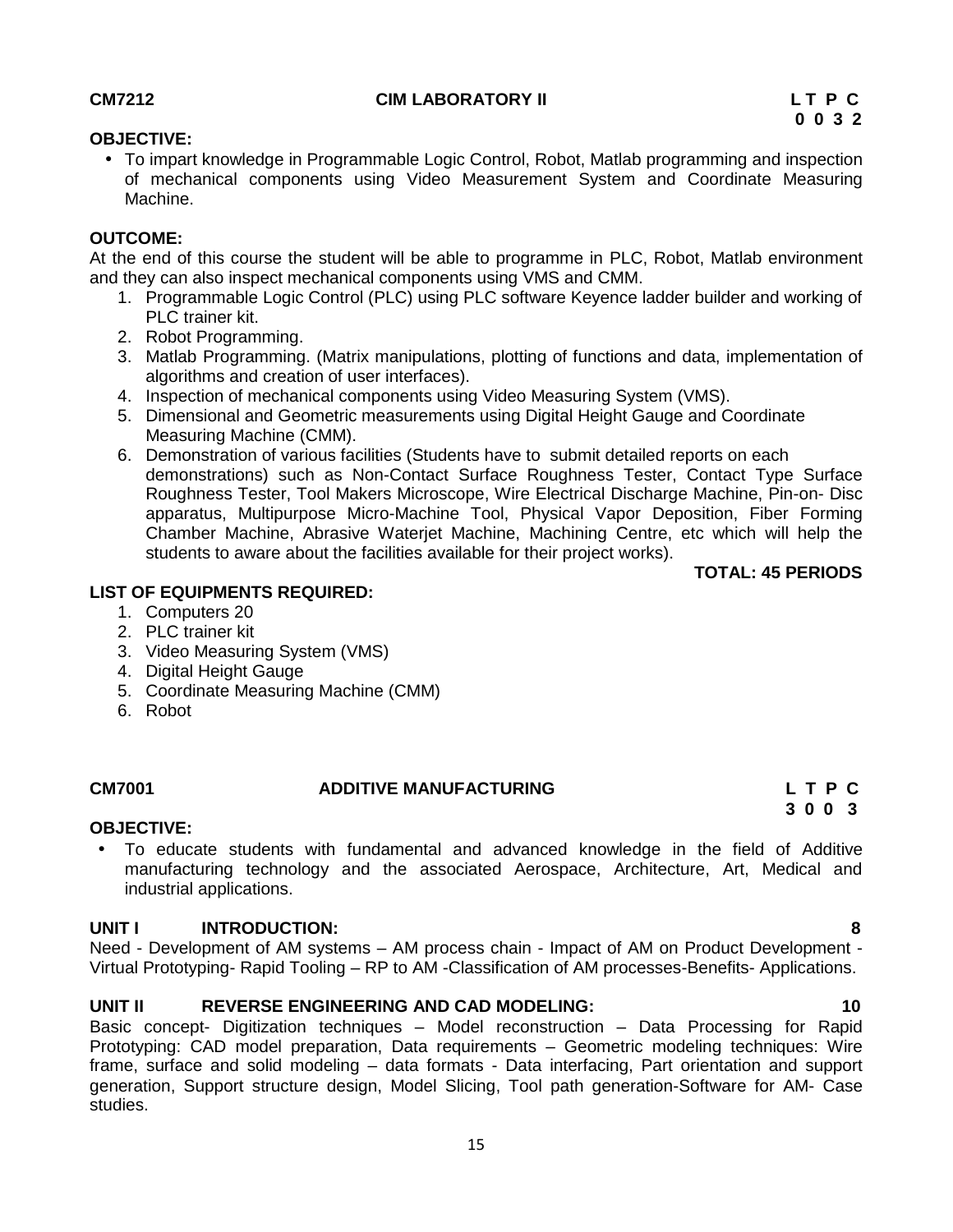# **UNIT III LIQUID BASED AND SOLID BASED ADDITIVE MANUFACTURING SYSTEMS 10**

Stereolithography Apparatus (SLA): Principle, pre-build process, part-building and post-build processes, photo polymerization of SL resins, part quality and process planning, recoating issues, materials, advantages, limitations and applications.

Solid Ground Curing (SGC): working principle, process, strengths, weaknesses and applications. Fused deposition Modeling (FDM): Principle, details of processes, process variables, types, products, materials and applications. Laminated Object Manufacturing (LOM): Working Principles, details of processes, products, materials, advantages, limitations and applications - Case studies.

# **UNIT IV POWDER BASED ADDITIVE MANUFACTURING SYSTEMS: 10**

Selective Laser Sintering (SLS): Principle, process, Indirect and direct SLS- powder structures, materials, post processing, surface deviation and accuracy, Applications. Laser Engineered Net Shaping (LENS): Processes, materials, products, advantages, limitations and applications– Case Studies.

# **UNIT V OTHER ADDITIVE MANUFACTURING SYSTEMS: 7**

Three dimensional Printing (3DP): Principle, basic process, Physics of 3DP, types of printing, process capabilities, material system. Solid based, Liquid based and powder based 3DP systems, strength and weakness, Applications and case studies. Shape Deposition Manufacturing (SDM), Ballastic Particle Manufacturing (BPM), Selective Laser Melting, Electron Beam Melting.

# **OUTCOME:**

On completion of this course, they will learn about a variety of Additive Manufacturing (AM) technologies, their potential to support design and manufacturing, case studies relevant to mass customized manufacturing, and some of the important research challenges associated with AM and its data processing tools

# **REFERENCES:**

- 1. Gibson, I., Rosen, D.W. and Stucker, B., "Additive Manufacturing Methodologies: Rapid Prototyping to Direct Digital Manufacturing", Springer, 2010.
- 2. Chua, C.K., Leong K.F. and Lim C.S., "Rapid prototyping: Principles and applications", second edition, World Scientific Publishers, 2010.
- 3. Gebhardt, A., "Rapid prototyping", Hanser Gardener Publications, 2003.
- 4. Liou, L.W. and Liou, F.W., "Rapid Prototyping and Engineering applications : A tool box for prototype development", CRC Press, 2011.
- 5. Kamrani, A.K. and Nasr, E.A., "Rapid Prototyping: Theory and practice", Springer, 2006.
- 6. Hilton, P.D. and Jacobs, P.F., Rapid Tooling: Technologies and Industrial Applications, CRC press, 2005.

# **CM7002 ADVANCES IN WELDING AND CASTING TECHNOLOGY L T P C**

# **OBJECTIVE:**

 To impart knowledge on advances in welding and casting technology, cast design and advanced welding and casting processes.

# **UNIT I WELDING DESIGN AND METALLURGY: 10**

Weld joint design- Heat Affected Zone (HAZ) - Weldability of steels - Cast iron - Stainless steels, aluminum, copper and titanium alloys - Hydrogen embrittlement - Pre and Post weld heat treatments - Weld defects.

# **TOTAL: 45 PERIODS**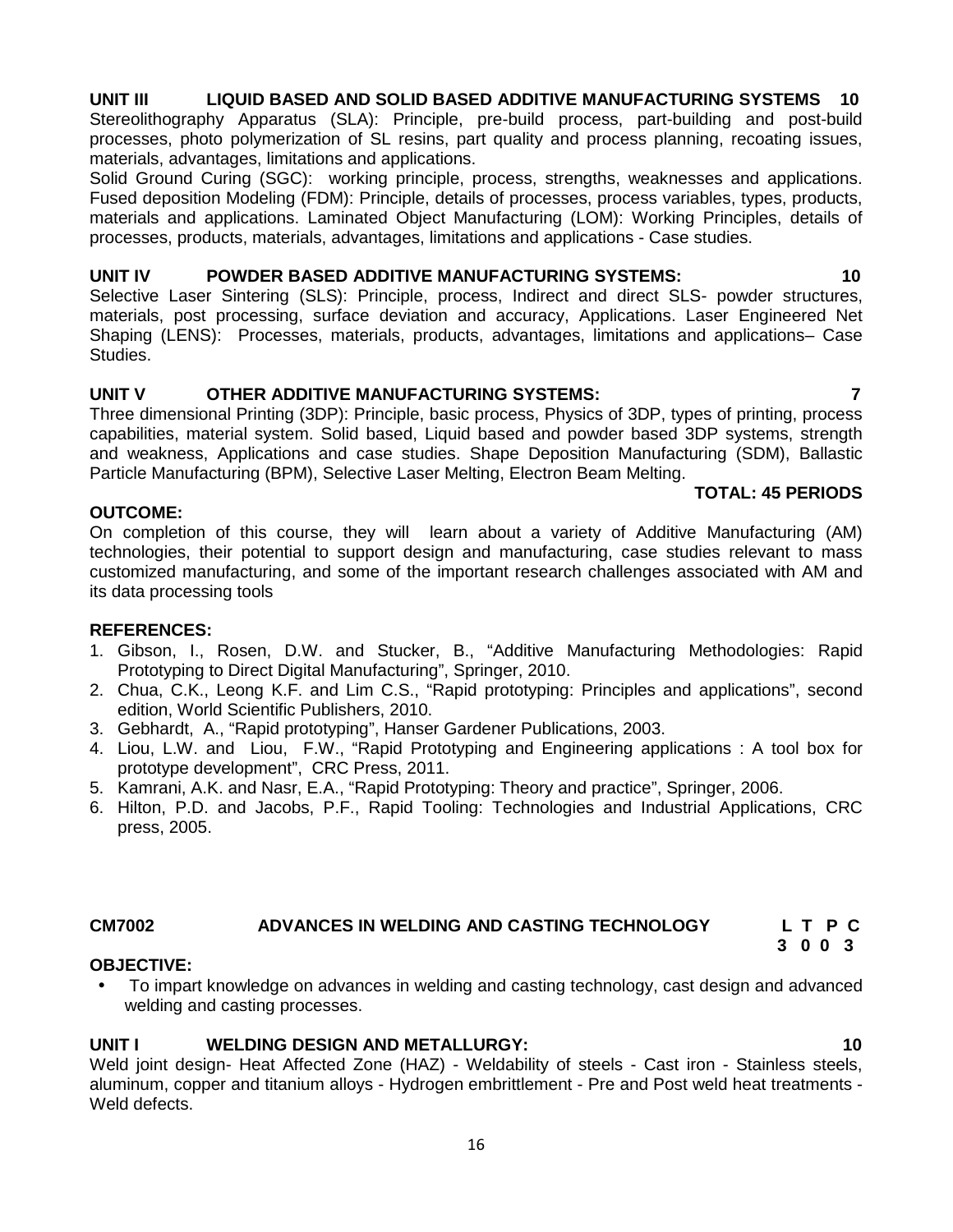# **UNIT II SPECIAL WELDING PROCESSES: 10**

Friction welding process - effects of speed and pressure –Types- Explosive welding –Process Parameters-Plasma arc welding - Electron beam welding - High frequency induction welding - Diffusion bonding -Types- Cold pressure welding - Ultrasonic welding - Laser beam welding.

# **UNIT III CASTING DESIGN AND METALLURGY: 8**

Design of gate, spruce, riser-design of patterns – design of thin and unequal sections- L,T,V,X,Y junctions-Solidification –Shrinkage – Rapid solidification processing(RSP)-Melt spinning-Roll quenching-Vibratory solidification-Splat cooling.

# **UNIT IV SPECIAL CASTING PROCESSES: 8**

Evaporative Pattern Casting Process and full mould process –Vaccum sealed moulding- vacuum casting-Magnetic Moulding -Squeeze Casting-types- Plaster mould casting-Ceramic mould casting- Thixoforming or semi solid forming-Single crystal growing.

# **UNIT V AUTOMATION OF WELDING AND FOUNDRY: 9**

Use of robots in welding- weld positioner and manipulators -weld seam tracking-arc sensing-vision system-automation of foundry-use of robots-moulding machines-Automation of sand plant, moulding and fettling sections of foundry-Dust and fume control.

### **TOTAL: 45 PERIODS**

# **OUTCOME:**

At the end of this course the students are expected

- 1. To produce useful research output in welding and casting.
- 2. Use this knowledge in advancing the welding and casting process.
- 3. Application of design knowledge to understand and to overcome defects in welding and casting.

### **REFERENCES**

- 1. Heine,R.W., Loper,C.R. and Rosenthal,P.C., "Principles of Metal casting", Tata McGraw-Hill, 1994.
- 2. Parmar,R.S., "Welding Processes and Technology", Khanna Publishers, 1997.
- 3. Jain,P.L., "Principles of Foundry Technology", Tata McGraw Hill, 2003.
- 4. Timings,R., " Fabrication and Welding Engineering", Elsevier Newnes,2008
- 5. Weman,K., "welding processes hand book", CRC press,2003.
- 6. Minkoff,J., "Solidification and cast structure",wiley.1986.
- 7. American Society of Metals, "Source Book on Electron beam and laser beam Welding", 1987.
- 8. American Society of Metals, "Metals Hand Book", 9th Edition, Vol.V, 1989.
- 9. American Society of Welding, "Hand book of Welding", Vol.I to V.

### **CM7003 COMPOSITE MATERIALS L T P C**

# **3 0 0 3**

# **OBJECTIVE:**

To impart knowledge of various manufacturing methods of different composite materials, their properties, machining characteristics and their applications.

# **UNIT I INTRODUCTION: 9**

Introduction – Fibre reinforcements – Fabrication, properties and applications of Glass fibres, Boron fibres, Carbon fibres, Aramid fibres, Ceramic fibres – Whiskers – Comparison of fibres: particulate and whisker reinforcements – Matrix materials – Polymers, Metals, Ceramics and their properties.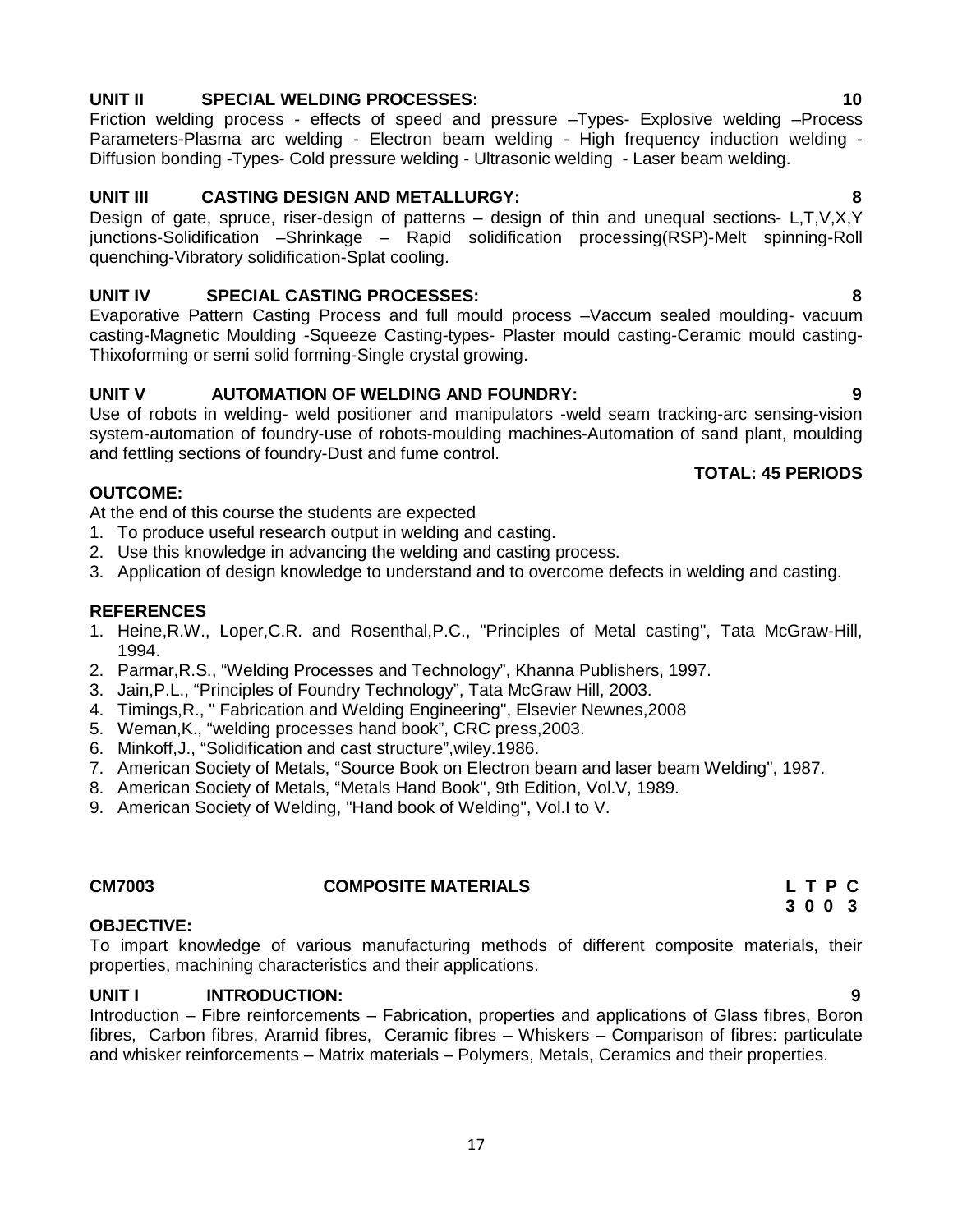# **UNIT II POLYMER MATRIX COMPOSITES: 9**

Introduction – Processing of PMCs – Thermoset matrix composites: Hand layup, spray, filament winding, pultruion, resin transfer moulding, auctoclave moulding – Thermoplastic matrix composites : Film stacking, diaphragm forming, thermoplastic tape laying, Injection moulding – Interfaces in PMCs: Glass fibre/polymer interface, Aramid fibre/polymer interface – Structure, applications and mechanical properties of PMCs – Recycling of PMCs.

# **UNIT III METAL MATRIX COMPOSITES: 9**

Introduction – Types, Metallic matrices: Aluminium, Titanium, Magnesium, copper Alloys –Processing of MMCs: Solid state, Liquid state, Vapour state , In-situ – Interface/Interphase in MMCs – Interfacial bonding in MMCs – Mechanical properties, coefficient of thermal expansion, environmental effects, moisture effects – Applications of MMCs – Recycling of MMCs.

# **UNIT IV CERAMIC MATRIX COMPOSITES: 9**

Introduction – Types – Toughening Mechanism- Processing of CMCs: Cold pressing, sintering, reaction bonding, liquid infiltration, lanxide process – In-situ chemical reaction techniques: Chemical vapour deposition, Chemical vapour impregnation, Sol-gel, C-C Composites. Interface in CMCs. Mechanical Properties and Applications of CMCs – Fatigue behaviors and S-N curves of particle and whisker reinforced CMCs – Hybrid composites – Thermal fatigue – Creep.

# **UNIT V MACHINING OF COMPOSITES 9**

Traditional (turning, milling, drilling, abrasive machining) and non-traditional (abrasive waterjet machining, electric discharge machining, ultrasonic, laser–assisted) machining of Composites – Characterisation and surface integrity studies on the machined surface.

### **TOTAL: 45 PERIODS**

# **OUTCOME:**

At the end of this course the student will be able to select appropriate composite materials for specific applications.

# **REFERENCES**

- 1. Chawla, K.K., "Composite Materials: Science and Engineering", Springer, New York, ISBN: 978-0- 387-74364-6, 2012.
- 2. Jahanmir, S., Ramulu, M. and Koshy, P., "Machining of Ceramics and Composites", Marcel Dekker Inc, New York, 1999.
- 3. Sheikh-Ahmad, J.Y., "Machining of Polymer Composites", Springer, USA, ISBN: 978-0-387-35539-9, 2009.
- 4. Mallick, P.K., "Fiber Reinforced Composites: Materials, Manufacturing and Design", CRC Press, New Delhi, ISBN: 0849342058, 2010.
- 5. Hull, D. and Clyne, T.W., "An Introduction to Composite Materials", Cambridge University Press, ISBN: 0-521-38190-8, 1988.
- 6. American Society of Metals, "Composites ASM Handbook", Volume -21, ISBN: 978-0-87170- 703, 2001.
- 7. Vasiliev, V.V. and Morozov, E.V., "Advanced Mechanics of Composite Materials", Elsevier Ltd., New Delhi, 2011.

# **CM7004 COMPUTER AIDED PROCESS PLANNING L T P C**

**3 0 0 3**

# **OBJECTIVE:**

 To familiarize the students with process planning in the manufacturing cycle, design, drafting, geometric modeling, systems in CAPP and report generation.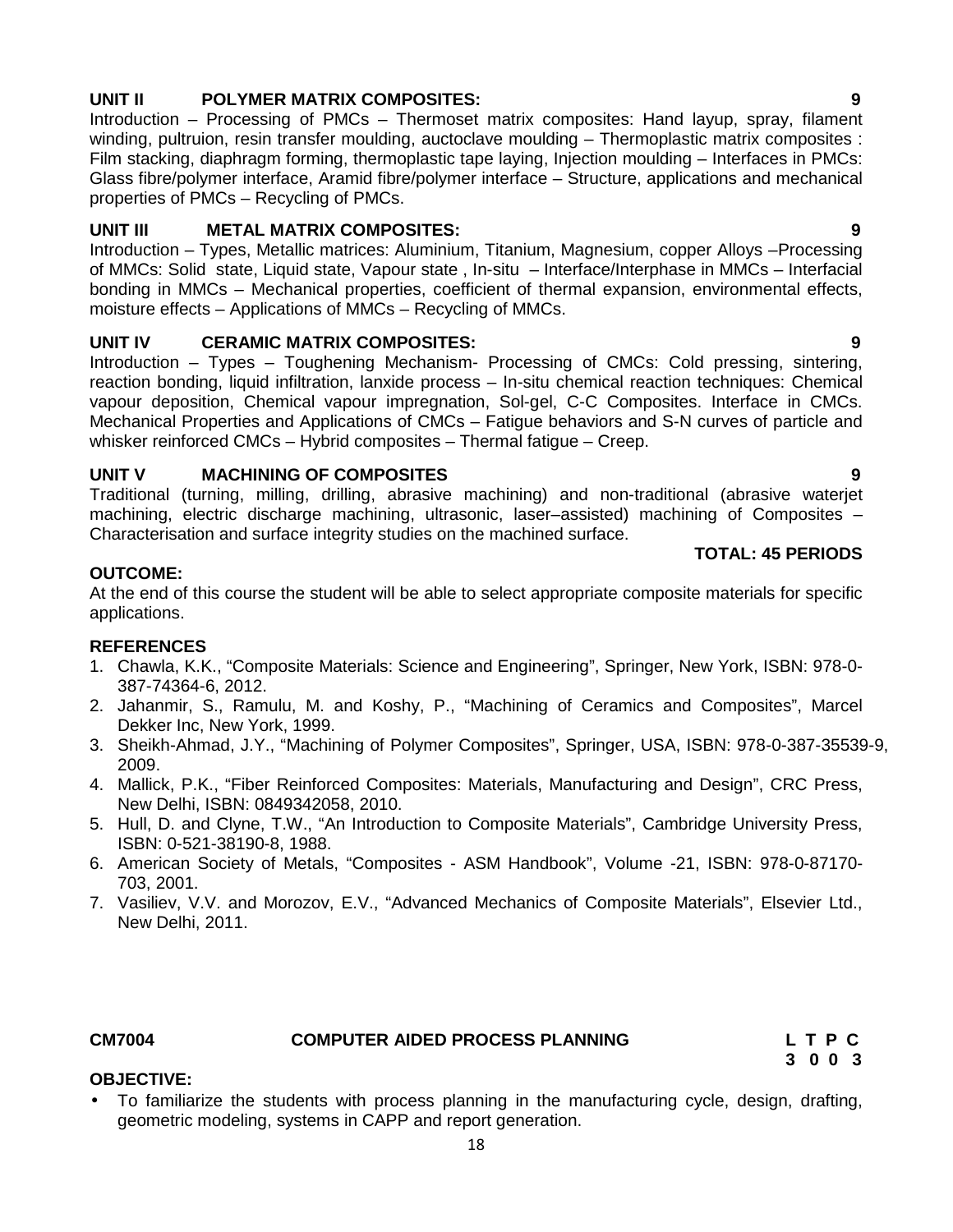# **UNIT I INTRODUCTION: 8**

Production Planning and Process Planning -The role of Process Planning in the Manufacturing cycle - Experience based planning -Need for computer aided process planning. –Process Planning and Concurrent Engineering, Group Technology

# **UNIT II PART DESIGN REPRESENTATION: 10**

Basic part representation methods: CAD models-Feature based design-Design interface: syntactic pattern recognition-State transition diagram-Decomposition approach-Logic approach-Graph based approach.

# **UNIT III KNOWLEDGE REPRESENTATION: 7**

Process knowledge-Dimensions and tolerances- Surface properties-Process constraints-Process economics-Process capability.

# **UNIT IV SYSTEM FORMULATION: 10**

Logical Design of Process Planning – System structure-planning strategy-declarative knowledge of part- procedure knowledge of planning-other issues: process parameter selection, tool selection, machine selection, plan optimization , Implementation considerations – Decision table and Decision trees.

# **UNIT V COMPUTER AIDED PROCESS PLANNING SYSTEMS: 10**

Computer aided Process Planning – Variant process planning – Generative process planning– Forward and Backward planning, input format - Totally Integrated process planning systems – Expert process planning-Commercial systems: CAM-I, CAPP, MIPLAN, APPAS, AUTOPLAN and PRO, CPPP-

# **OUTCOME:**

At the end of this course the students are expected to use

- 1. Application of computers in the documentation
- 2. Creating database for the future use
- 3. Use of commercially available CAPP system in Industries

# **REFERENCES**

- 1. Halevi, G. and Weill, R.D., "Principles of Process Planning", A logical approach Springer, 2003.
- 2. Chang, T.C. and Wysk, R.A., "An Introduction to automated process planning systems", Prentice Hall, 1985.
- 3. Chang, T.C., "An Expert Process Planning System", Prentice Hall, 1985.
- 4. Singh, N., "Systems Approach to Computer Integrated Design and Manufacturing", John Wiley & Sons, 1996.
- 5. Rao., "Computer Aided Manufacturing", Tata McGraw Hill Publishing Co. 2002.
- 6. Vollmann, T.E. and Bery, W.E., "Manufacturing Planning and Control Systems, 5<sup>th</sup> Edn., Galgotia Publications, 2004.

# **WEB REFERENCES:**

- 1. http://claymore.engineer.gusu.edu/jackh/eod/automate/capp/capp.htm
- 2. http://Estraj.ute.sk/journal/englo/027/027.htm

# **TOTAL: 45 PERIODS**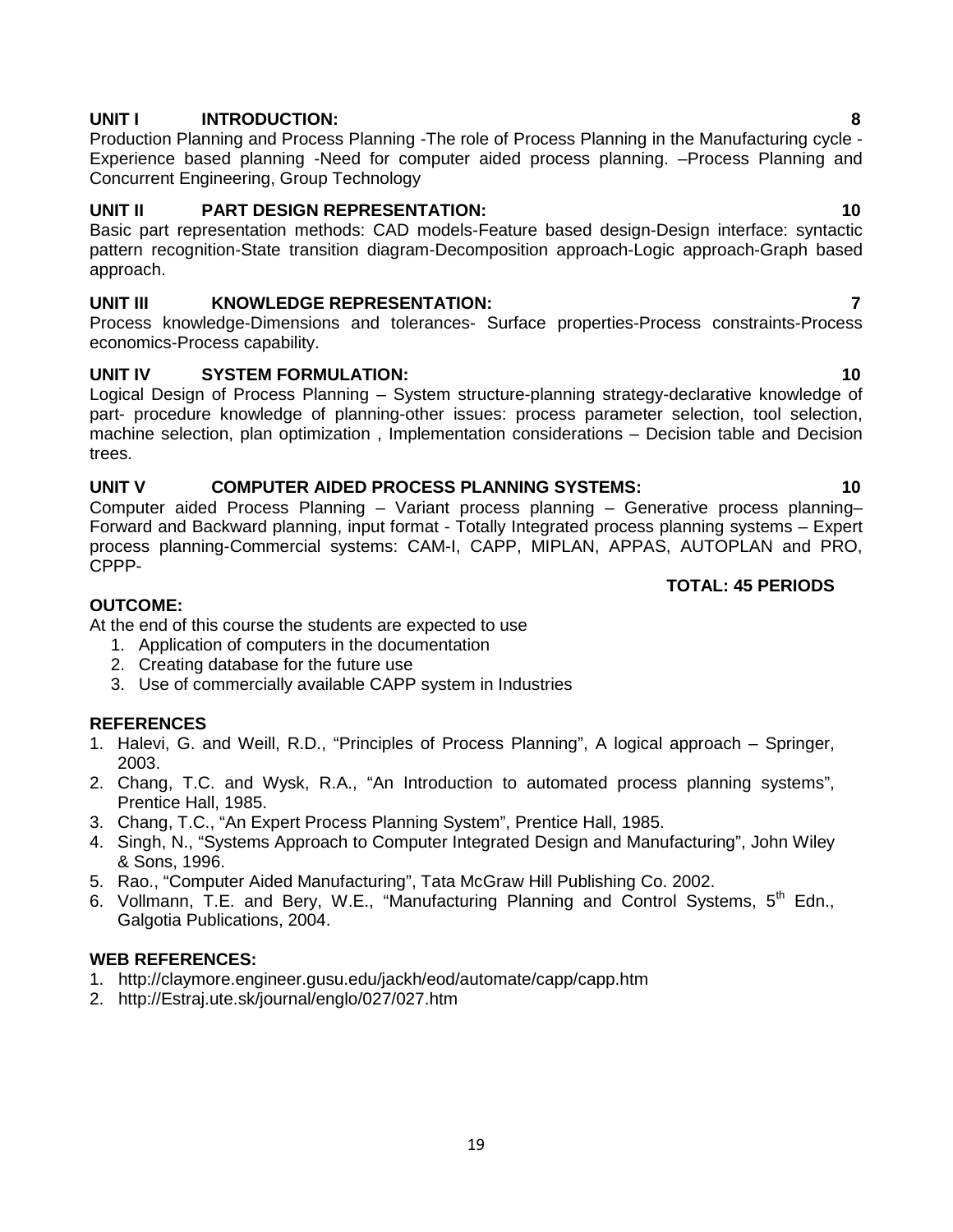### Planning and preparation of corrosion tests – In-service monitoring, simulated service, laboratory testing – Evaluation of corrosion - Prevention of Corrosion, suitable designing and modifications of corrosive environment, corrosion inhibitors -Cathodic Protection - Anodic protection - Protective surface coatings.

**UNIT II TESTING AND PREVENTION OF CORROSION: 9**

To impart knowledge on the scientific principles and methods that underlie the cause, detection,

To impart knowledge on the hands-on approaches for matching surface treatments with design

**UNIT I MECHANISMS AND TYPES OF CORROSION : 9** Principles of Corrosion – classification of corrosion – form of corrosion, general, localized,

### **UNIT III CORROSION BEHAVIOR OF MATERIALS**: **9**

influencing corrosion- corrosion damage – corrosion cost.

Selection of material for various corrosive environments - Corrosion of Steels, Stainless Steel, Aluminum alloys, Copper alloys, Nickel and Titanium alloys –Corrosion of Polymers, Ceramics and Composite materials.

# **UNIT IV SURFACE COATINGS: 9**

and performance requirements.

Solid surface significance, surface properties, superficial layer – changing surface metallurgy, chemistry and adding a surface layer or coating - Diffusion coatings- Electro and Electro less Plating- Hot dip coating-Hard facing-Metal spraying, Plasma spraying

# **UNIT V THIN LAYER ENGINEERING PROCESSES: 9**

Laser and Electron Beam hardening- Thermal evaporation, Arc Vaporization, Sputtering, Ion plating- Vapor deposition processes, Implantation technique  $-$  Coating of tools, TiC, TiN,  $A I_2 O_3$  and Diamond coating – Properties and applications of thin coating **TOTAL : 45 PERIODS**

# **OUTCOME:**

- 1. Students can able to provide solution for the typical Industrial corrosion problem.
- 2. Students can able to provide solution for different types of Surface Engineering problem.

# **REFERENCES**

- 1. Fontana G., "Corrosion Engineering", McGraw Hill, 1985
- 2. Budinski, K.G., "Surface Engineering for Wear Resistance", Prentice Hall, 1988.
- 3. Schweitzer, P.A.,"Fundamentals of corrosion, Mechanisms, causes and preventive methods", Taylor and Francis, Indian reprint, 2012.
- 4. Review, R. U., "Corrosion", Hand Book 2<sup>nd</sup> Edition, John Wiley, 2000.
- 5. Burakowski, T. and Wierzchon, T., "Surface Engineering of Metals", CRC press,1999
- 6. ASM Metals Hand Book Volume 13 , Corrosion, 1999
- 7. ASM Metals Hand book Volume 5, Surface Engineering, 1999.

### **CM7005 CORROSION AND SURFACE ENGINEERING L T P C**

measurement and prevention of corrosion problems in engineering practices.

**OBJECTIVE:**

**3 0 0 3**

metallurgical influenced, mechanically assisted, environmentally induced corrosions - Factors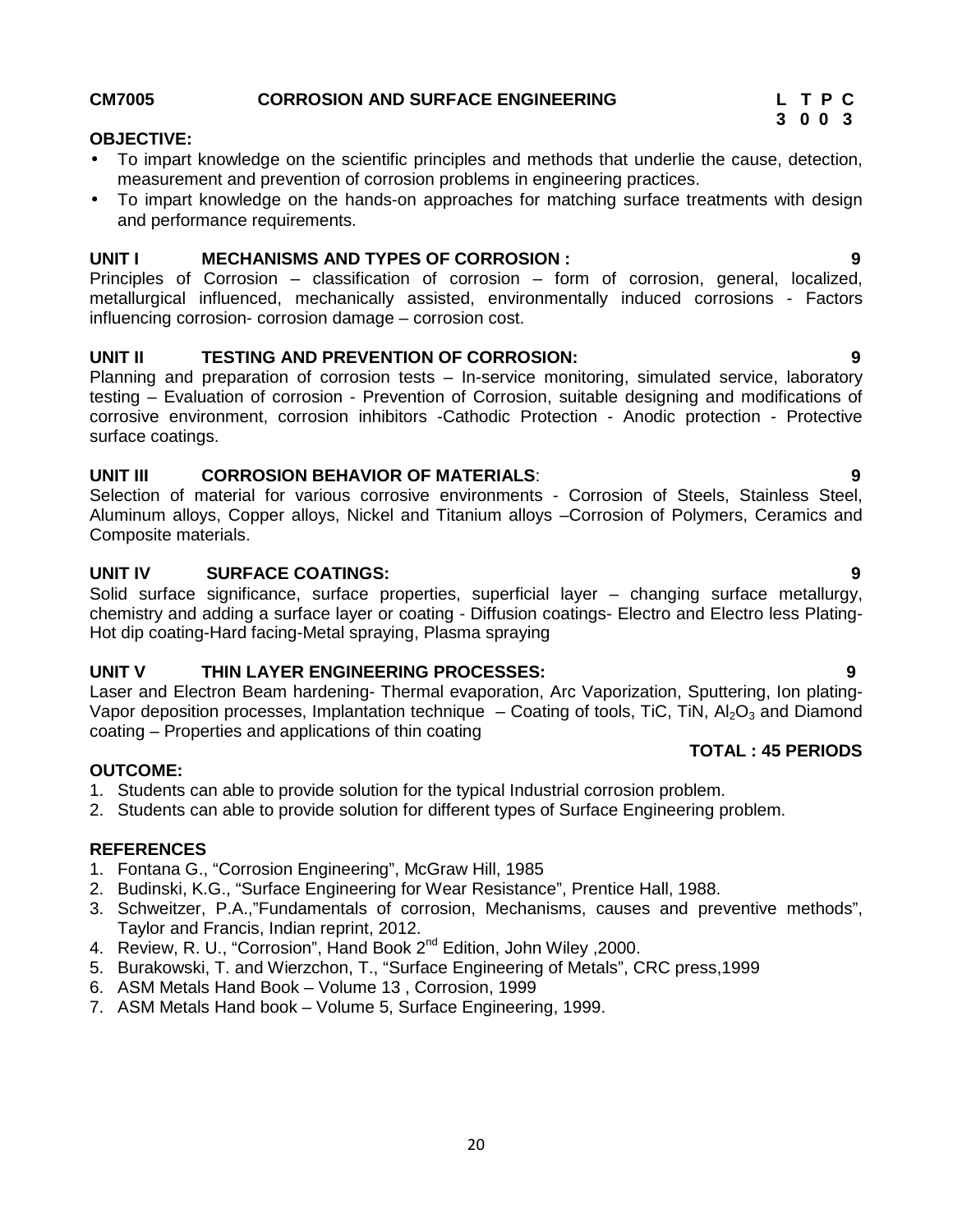# **CM7006 DESIGN FOR MANUFACTURING L T P C**

# **OBJECTIVE:**

 At the end of this course the student should be able to apply the design for manufacturing principles in casting, welding, forming, machining and assembly, by considering various manufacturing constraints.

# **UNIT I INTRODUCTION: 6**

Economics of Process selection – General design principles of manufacturability – Proper material selection – Strength and Mechanical factors- Application of form design.

# **UNIT II CASTING DESIGN AND WELDMENT DESIGN: 10**

Factors affecting casting design- Strength aspects – Sand casting and die casting design-Factors affecting weldment design-Gas and arc welding design.

# **UNIT III FORMED METAL COMPONENTS AND NON METALLIC PARTS DESIGN: 10**

Design considerations for the manufacture of extruded, cold headed metal parts – Tube and section bends – Powder metal parts-Thermo setting plastic parts-Reinforced – Plastic/Composite parts.

# **UNIT IV MACHINED COMPONENTS DESIGN: 10**

Design considerations for the manufacture of turned parts-drilled parts-milled parts, planned, shaped and slotted parts-Ground parts-parts produced by EDM.

# **UNIT V DESIGN FOR ASSEMBLY: 9**

Types of assembly  $-$  DFA  $-$ lndex  $-$  evaluation of assembly  $-$  assembly cost reduction  $-$  case of assembly – impact on quality – related software usage – case studies.

# **OUTCOME:**

At the end of this course the student will be able to design castings, weldings, formed and machined components. He/She will be able to practice design for assembly principles.

# **REFERENCES**

- 1. Bralla, J.G.,"Handbook of product design for manufacture", McGraw Hill Book Co., 1986.
- 2. Peck, H., "Designing for manufacture", Sir Isaac Pitman & Sons Ltd., 1973.
- 3. chang,T.C., Wysk,R.A. and Wang, H.P.,"Computer-Aided Manufacturing", Second Edition, Prentice Hall, 1998.
- 4. Molloy, O., E. A. Warman, and S. Tilley, Design for Manufacturing and Assembly: Concepts, Architectures and Implementation, Kluwer, 1998.

# **CM7007 DESIGN OF CELLULAR MANUFACTURING SYSTEMS L T P C**

# **OBJECTIVE:**

 To impart knowledge on group technology, optimization algorithms, implementation of GT/CMS, Performance measurements and economical aspects of CMS.

# **UNIT I INTRODUCTION: 12**

Introduction to Group Technology, Limitations of traditional manufacturing systems, characteristics and design of groups, benefits of GT and issues in GT.

### **TOTAL: 45 PERIODS**

**3 0 0 3**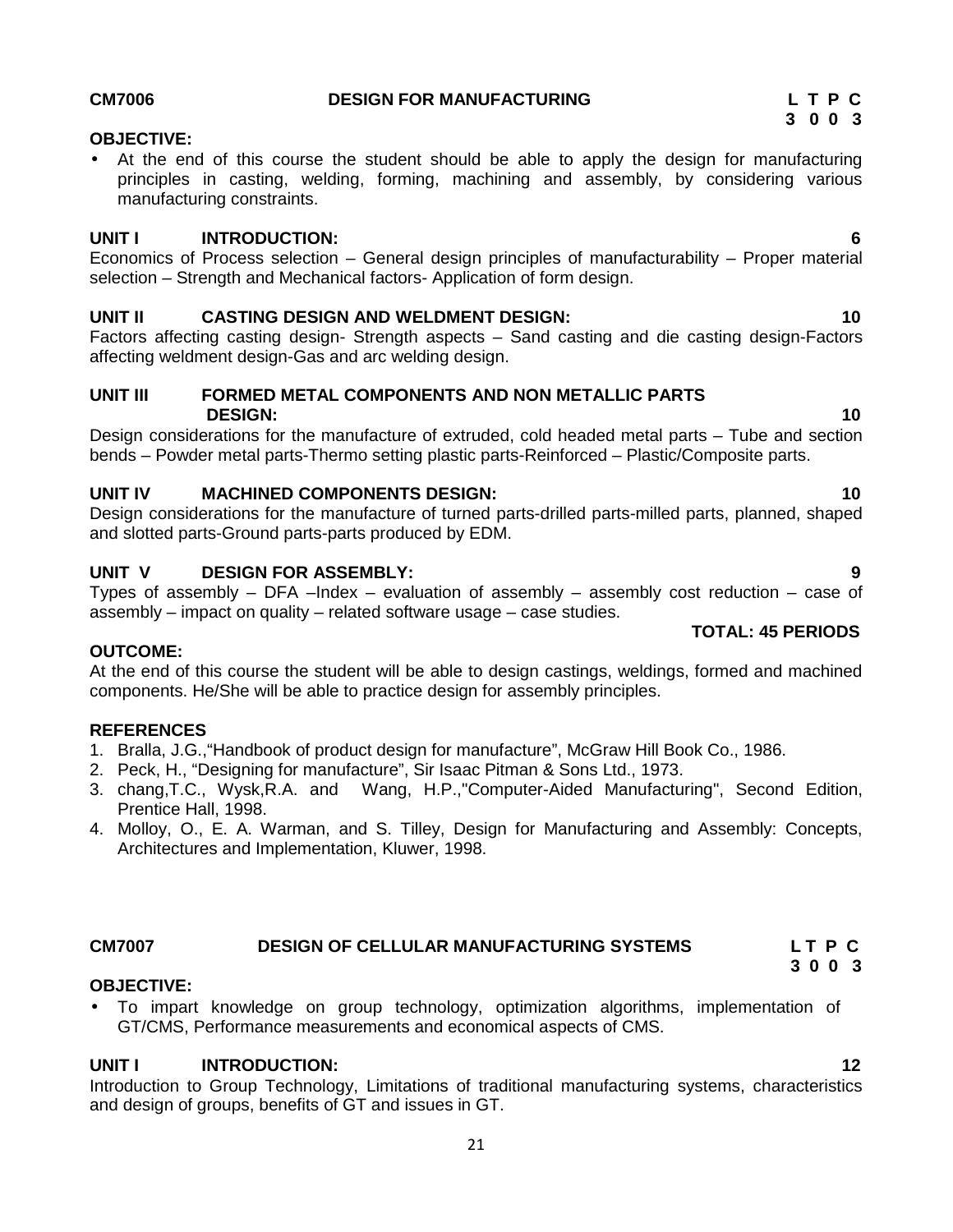# **UNIT II CMS PLANNING AND DESIGN: 10**

Problems in GT/CMS - Design of CMS - Models, traditional approaches and non-traditional approaches -Genetic Algorithms, Simulated Annealing, Neural networks.

# **UNIT III IMPLEMENTATION OF GT/CMS: 10**

Inter and Intra cell layout, cost and non-cost based models, establishing a team approach, Managerial structure and groups, batch sequencing and sizing, life cycle issues in GT/CMS.

# **UNIT IV PERFORMANCE MEASUREMENT AND CONTROL: 8**

Measuring CMS performance - Parametric analysis - PBC in GT/CMS, cell loading, GT and MRP framework.

# **UNIT V ECONOMICS OF GT/CMS: 5**

Conventional Vs group use of computer models in GT/CMS, Human aspects of GT/CMS - cases. **TOTAL: 45 PERIODS**

# **OUTCOME:**

At the end of this course the student should be able to plan and implement Cellular manufacturing systems, distinguish between traditional and non-traditional approaches of Problem solving, involve in performance measurement and determine human and economical aspects of CMS.

# **REFERENCES**

- 1. Cleland.D.I. and Bidananda, B. (Eds), "The automated factory handbook: technology and management", TAB Books , NY, 1991.
- 2. Kamrani, A.K, Parsaei, H.R and Liles, D.H. (Eds), "Planning, design and analysis of cellular manufacturing systems", Elsevier, 1995.
- 3. Burbidge, J.L., "Group Technology in Engineering Industry", Mechanical Engineering pub.London, 1979.
- 4. Irani, S.A., " Hand Book of Cellular Manufacturing Systems", John Wiley & Sons, 1999.

# **OBJECTIVE:**

 To study the principles, practices and techniques of Design of Hydraulic and Pneumatic Systems.

# **UNIT I OIL HYDRAULIC SYSTEMS: 10**

Hydraulic Power Generators - Selection and specification of pumps, pump characteristics - Linear and Rotary Actuators - selection, specification and characteristics - Pressure - direction and flow control valves - relief valves, non-return and safety valves - Hydraulic actuation systems.

# **UNIT II HYDRAULIC CIRCUIT DESIGN: 10**

Reciprocation, quick return, sequencing, synchronizing circuits - accumulator circuits - industrial circuits – press circuits - hydraulic milling machine - grinding, planning, copying, forklift, earth mover circuits – Design and methodology-Sequential circuits, cascade, circuits - Compound and combination circuit design - selection of components - safety and emergency mandrels.

#### **CM7008 DESIGN OF FLUID POWER SYSTEMS L T P C 3 0 0 3**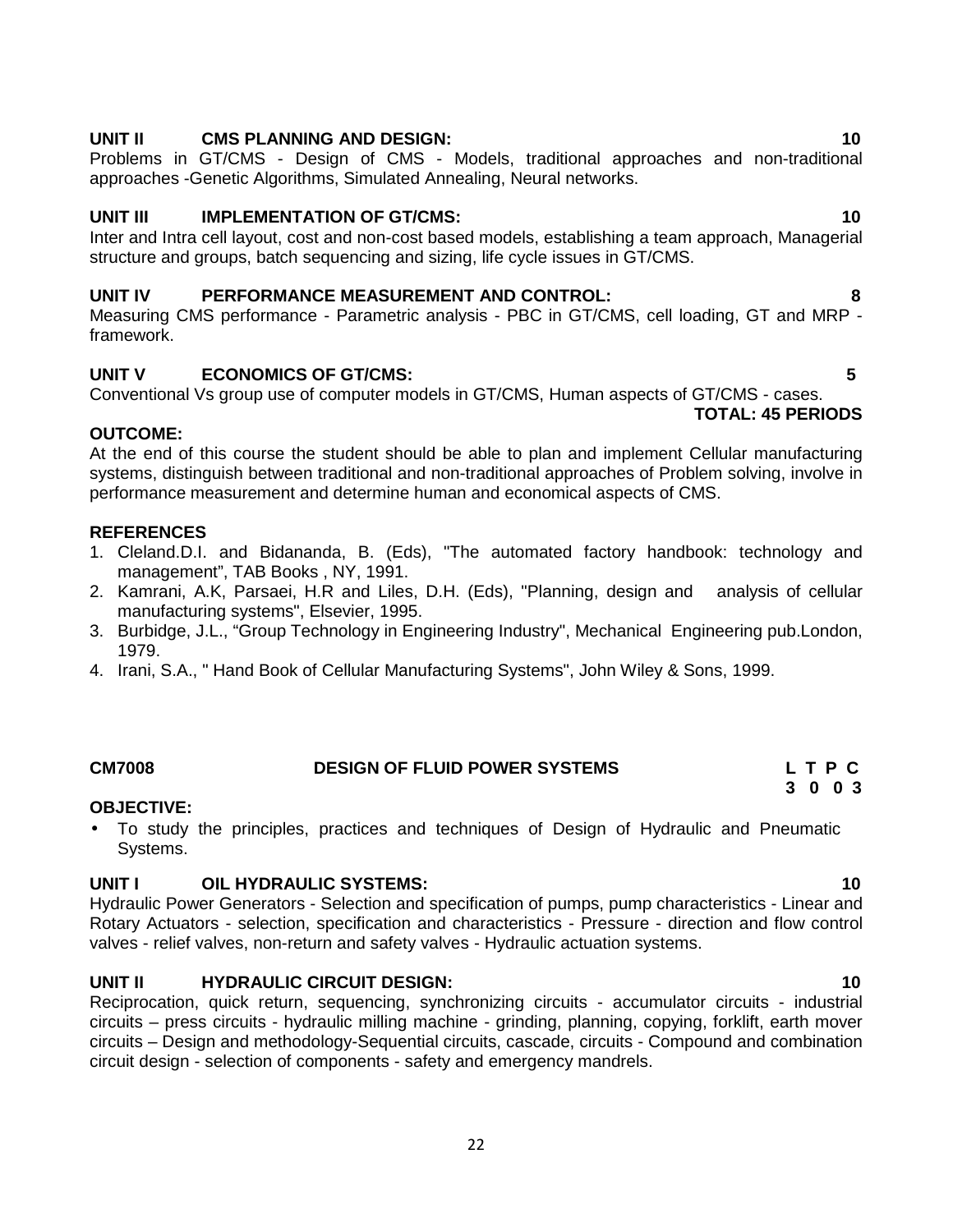# **UNIT III PNEUMATIC SYSTEMS AND CIRCUITS: 8**

Pneumatic fundamentals - control elements, position and pressure sensing -logic circuits - switching circuits - fringe conditions - modules and their integration.

# **UNIT IV. PNEUMATIC CIRCUIT DESIGN: 9**

Sequential circuits - cascade methods - mapping methods – step counter method - compound circuit design - combination circuit design - hydro pneumatic circuits - Pneumatic equipments - selection of components - design calculations –application.

### **UNITV COMPUTER CONTROL AND MAINTENANCE OF FLUID POWER CIRCUITS: 8**

Fuzzy logic in fluid power circuits- PLC in fluid powers- PLC ladder diagram – Low cost automation - Robotic circuits - Installation -Fault finding in fluid power circuits.

# **OUTCOME:**

At the end of this course the student will be able to apply the knowledge to design Hydraulic and Pneumatic Systems for industrial applications.

# **REFERENCES**

- 1. Esposito. A., "Fluid power with Applications ", Prentice Hall, 2009.
- 2. Majumdar, S., "Oil Hydraulic Systems: Principles And Maintenance", Tata McGraw-Hill Education, 2001.
- 3. Majumdar, S.R., "Pnuematic Systems: Principles And Maintenance", Tata McGraw-Hill Education, 2001.
- 4. Pease D.A. and Pippenger J.J., "Basic Fluid Power ", Prentice Hall, 1987.
- 5. Parr, A., "Hydraulics and Pneumatics ", (HB), Jaico Publishing House, 1999.
- 6. Bolton W., "Pneumatic and Hydraulic Systems ", Butterworth Heineman, 1997.
- 7. Pessen, D.W., "Industrial Automation Circuit Design and Components", Wiley India Pvt. Ltd., Reprint 2011.

#### **CM7009 FINITE ELEMENT ANALYSIS IN MANUFACUTRING ENGINEERING L T P C 3 0 0 3**

# **OBJECTIVE:**

• The objective is to equip students with fundamentals of finite element principles so as to enable them to understand the behavior of various finite elements and to be able to select appropriate elements to solve physical and engineering problems with emphasis on structural and thermal engineering applications.

# **UNIT I GENERAL INTRODUCTION 10**

Historical Background – Mathematical Modeling of field problems in Engineering – Governing Equations – Discrete and continuous models – Boundary, Initial and Eigen Value problems – Variational Formulation of Boundary Value Problems – Ritz Technique –Natural and Essential Boundary conditions - Basic concepts of the Finite Element Method. One Dimensional Second Order Equations – Discretization – element types- Linear and Higher order Elements – Derivation of Shape functions and Stiffness matrices and force vectors - Assembly of Matrices - solution of problems from solid - Structural, stress, and strain analysis – Introduction to beam elements.

# **UNIT II PROBLEM IN 2D: 9**

Second Order 2D Equations involving Scalar& Vector Variables – Variational formulation –Finite Element formulation – Triangular elements – Shape functions and element matrices and vectors.

**TOTAL: 45 PERIODS**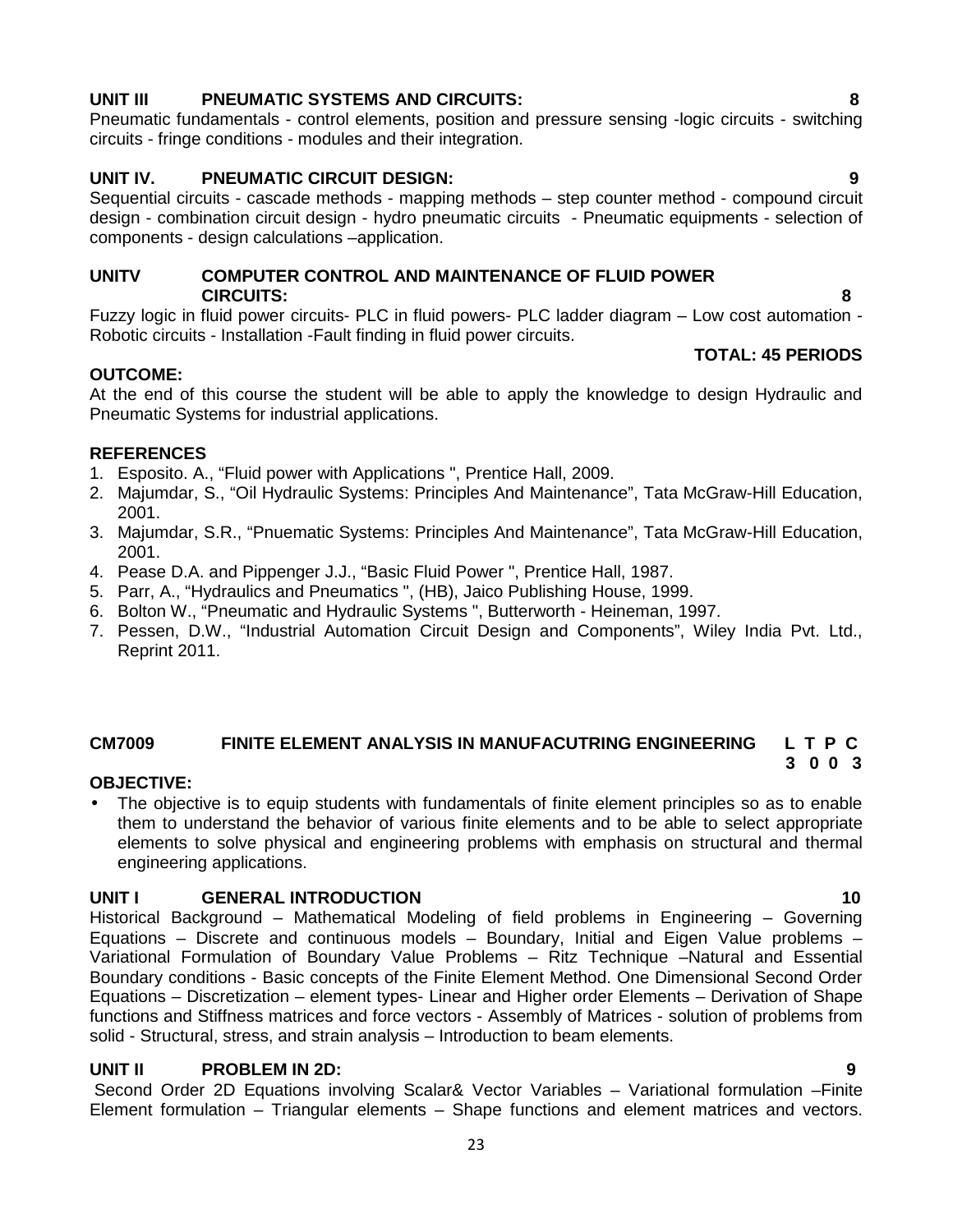Application to Field Problems in Manufacturing Engineering - Quadrilateral elements. Introduction to elasticity equations – stress strain relations – plane problems of elasticity – element equations Plane stress, plane strain and axisymmetric problems – stress-strain-time or constitutive equations-Introduction to flow problems- solution of problems in fluid mechanics- numerical examples -plates and shell Application to Field Problems in Manufacturing Engineering - Quadrilateral elements. Introduction to<br>elasticity equations – stress strain relations – plane problems of elasticity – element equations Plane<br>stress, plane str

# **UNIT III APPLICATIONS TO FIELD PROBLEMS 9**

Higher Order Elements. Natural co-ordinate systems – Isoparametric elements – Shape functions for isoparametric elements – One, two and three dimensions – Serendipity elements – Numerical

integration and application to plane stress problems transformation in  $\left\langle \cdot ,\right\rangle$  and  $\left\langle \cdot \right\rangle$  coordinates-Jacobian of transformation-order of convergence- numerical integration –example problems- shape functions in natural coordinates- rectangular elements- Lagrange family- Serendipity familyrectangular prisms- tetrahedral elements-

# **UNIT IV NON-LINEAR ANALYSIS 9**

Introduction to Non-linear problems - some solution techniques- computational procedure- simple material nonlinearity- Plasticity and viscoplasticity, stress stiffening, contact interfaces- problems of gaps and contact- geometric non-linearity- modeling considerations- Impact analysis.

# **UNIT V ANALYSIS OF PRODUCTION PROCESSES 8**

Application to Bulk forming, sheet metal forming, casting, metal cutting, welding- Features of software packages

# **TOTAL: 45 PERIODS**

# **OUTCOME:**

At the end of this course the students would have developed a thorough understanding of the basic principles of the finite element analysis techniques with an ability to effectively use the tools of the analysis for solving problems in Manufacturing Engineering

# **REFERENCES**

- 1. Reddy, J.N, "An Introduction to the Finite element Method", McGraw Hill, 2005.
- 2. Rao, "Finite Element Method in Engineering", Pergammon Press, 2005.
- 3. Bathe, K.J., "Finite Element Procedures in Engineering Analysis, 1990.
- 4. Kobayashi, S., Soo-IK-Oh and Altan, T., "Metal forming and the Finite element Methods", Oxford University Press, 1989.
- 5. Lewis, R.W., Morgan, K, Thomas, H.R., and Seetharaman, K.N., "The Finite Element Method in Heat Transfer Analysis", John Wiley, 1994.

#### **CM7010 ELECTRONICS MANUFACTURING TECHNOLOGY L T P C 3 0 0 3**

# **OBJECTIVE:**

To impart the knowledge in electronic packaging technology

# **UNIT I INTRODUCTION TO ELECTRONICS MANUFACTURING 9**

History, definition, wafer preparation by growing, machining, and polishing, diffusion, microlithography, etching and cleaning, Printed Circuit Boards, types- single sided, double sided, multi layer and flexible printed circuit board, design, materials, manufacturing, inspection. Electronic packaging – Through Hole Technology (THT) and Surface Mount Technology (SMT)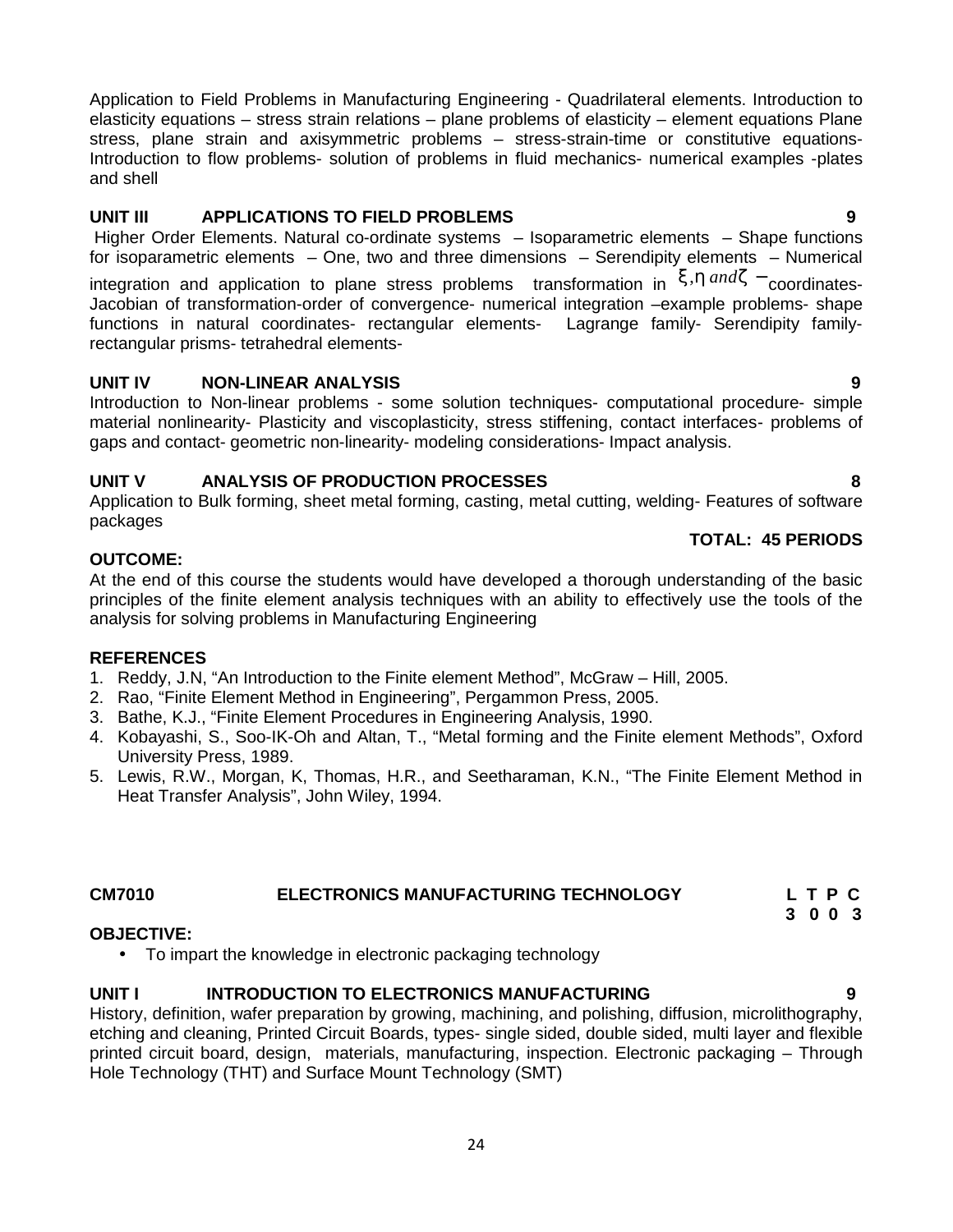# **UNIT II COMPONENTS AND PACKAGING 8**

Through-hole components – axial, radial, multi leaded, odd form. Surface mount components- active, passive. Interconnections - chip to lead interconnection, die bonding, wire bonding, TAB, Flip chip, chip on board, multi chip module, direct chip array module, leaded, leadless, area array and embedded packaging, miniaturization and trends.

# **UNIT III SOLDERING AND CLEANING 9**

Soldering theory, effect of elemental constituents on wetting, microstructure and soldering, solder paste technology – fluxing reactions, flux chemistry, solder powder, solder paste composition and manufacturing, solder paste rheology, Wave soldering. Adhesive and solder paste application. solder system variables. soldering temperature profile. Reflow soldering - profile generation and control, soldering quality and defects. Post solder cleaning and selection. Measurement of cleanliness levels.

# **UNIT IV SURFACE MOUNT TECHNOLOGY: 11**

SMT Equipment and Material Handling Systems, Handling of Components and Assemblies - Moisture Sensitivity and ESD, Safety and Precautions Needed, IPC and Other Standards, Stencil Printing Process, solder paste storage and handling, stencils and squeegees, process parameters, quality control - Component Placement, Equipment Type, Chip shooter, IC placer, Flexibility, Accuracy of Placement, Throughput, reflow soldering, adhesive, underfill and encapsulation process, applications, storage and handling, process & parameters.

# **UNIT V INSPECTION, TEST AND REWORK FOR PCB: 8**

Inspection Techniques, Equipment and Principle – AOI, X-ray. stencil printing process- defects & corrective action, component placement process - defects & corrective action, Reflow Soldering Process- defects & corrective action, underfill and encapsulation Process- defects & corrective action, Testing of assemblies, In-circuit testing (ICT), functional testing, concept of yield, Rework and Repair, tools, rework criteria and process, Design for - Manufacturability, Assembly, Reworkability, Testing, Reliability and Environment.

# **TOTAL: 45 PERIODS**

# **OUTCOME:**

At the end of this course the student will be able to apply knowledge in various steps in electronics packaging technology.

# **REFERENCES**

- 1. Lee, N.C., "Reflow Soldering Process and Trouble Shooting SMT, BGA, CSP and Flip Chip Technologies", Newnes Elsevier, 2001
- 2. Gurnett, K.W., "Surface Mount Handbook", Newnes Elsevier , 1999
- 3. Seraphim, D., Lasky, R.C. and Che-Yu Li, "Principles of Electronic Packaging" Mcgraw Hill, 1989.
- 4. Strauss, R.," SMT Soldering Handbook", Newnes Elsevier , 1998
- 5. Zant, P.V., " Microchip Fabrication a practical guide to semiconductor processing"McGraw Hill, 2000
- 6. Landers, T.L., "Electronics Manufacturing Processes", Prentice Hall, 1998
- 7. Prasad R.P., "Surface Mount Technology: Principles and Practice", New York: Chapman and Hall, 1997.
- 8. Coombs, Jr. C.E., " Printed Circuits Handbook " Mc Graw-Hill Hand books Sixth Edition, 2008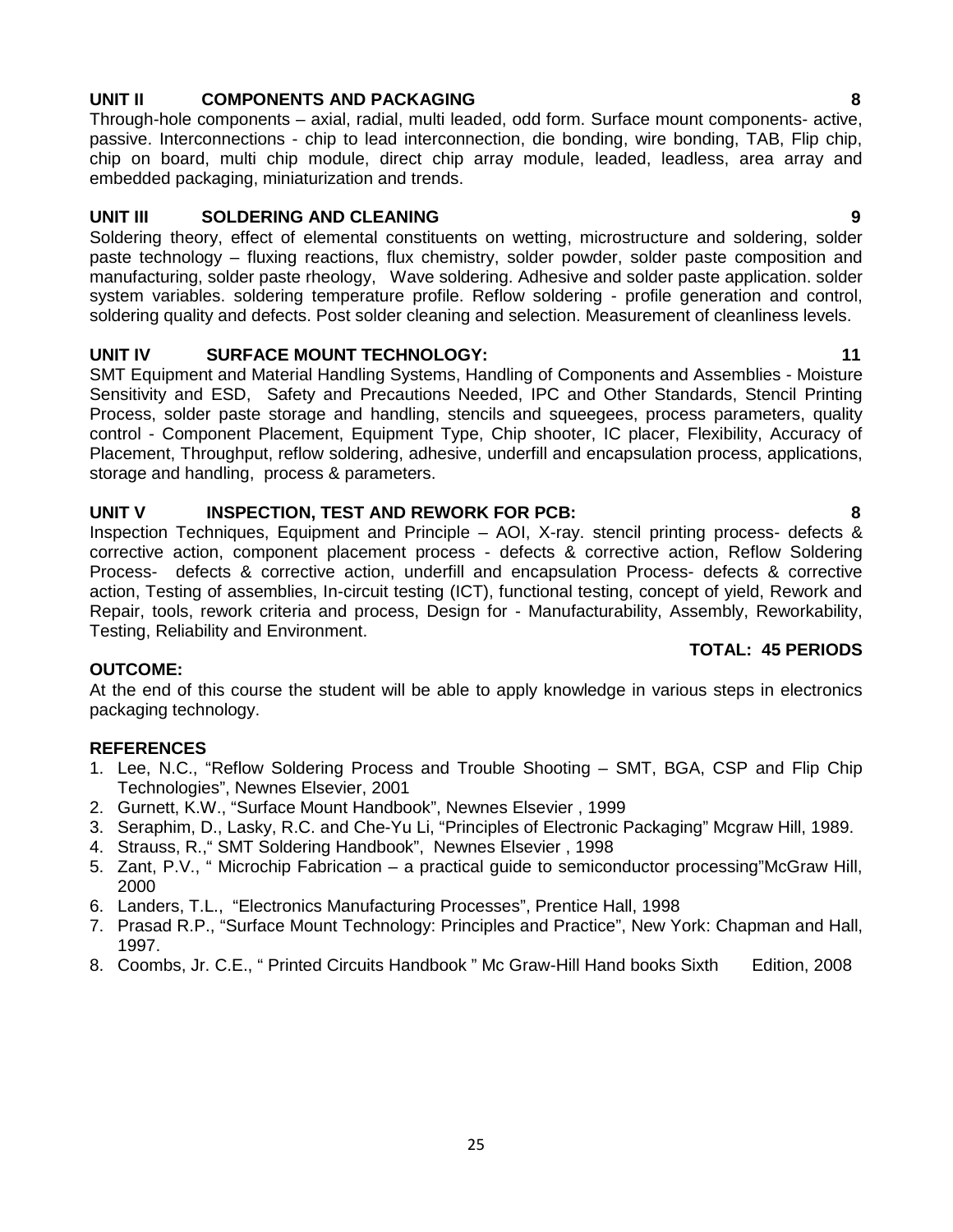# **CM7011 ENVIRONMENT CONSCIOUS MANUFACTURING L T P C**

# **OBJECTIVE:**

 To impart the knowledge in sustainable manufacturing, ISO 14000 series standards, green manufacturing**, r**ecycling and life cycle assessment.

# **UNIT I SUSTAINABLE MANUFACTURING AND EMS: 9**

Sustainable Manufacturing - Concepts and Methodologies to Help Promote Industrial Ecology - ISO 14000 series standards - Concepts of ISO 14001 - requirements of ISO 14001 – Environmental Management System benefits - Environmentally Conscious Manufacturing.

### **UNIT II GREEN MANUFACTURING: 9**

Green Design and Quality Initiatives - Environmental Cost Accounting and Business Strategy - Accounting for an Environmentally Conscious Setting - The Development of Eco labelling Schemes

# **UNIT III RECYCLING: 9**

Recycling as Universal Resource Policy - Innovation Towards Environmental Sustainability In Industry - A Systematic Framework for Environmentally Conscious Design

### **UNIT IV ENVIRONMENTAL ATTRIBUTES OF MANUFACTURING: 10**

Environmental Attributes of Manufacturing Processes - Environmental Decision Support Systems - Decision Models for Reverse Production System Design - Environmentally Sound Supply Chain Management

### **UNIT V LIFE CYCLE ASSESSMENT: 8**

Life Cycle Assessment - Multipath way and Cumulative Risk Assessment - Reclamation And Recycling of Waste

### **OUTCOME:**

On completion of the course the students will be able to follow the guidelines of ISO 14000, implement green design, follow environmental norms in manufacturing and do lifecycle assessment of products and processes.

### **REFERENCES**

- 1. Madu, C.N., "Handbook of Environmentally Conscious Manufacturing", Kluwer Academic Publisher, 2001.
- 2. Besterfield, D.H., Besterfield, C.M., Besterfield, G.H. and Besterfield, M.S.,"Total Quality Management ", Pearson Education, 2002.
- 3. Gupta, S.M. and Lambert, A.J.D., "Environment Conscious Manufacturing", CRC Press, 2008.
- 4. Swamidass, P.M., "Encyclopedia of Production and Manufacturing Management", Kluwer Academic Publisher, 2000.

# **OBJECTIVE:**

 To impart the knowledge in optimization, multi objective optimization, evolutionary algorithms, Multi-Objective Evolutionary Algorithms and programming.

**TOTAL: 45 PERIODS**

**CM7012 EVOLUTIONARY COMPUTATION L T P C 3 0 0 3**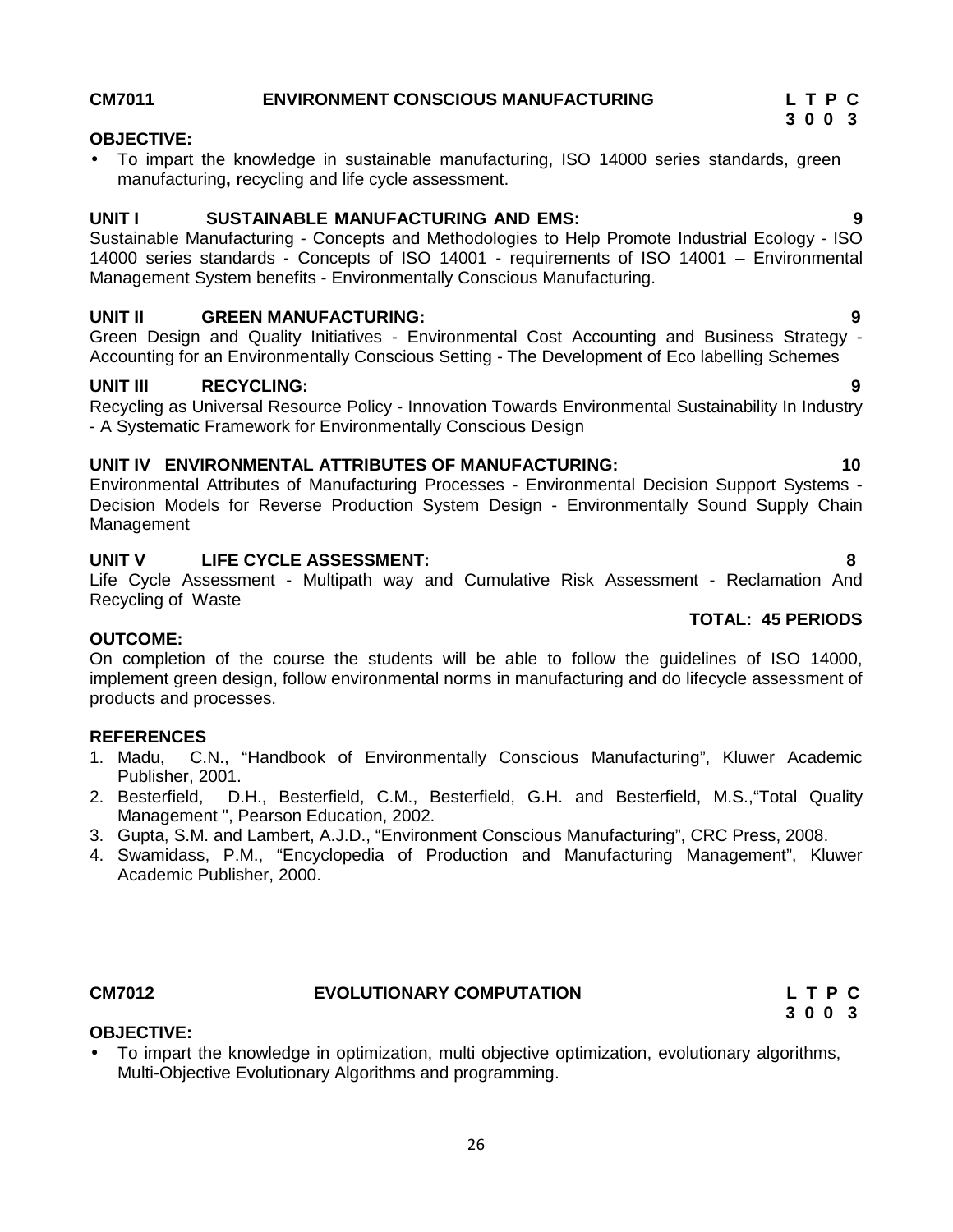### 27

# **UNIT I INTRODUCTION TO OPTIMIZATION: 9**

Introduction to optimization - single and multi objective optimization - Evolutionary algorithms principles of multi objective optimization.

# **UNIT II MULTI OBJECTIVE OPTIMIZATION: 9**

Convex programming, Karush-Kuhn-Tucker conditions, Direct functional evaluation and derivative based optimization techniques;

# **UNIT III EVOLUTIONARY ALGORITHMS: 9**

Simulated annealing, Tabu search; NFL theorem; Biological principles of evolution, General scheme of EAs, Representation, Selection schemes, Population evaluation, Variation operators; Constraint handling; Schema theorem; Binary coded genetic algorithm, Real coded genetic algorithm.

# **UNIT IV EVOLUTIONARY STRATEGIES AND EVOLUTIONARY PROGRAMMING 9**

Evolutionary strategies, Evolutionary programming, genetic programming, Differential evolution, Particle swarm optimization;

# **UNIT V APPLICATIONS OF MULTI-OBJECTIVE EVOLUTIONARY ALGORITHMS: 9**

Pareto-optimality, Multi-objective evolutionary algorithms; Statistical analysis of EC techniques: Customization in EAs; Applications of multi-objective evolutionary algorithms - Mechanical component design - Truss-structure design - Other applications.

# **TOTAL: 45 PERIODS**

On completion of the course the students will be able to apply optimization using techniques like evolutionary strategies and evolutionary programming.

# **REFERENCES**

**OUTCOME:**

- 1. Deb, K., "Multi-objective Optimization using Evolutionary Algorithms", Wiley, 2001.
- 2. Clerc, M.,"Particle Swarm Optimization", ISTE, 2006.
- 3. Back, T., Fogal, D. B. and Michalewicz, Z., "Handbook of Evolutionary Computation", Oxford University Press, 1997.
- 4. Fogel, D. B., "Evolutionary Computation, The Fossil Record", IEEE Press, 2003.
- 5. Goldberg, D., "Genetic Algorithms in Search, Optimization, and Machine Learning", Addison Wesley, 1989.
- 6. Price, K. , Storn, R. M. , and Lampinen, J. A. ,"Differential Evolution: A Practical Approach to Global Optimization", Springer, 2005.

# **ED7071 INDUSTRIAL ROBOTICS AND EXPERT SYSTEMS L T P C**

# **OBJECTIVE:**

 To teach students the basics of robotics, construction features, sensor applications, robot cell design, robot programming and application of artificial intelligence and expert systems in robotics.

# **UNIT I INTRODUCTION AND ROBOT KINEMATICS 10**

Definition need and scope of Industrial robots – Robot anatomy – Work volume – Precision movement – End effectors – Sensors.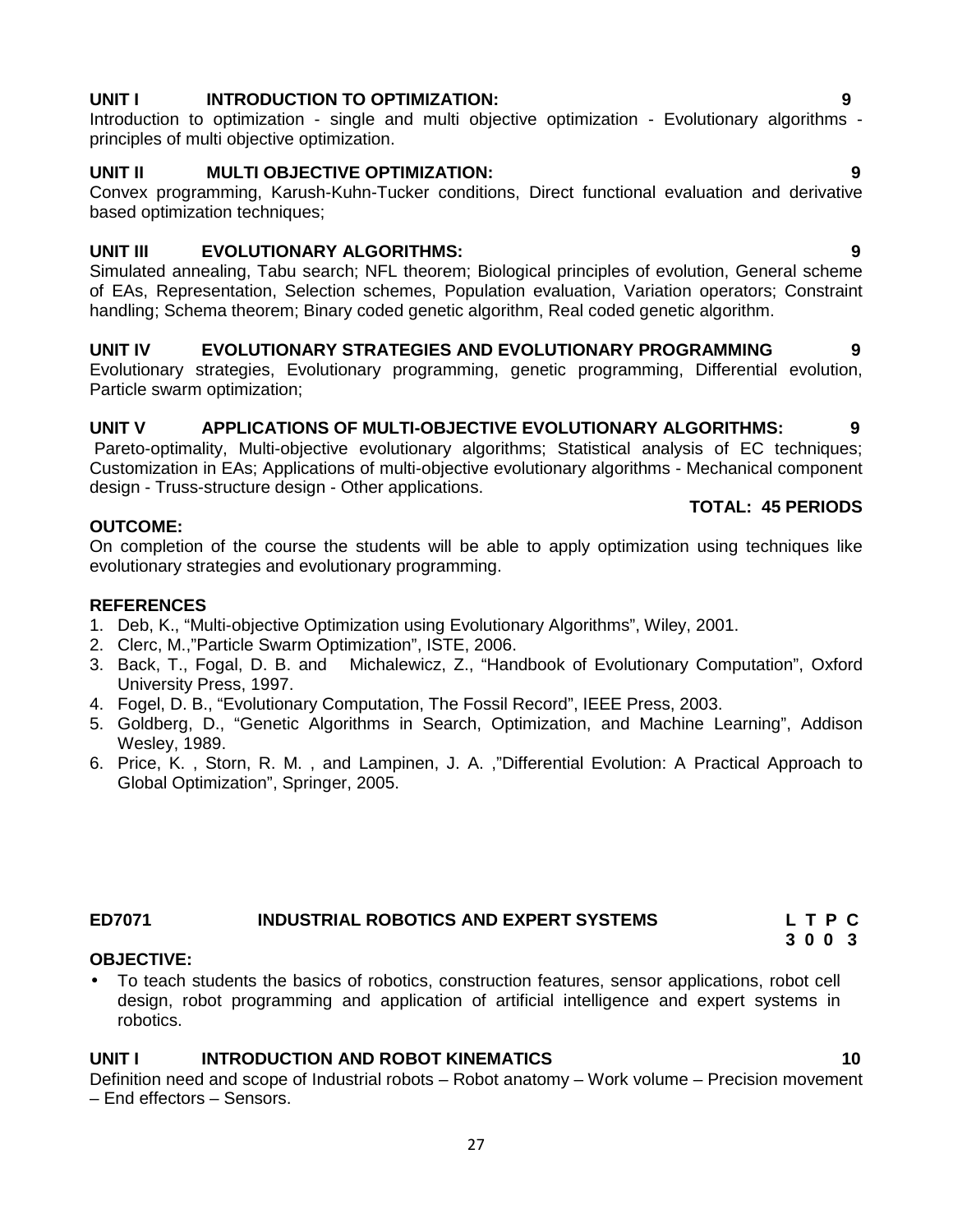Robot Kinematics – Direct and inverse kinematics – Robot trajectories – Control of robot manipulators – Robot dynamics – Methods for orientation and location of objects.

# **UNIT II ROBOT DRIVES AND CONTROL 9**

Controlling the Robot motion – Position and velocity sensing devices – Design of drive systems – Hydraulic and Pneumatic drives – Linear and rotary actuators and control valves – Electro hydraulic servo valves, electric drives – Motors – Designing of end effectors – Vacuum, magnetic and air operated grippers.

# **UNIT III ROBOT SENSORS 9**

Transducers and Sensors – Tactile sensor – Proximity and range sensors – Sensing joint forces – Robotic vision system – Image Representation - Image Grabbing –Image processing and analysis – Edge Enhancement – Contrast Stretching – Band Rationing - Image segmentation – Pattern recognition – Training of vision system.

# **UNIT IV ROBOT CELL DESIGN AND APPLICATION 9**

Robot work cell design and control – Safety in Robotics – Robot cell layouts – Multiple Robots and machine interference – Robot cycle time analysis. Industrial application of robots.

#### **UNIT V ROBOT PROGRAMMING, ARTIFICIAL INTELLIGENCE AND EXPERT SYSTEMS 8**

Methods of Robot Programming – Characteristics of task level languages lead through programming methods – Motion interpolation. Artificial intelligence – Basics – Goals of artificial intelligence – AI techniques – problem representation in AI – Problem reduction and solution techniques - Application of AI and KBES in Robots.

# **TOTAL: 45 PERIODS**

# **OUTCOME:**

The student will be able to design robots and robotic work cells and write program for controlling the robots. The student will be able to apply artificial intelligence and expert systems in robotics.

# **TEXT BOOK:**

1. K.S.Fu, Gonzalez, R.C. and Lee, C.S.G., "Robotics Control, Sensing, Vision and Intelligence", McGraw Hill, 1987.

# **REFERENCES**

- 1. Koren,Y., "Robotics for Engineers", McGraw-Hill, 1987.
- 2. Kozyrey, Yu. "Industrial Robots", MIR Publishers Moscow, 1985.
- 3. Klafter,R.D., Chmielewski, T.A. and Negin,M., "Robotics Engineering An Integrated Approach", Prentice-Hall of India Pvt. Ltd., 1984.
- 4. Deb, S.R." Robotics Technology and Flexible Automation", Tata Mc Graw-Hill, 1994.
- 5. Groover,M.P., Weis,M., Nagel,R.N. and Odrey,N.G., "Industrial Robotics Technology, Programming and Applications", Mc Graw-Hill, Int., 1986.
- 6. Jordanides,T. and Torby,B.J., ,"Expert Systems and Robotics ", Springer –Verlag, New York, May 1991.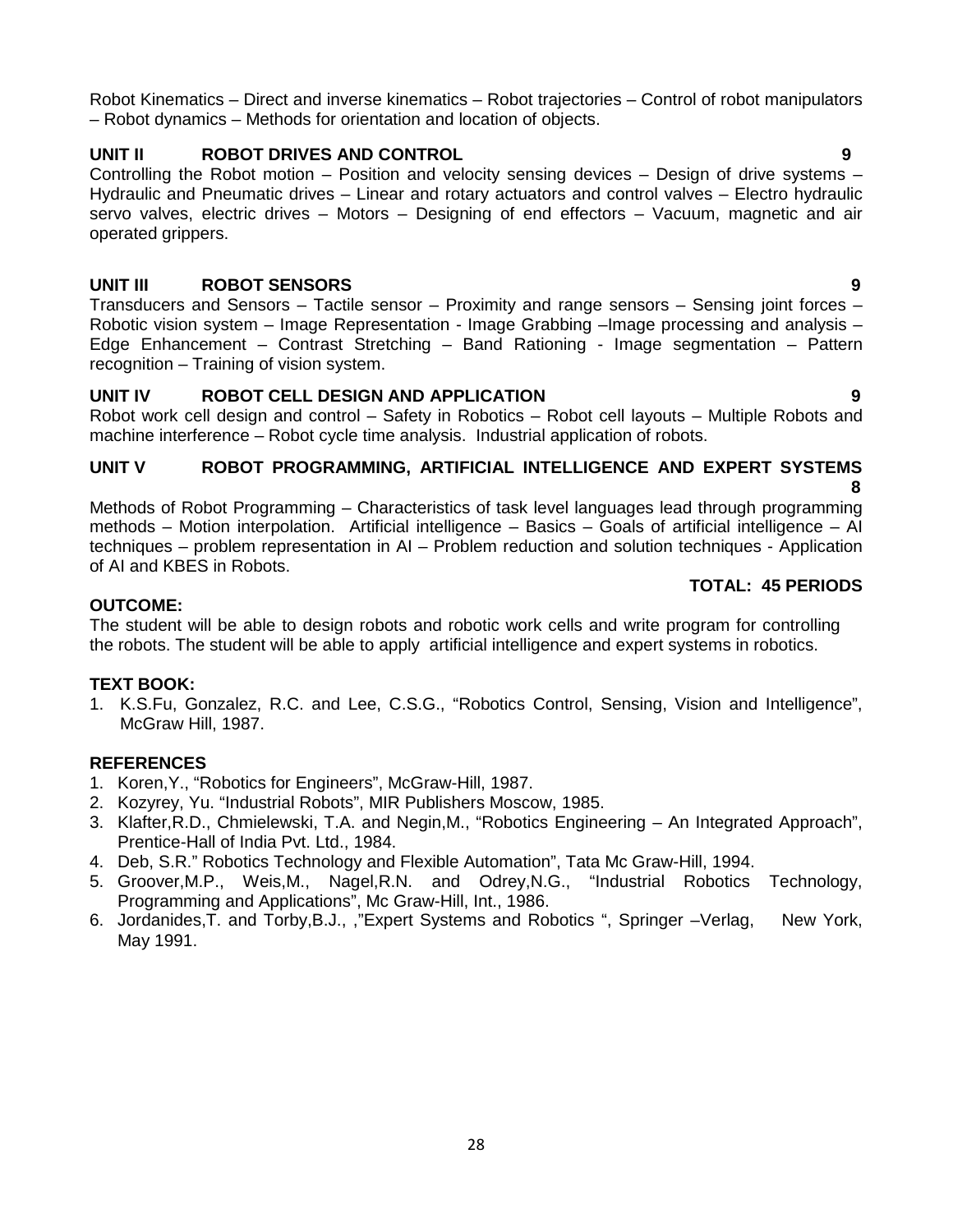# **CM7013 INTELLIGENT PRODUCT DESIGN AND MANUFACTURING L T P C**

# **OBJECTIVE:**

To teach the student the principles and practices of intelligent product design and manufacturing

# **UNIT I INTRODUCTION TO INTELLIGENT DESIGN AND MANUFACTURING: 9**

Need - Internet technology and Manufacturing Industry - Digital enterprises - Manufacturing portals – Benefits.

### **UNIT II TECHNIQUES OF KNOWLEDGE REPRESENTATION 9**

Artificial Neural Networks, Fuzzy Logic, Genetic Algorithms, Expert Systems with case studies.

# **UNIT III INTELLIGENT PRODUCT MODELING TECHNIQUES: 9**

Intelligent CAD systems, integrating product and process design, manufacturing analysis and CAD/CAM integration, design methodology for automated manufacture, the impacts of intelligent process control on product design, and fuzzy knowledge-based controller design.

# **UNIT IV APPLICATION OF NEURAL NETWORKS: 9**

Neural Networks for Intelligent Process Monitoring and Control : Applications to CNC machining, Metal Forming - Intelligent Manufacturing Planning, Scheduling and Control - Intelligent Assembly and Layout Planning.

# **UNIT V INTERNET BASED COLLABORATIVE CAD/CAM : 9**

Applications to web based CAD, CAPP, CNC, Assembly planning, and Rapid Prototyping - Challenging issues of Collaborative CAD/CAM.

### **OUTCOME:**

At the end of this course the student will be able to apply Internet technology in manufacturing Industry and use techniques of Knowledge Representation.

# **REFERENCES**

- 1. Huang, G.Q. and Mak, K.L., "Internet Applications in Product design and Manufacturing" ,Springer, 2003.
- 2. Parsaei, H.R. and Jamshidi, M., "Design and implementation of intelligent manufacturing systems", Prentics Hall, 1995.
- 3. Kusiak, A., "Intelligent Design and Manufacturing", Wiley-Interscience, 1992.
- 4. Dagli, C.H., "Intelligent systems in design and manufacturing", ASME, 1994.

#### **CM7014 INTRODUCTION TO ARTIFICIAL INTELLIGENCE L T P C 3 0 0 3**

### **OBJECTIVE:**

To introduce the student various types of artificial intelligence and its applications.

# **UNIT I INTRODUCTION: 8**

Intelligent Agents – Agents and environments - Good behavior – The nature of environments – structure of agents - Problem Solving - problem solving agents – example problems – searching for solutions – uniformed search strategies - avoiding repeated states–searching with partial information.

# **TOTAL: 45 PERIODS**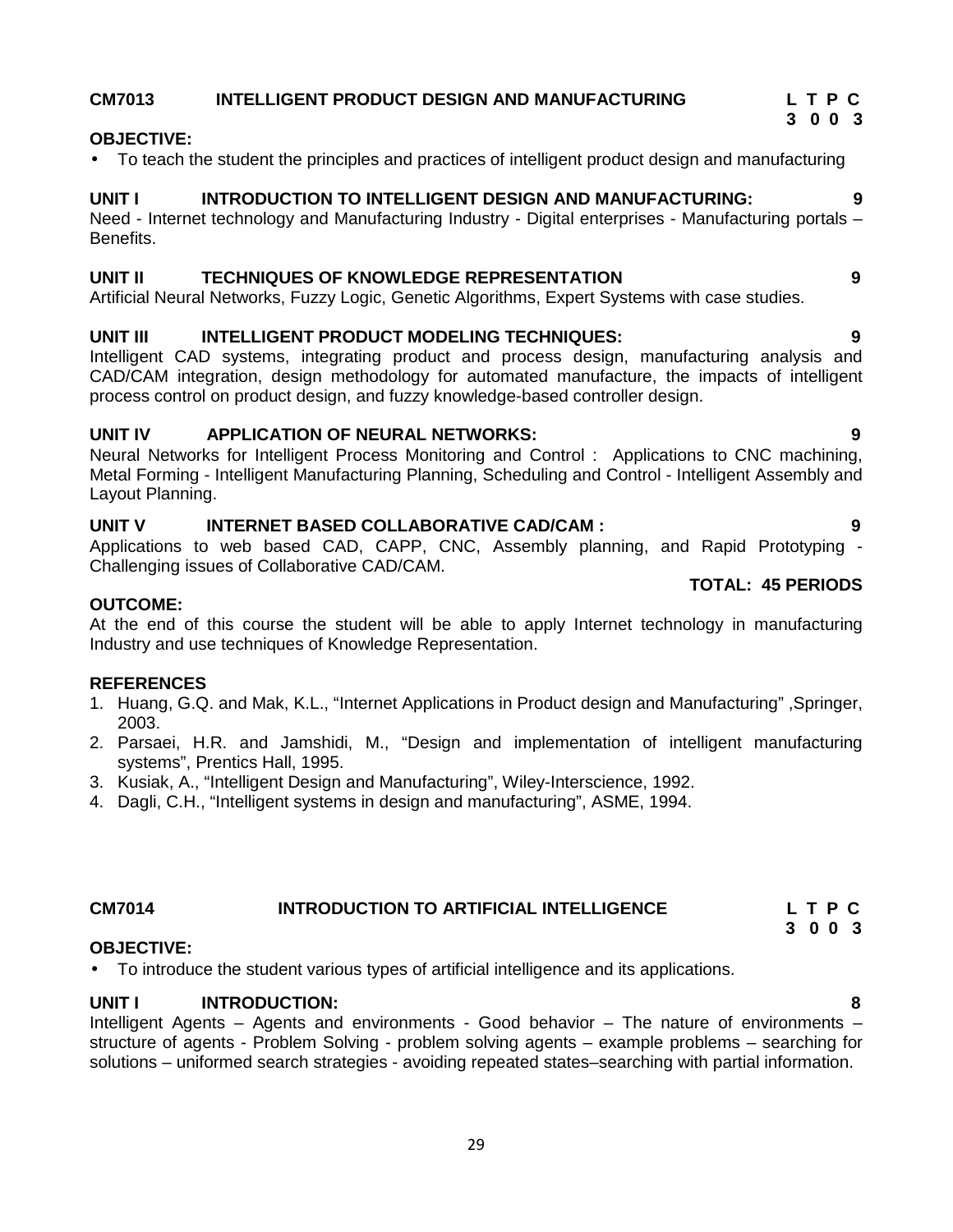# **UNIT II SEARCHING TECHNIQUES : 10**

Informed search and exploration – Informed search strategies – heuristic function – local search algorithms and optimistic problems – local search in continuous spaces – online search agents and unknown environments - Constraint Satisfaction Problems (CSP) – Backtracking search and Local search for CSP – Structure of problems - Adversarial Search – Games – Optimal decisions in games – Alpha – Beta Pruning – imperfect real-time decision – games that include an element of chance.

# **UNIT III KNOWLEDGE REPRESENTATION: 10**

First order logic – representation revisited – Syntax and semantics for first order logic – Using first order logic – Knowledge engineering in first order logic - Inference in First order logic – prepositional versus first order logic – unification and lifting – forward chaining – backward chaining - Resolution - Knowledge representation - Ontological Engineering - Categories and objects – Actions - Simulation and events - Mental events and mental objects.

# **UNIT IV LEARNING: 9**

Learning from observations - forms of learning - Inductive learning - Learning decision trees - Ensemble learning - Knowledge in learning – Logical formulation of learning – Explanation based learning – Learning using relevant information – Inductive logic programming - Statistical learning methods - Learning with complete data - Learning with hidden variable - EM algorithm - Instance based learning - Neural networks - Reinforcement learning – Passive reinforcement learning - Active reinforcement learning - Generalization in reinforcement learning.

# **UNIT V APPLICATIONS: 8**

Communication – Communication as action – Formal grammar for a fragment of English – Syntactic analysis – Augmented grammars – Semantic interpretation – Ambiguity and disambiguation – Discourse understanding – Grammar induction - Probabilistic language processing - Probabilistic language models – Information retrieval – Information Extraction – Machine translation.

### **TOTAL: 45 PERIODS**

# **OUTCOME:**

At the end of this course the student should be able to apply the AI techniques to create applications which involve perception, reasoning and learning.

# **REFERENCES**

- 1. Russell, S. and Norvig, P., "Artificial Intelligence A Modern Approach", 2nd Edition ,Pearson Education / PrenticeHallofIndia,2004.
- 2. Nilsson, N.J., "Artificial Intelligence: A new Synthesis", Harcourt Asia Pvt. Ltd., 2000.
- 3. Rich, E. and Knight, K., "Artificial Intelligence", 2nd Edition, Tata McGraw-Hill,2003.
- 4. Luger, G.F., "Artificial Intelligence-Structures And Strategies For Complex Problem Solving", Pearson Education / PHI, 2002.

### **CM7015 LEAN CONCEPTS IN PRODUCTION SYSTEMS L T P C**

### **OBJECTIVE:**

 At the end of this course the students should be able to implement lean manufacturing concepts in the factories.

# **UNIT I INTRODUCTION: 9**

The mass production system – Origin of lean production system – Necessity – Lean revolution in Toyota – Systems and systems thinking – Basic image of lean production – Customer focus – Muda (waste).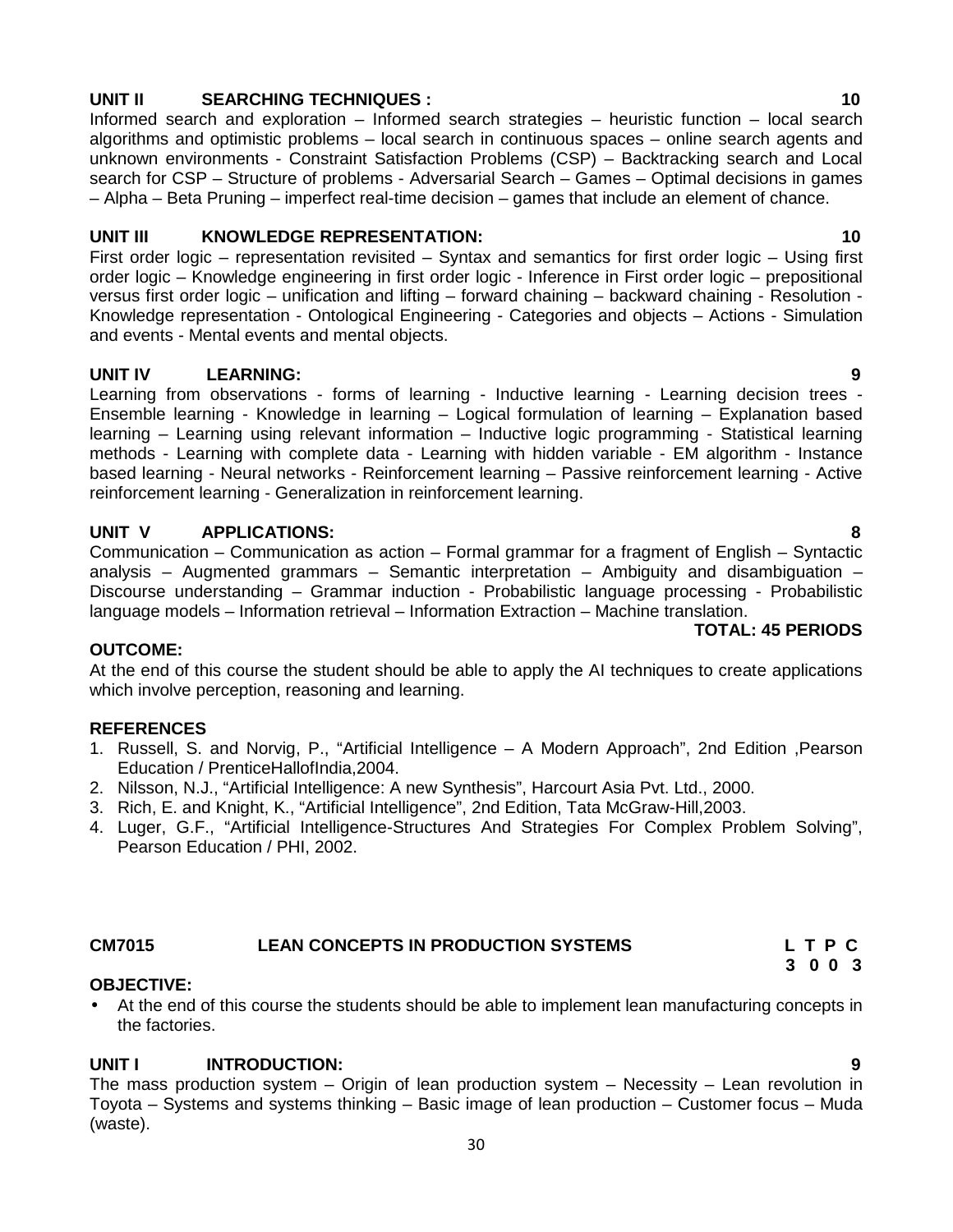# 31

# **UNIT II STABILITY OF LEAN SYSTEM: 9**

Standards in the lean system – 5S system – Total Productive Maintenance – standardized work – Elements of standardized work – Charts to define standardized work – Man power reduction – Overall efficiency - standardized work and Kaizen – Common layouts.

# **UNIT III JUST IN TIME: 9**

Principles of JIT – JIT system – Kanban – Kanban rules – Expanded role of conveyance – Production leveling – Pull systems – Value stream mapping**.**

# **UNIT IV JIDOKA (AUTOMATION WITH A HUMAN TOUCH): 9**

Jidoka concept – Poka-Yoke (mistake proofing) systems – Inspection systems and zone control – Types and use of Poka-Yoke systems – Implementation of Jidoka.

# **UNIT V WORKER INVOLVEMENT AND SYSTEMATIC PLANNING METHODOLOGY: 9**

Involvement – Activities to support involvement – Quality circle activity – Kaizen training - Suggestion Programmes – Hoshin Planning System (systematic planning methodology) – Phases of Hoshin Planning – Lean culture **TOTAL: 45 PERIODS**

# **OUTCOME:**

The student will be able to practice the principles of lean manufacturing like customer focus, reduction of MUDA, just in time, Jidoka and Hoshin planning.

# **REFERENCES**

- 1. Dennis P.," Lean Production Simplified: A Plain-Language Guide to the World's Most Powerful Production System", (Second edition), Productivity Press, New York,2007.
- 2. Rother, M., and Shook, J.,' Learning to See: Value Stream Mapping to Add Value and Eliminate MUDA", Lean Enterprise Institute, 1999.
- 3. Liker, J., " The Toyota Way : Fourteen Management Principles from the World's Greatest Manufacturer",McGraw Hill, 2004.
- 4. Michael, L.G., " Lean Six SIGMA: Combining Six SIGMA Quality with Lean Production Speed",McGraw Hill, 2002.
- 5. Ohno, T.," Toyota Production System: Beyond Large-Scale Production", Taylor & Francis, Inc., 1988.

| <b>CM7016</b> | <b>MICRO AND NANO MANUFACTURING</b> | LTPC  |
|---------------|-------------------------------------|-------|
|               |                                     | 2 N N |

# **OBJECTIVE:**

• The purpose of this subject is to understand the principles of various micro and nano manufacturing methods**.**

# **UNIT I INTRODUCTION 9**

Introduction to Meso, Micro and Nano manufacturing, Miniaturization and applications, classification subtractive, additive, micro casting, micro forming, micro joining. Micro and Nano products

# **UNIT II MANUFACTURING METHODS 9**

Material deposition – PVD, CVD, LIGA, Micro stereo lithography, Electro discharge deposition, Traditional micromachining- Theory of micromachining-Chip formation-size effect in micromachining, micro turning, micro drilling, micro milling, micro grinding, Diamond turn machining

**3 0 0 3**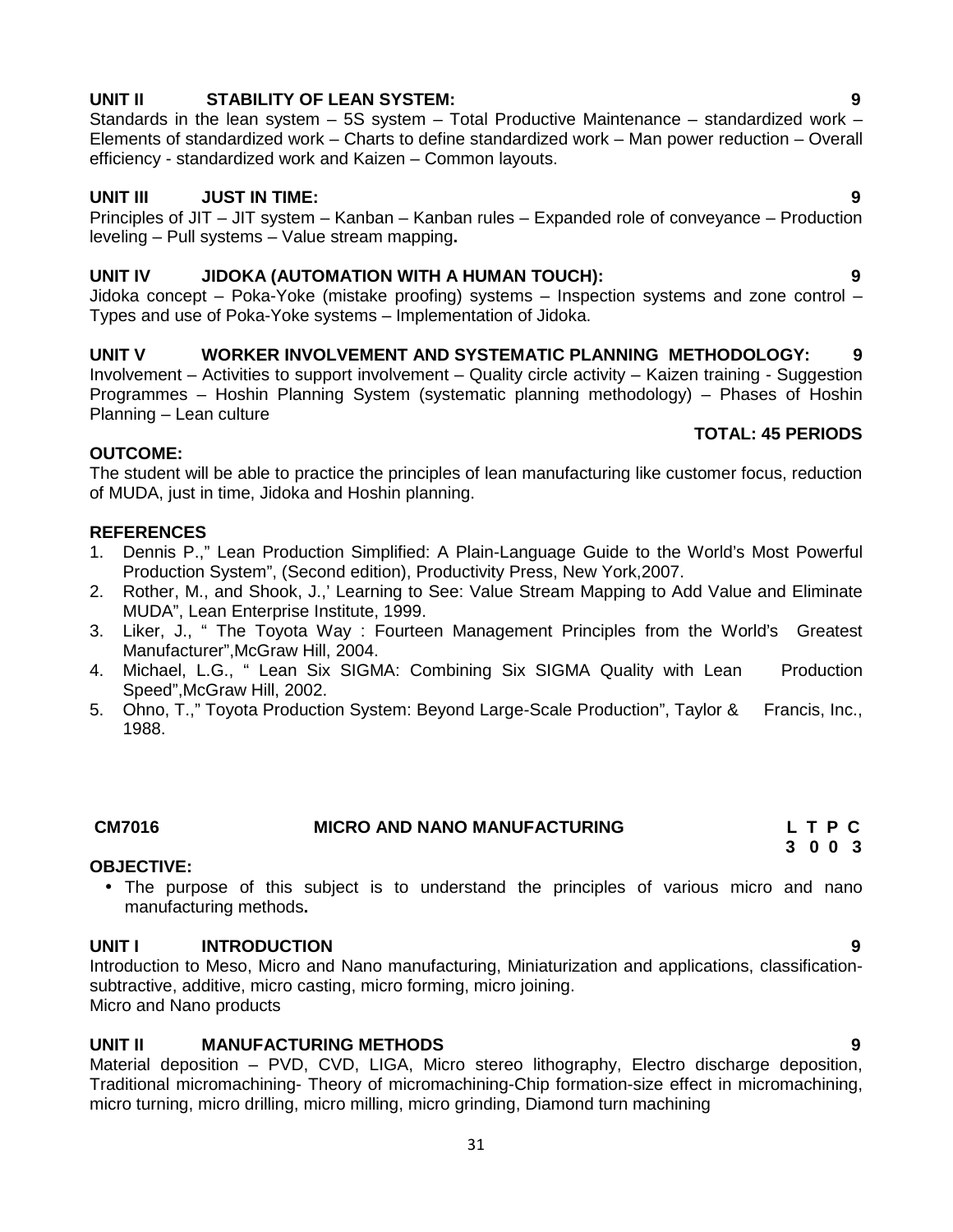#### condensation, High energy Ball milling, Plasma synthesis, Electro deposition and other techniques. Synthesis of Carbon Nanotubes – Solid carbon source based production techniques, Gaseous carbon

source based production techniques – Diamond Like Carbon coating. Nano wires

### **UNIT V CHARACTERISATION TECHNIQUES 9**

Metrology for micro machined components-Optical Microscopy, White Light Interferrometry, Molecular Measuring Machine, Micro CMM

Scanning Probe Microscopy (SPM) – Scanning Electron Microscope, Transmission Electron Microscope, Scanning Thermal Microscopy, Tribological characteristics -Micro abrasion wear -Nano indentation- Ellipsometric Analysis

#### **OUTCOME:**

At the end of this course the student will be able to apply knowledge in micro and nano manufacturing methods, synthesis of nano materials and characterization techniques

#### **REFERENCES**

- 1. Jain, V.K, "Micro manufacturing Processes", by CRC Press, ISBN: 9781439852903, 2012.
- 2. Bhushan, B., "Handbook of Nanotechnology", Springer, Germany, ISBN-10: 3642025242, 2010.
- 3. Jain, V.K "Introduction to Micromachining", Narosa publishing house, ISBN: 978-81-7319-915-8, 2010.
- 4. McGeoug, J.A. Micromachining of Engineering Materials h **,** CRC Press, ISBN-10: 0824706447, 2001.
- 5. Bandyopadhyay, A.K., "Nano Materials", New Age International Publishers, New Delhi, SBN 8122422578, 2008.

# **CM7017 MICROELECTROMECHANICAL SYSTEMS L T P C**

#### **OBJECTIVE:**

 To impart knowledge of design, fabrication and characterization of Micro Electro Mechanical systems.

#### **UNIT I INTRODUCTION 9**

Overview of MEMS and Microsystems: MEMS and Microsystems, Evolution of Micro fabrication,Microsystems and Microelectronics, Microsystems and miniaturization-Materials for MEMS and Microsystems: substrates and wafers, active substrate materials, Silicon, Gallium Arsenide, Piezoelectric Crystals, Polymers, Packaging materials-Working principles of Microsystems: micro sensors, micro actuation, MEMS with micro actuators, Micro accelerometers, micro fluidics- Applications of Microsystems in various industries.

### **UNIT II MECHANICS, SCALING AND DESIGN 9**

Engineering Mechanics for Microsystems design: Introduction, Static bending of Thin Plates, Mechanical Vibration, Thermomechanics, Thermofluid, Engineering and micro system design,

#### **UNIT III ADVANCED MACHINING / FINISHING PROCESSES 9**

Introduction to mechanical and beam energy based micro machining processes- Ultrasonic micro machining, Focused Ion Beam machining, Laser Beam micro machining , Micro/ Nano finishing processes- Abrasive Flow Machining, Magnetic Abrasive Finishing, Magneto Rheological Abrasive Flow Machining, Magneto Rheological Finishing. Hybrid micro/nano machining – Electro Chemical Spark Micro Machining, Electro Discharge Grinding, Electrolytic In Process Dressing Grinding

Introduction to nano materials, Methods of production of Nanoparticles, Sol-gel synthesis, Inert gas

# **UNIT IV SYNTHESIS OF NANOMATERIALS 9**

**TOTAL: 45 PERIODS**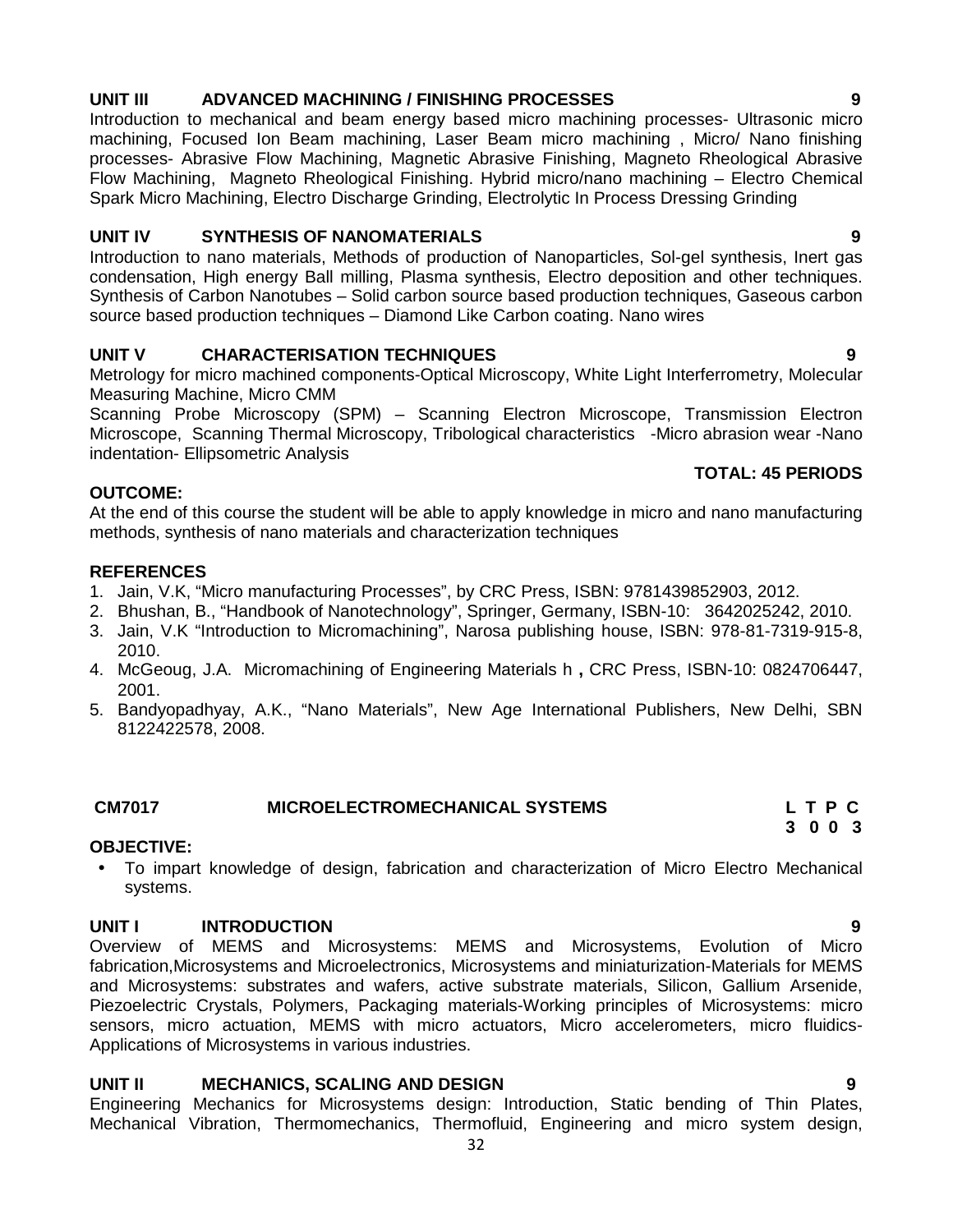Laminar fluid flow, Incompressible fluid Flow, Heat conduction in solids-Scaling Laws in Miniaturization, Introduction to scaling, Scaling in (Electrostatic forces electromagnetic forces, Electricity, fluid mechanics, heat transfer)-Microsystems Design: Design Consideration, Process design, Mechanical Design, Design of Micro fluidic Network systems

# **UNIT III MICRO SYSTEM FABRICATION PROCESSES 11**

Introduction- Photolithography- Ion implantation- Chemical Vapor Deposition-Physical Vapor Deposition - clean room- Bulk micromachining :etching, isotropic and anisotropic etching, wet and dry etching- Surface micro machining :process, mechanical problems associated with surface micro machining- LIGA process :general description, materials for substrates and photo resists-SLIGA process-Abrasive jet micro machining-Laser beam micro machining- Micro Electrical Discharge Micro Machining –Ultrasonic Micro Machining- Electro chemical spark micro machining- Electron beam micro machining-Focused Ion Beam machining

# **UNIT IV MICROSYSTEMS PACKAGING 8**

Introduction - Microsystems Packaging-Interfaces in Microsystems Packaging-Essential Packaging Technologies- Die preparation, surface bonding, wire bonding, sealing- Three dimensional Packaging- Assembly of Microsystems, Signal Mapping and Transduction

# **UNIT V MICROMETROLOGY AND CHARACTERIZATION 8**

Microscopy and visualization- Lateral and vertical dimension- optical microscopy, Scanning white light interferometry, Confocal Laser scanning microscopy, Molecular measuring machine, Micro coordinate measuring machine- Electrical measurements – Physical and chemical analysis – XRD- SEM - Secondary Ion mass spectrometry- Auger Electron Spectroscopy, SPM

# **OUTCOME:**

At the end of this course the student will be able to apply the knowledge in mechanics, scaling, design, fabrication and characterization of micro systems.

# **REFERENCES**

- 1. Hsu, T.R., "MEMS & Microsystems Design and Manufacture", Tata McGraw Hill, 2002,ISBN: 9780070487093.
- 2. Franssila, S., "Introduction to Micro Fabrication" John Wiley & sons Ltd, 2004.ISBN:470-85106-6
- 3. Jain, V.K., "Introduction to Micromachining" Narosa Publishing House, 2010.
- 4. Jackson, M.J., "Microfabrication and Nanomanufacturing" Taylor and Francis 2006.
- 5. McGeough, J.A., "Micromachining of Engineering Materials", CRC Press, ISBN: 0824706447, 2001.
- 6. Hak M.G., "MEMS Handbook", CRC Press, ISBN: 8493-9138-5, 2006.

# **CM7018 MANUFACTURING INFORMATION SYSTEMS L T P C**

**3 0 0 3**

# **OBJECTIVE:**

 The purpose of the course is to provide an importance of databases and its application in manufacturing systems that prepare students for their engineering practice by organization by conversant with order policies, data base terminologies, designing, manufacturing considerations

# **UNIT I INTRODUCTION: 7**

The Evolution of order policies, from mrp to MRP II to ERP – Agile Manufacturing Information Systems, Manufacturing Database Integration.

**TOTAL: 45 PERIODS**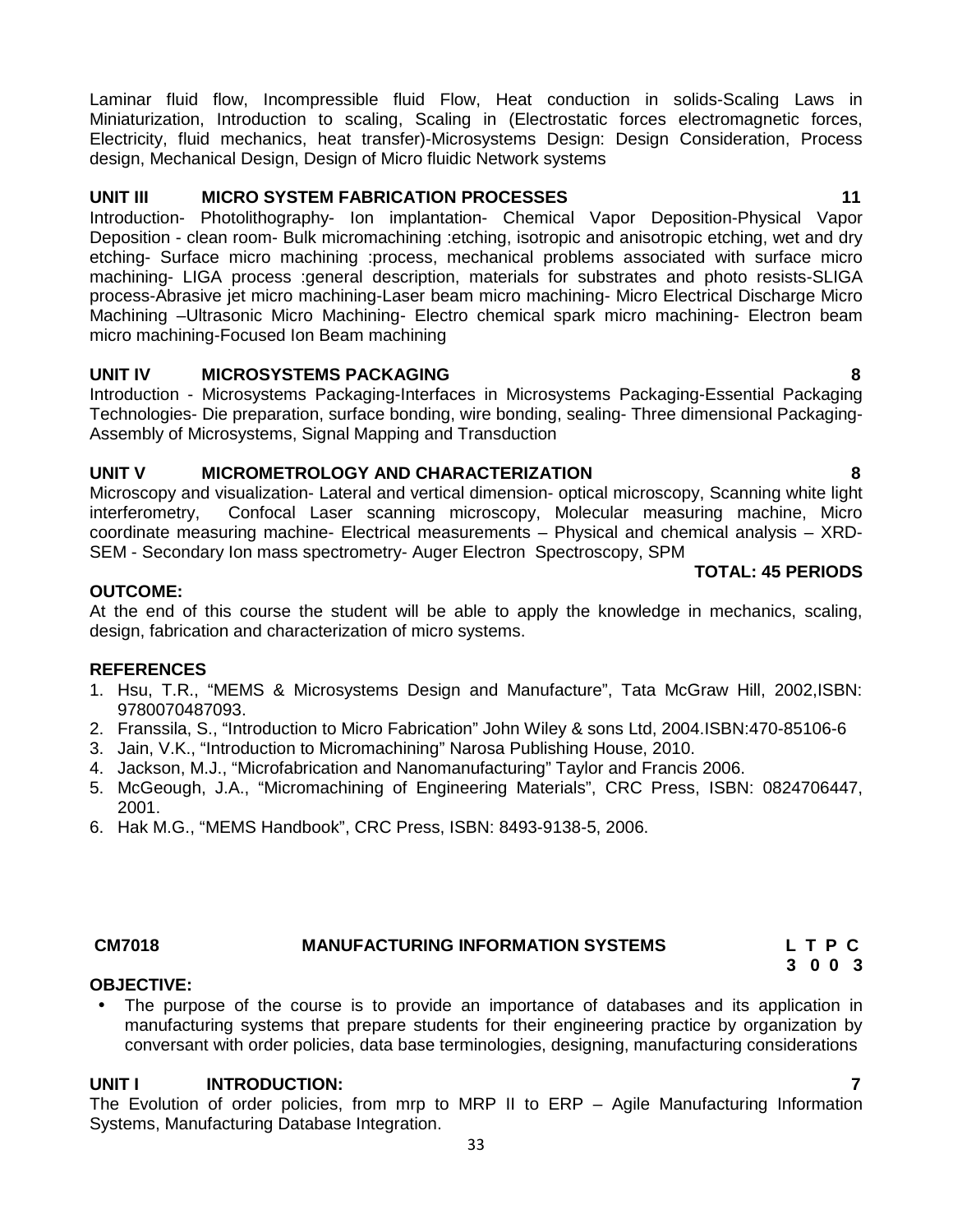# **UNIT II DATABASE: 9**

Terminologies – Entities and attributes – Data models, schema and subschema - Data Independence – ER Diagram – UML notation for describing the enterprise–wide data objects- Trends in database.

# **UNIT III DESIGNING DATABASE: 9**

Hierarchical model – Network approach- Relational Database concepts, principles, keys,– functional dependency – Normalization types – relational operations- Query Languages-Case studies.

# **UNIT IV MANUFACTURING CONSIDERATION: 10**

The product and its structure, inventory and process flow – Shop floor control Data structure and procedure – various models – the order scheduling module, Input/output analysis module, and stock status database – the complete IOM database.

# **UNIT V INFORMATION SYSTEM FOR MANUFACTURING: 10**

Parts oriented production information system – concepts and structure – Computerized production scheduling, online production control systems, Computer based production management system, computerized manufacturing information system -RFID-Telecommunication– case study.

# **OUTCOME:**

On completion of this course, the students are expected to create simple to moderately complex manufacturing information system for manufacturing industry.

# **REFERENCES**

- 1. Sartori, L.G., "Manufacturing Information Systems", Addison-Wesley Publishing Company, 1988.
- 2. Date, C.J., "An Introduction to Database Systems" Addison Wesley", 8<sup>th</sup> Edn,. 2003
- 3. Orlicky, G., "Material Requirements Planning", McGraw-Hill, 1994.
- 4. Kerr, R., "Knowledge based Manufacturing Management", Addison-Wesley, 1991.
- 5. Oliver, G. and Wolfhard, K., "RFID in Manufacturing", Kubach.vwe.,2008
- 6. Franjo, C., "Manufacturing Information & Data Systems Analysis, Design & Practice", Butterworth-Heinemann, 2002.
- 7. Weiming S, "Information Technology for Balanced Manufacturing Systems", Springer, 2006.

# **WEB REFERENCES:**

1. www.ist.psu.edu

2. www.cse.wustl.edu(UML Notation Guide)

#### **CM7019 MANAGEMENT OF MANUFACTURING SYSTEMS L T P C 3 0 0 3**

### **OBJECTIVE:**

 To provide the student with the knowledge of how to manage different aspects of manufacturing including design, facilities, jobs, inventory, MRP and reengineering.

# **UNIT I INTRODUCTION: 6**

Elements – Manufacturing Strategies and competitiveness-Meeting the competitive Project management.

# **UNIT II DESIGNING OF PRODUCTS: 9**

Process selection-Process flow Design – Operations Technology -Waiting line management- Computer simulation of waiting lines – Quality management.

# **TOTAL: 45 PERIODS**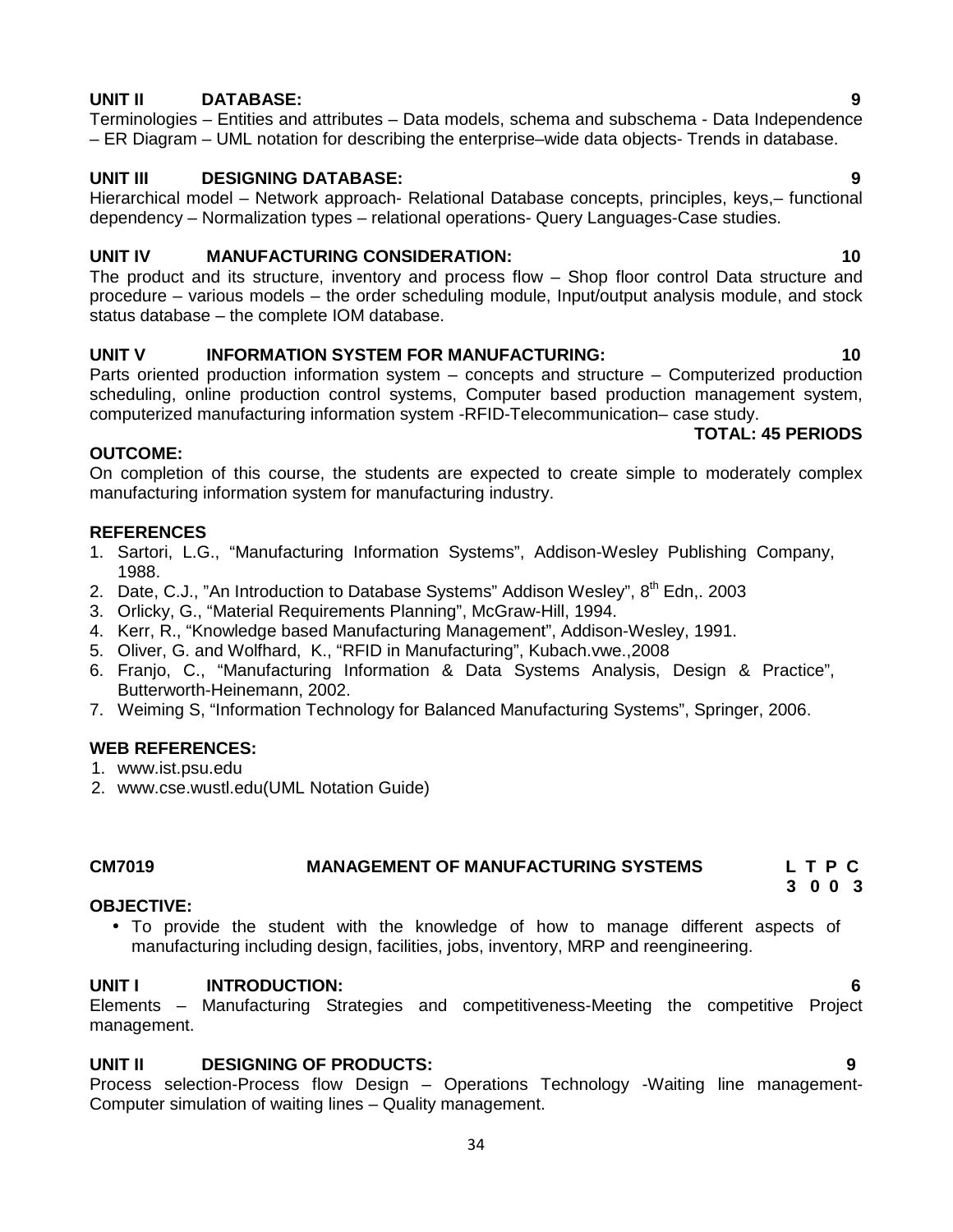# **UNIT III DESIGN OF FACILITIES AND JOBS**: **10**

Capacity planning – Strategies – Planning service capacity - JIT – Facility location and layout - Job Design and Work measurement.

# **UNIT IV INVENTORY SYSTEMS AND MRP: 10**

Definition-Purposes of Inventory-Inventory models-Fixed order Quantity models and Fixed-time period models.MRP Systems-MRP system structures- Improvements for MRP system-Advanced MRP-type

#### systems.<br>UNIT V **NEVISING THE SYSTEM: 10**

Operations consulting – BPR - Synchronous Manufacturing and theory of Constraints.

# **OUTCOME:**

At the end of this course the student should be able to design products, facilities, jobs, inventory systems and embark on business process reengineering.

# **REFERENCES**:

- 1. Chase, Aquilano and Jacobs, "Production and Operations Management", eighth Edition, Tata McGraw Hill, 2010.
- 2. Robert, A.O., "Manufacturing management: a quantitative approach", International Textbook Co, 1968.
- 3. Chary, S.N., "Production and Operations Management", Tata McGraw-Hill, 3rd Edition 2006.
- 4. Jay, H. and Render, B.,"Production and Operations Management: Strategic and Tactical Business & Economics – 1996.
- 5. Operations Management, Jae K. Shim, Joel G. Siegel Business & Economics, 1999.

# **CM7020 MECHATRONICS IN MANUFACTURING SYSTEMS L T P C**

# **OBJECTIVE:**

 To provide the student with the knowledge of sensors, transducers, various types of actuators used in mechatronics systems and also the use of PLCs and mechatronics design.

# **UNIT I INTRODUCTION : 5**

Introduction to Mechatronics - Systems- Need for Mechatronics - Emerging area of Mechatronics - Classification of Mechatronics - Measurement Systems - Control Systems.

# **UNIT II SENSORS AND TRANSDUCERS: 12**

Introduction - Performance Terminology – Potentiometers - LVDT - Capacitance sensors - Strain gauges - Eddy current sensor - Hall effect sensor - Temperature sensors - Light sensors - Selection of sensors - Signal processing.

# **UNIT III ACTUATORS: 10**

Actuators – Mechanical - Electrical - Fluid Power - Piezoelectric – Magnetostrictive - Shape memory alloy - applications - selection of actuators.

# **UNIT IV PROGRAMMABLE LOGIC CONTROLLERS 8**

Introduction - Basic structure - Input and output processing - Programming - Mnemonics- Timers, counters and internal relays - Data handling - Selection of PLC.

# **UNIT V DESIGN AND MECHATRONICS CASE STUDIES: 10**

Steps in mechatronics design - Possible design solutions-Traditional and Mechatronics design concepts - Case studies of Mechatronics systems - Pick and place Robot - Conveyor based material

**TOTAL: 45 PERIODS**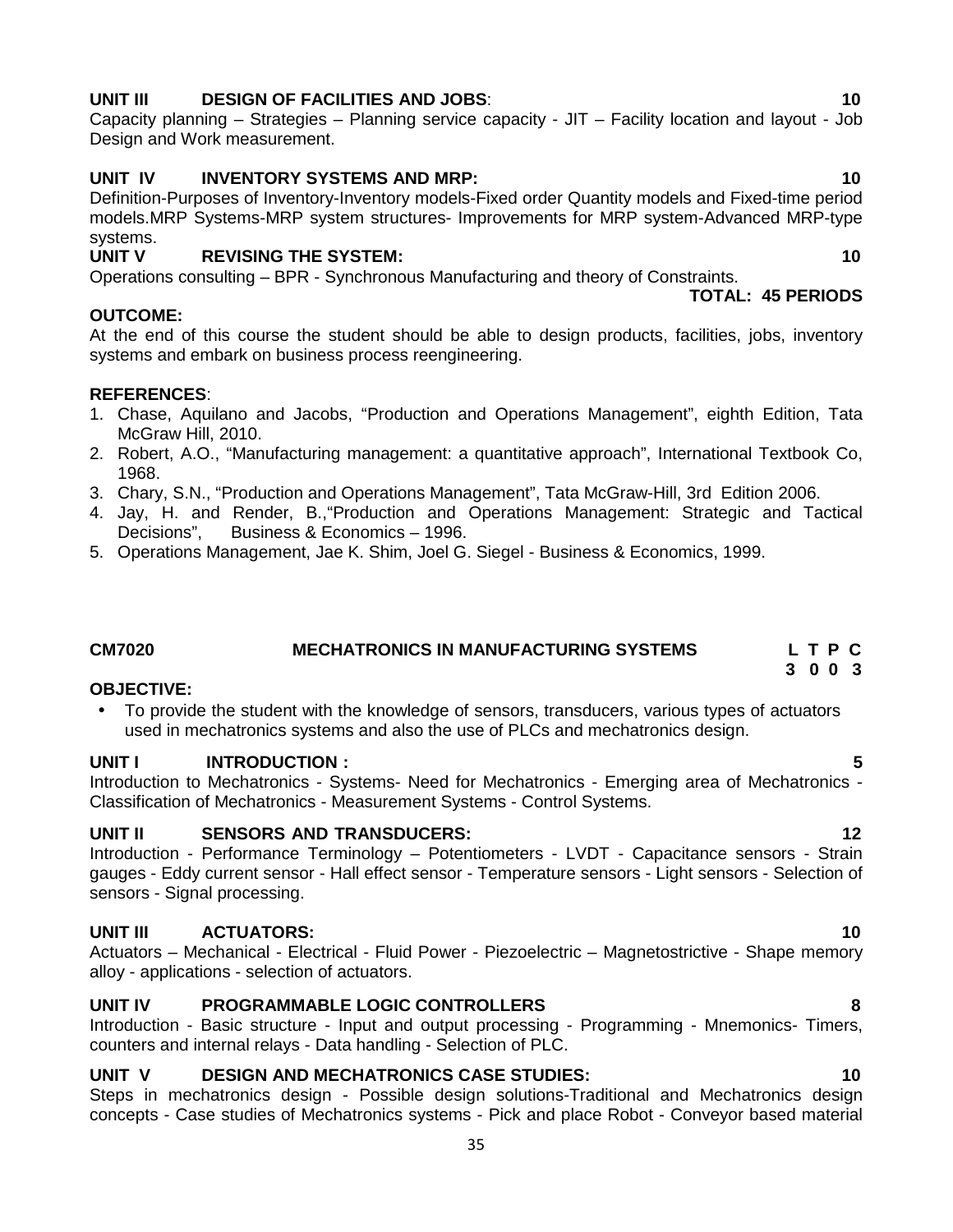handling system - PC based CNC drilling machine – Mechatronics Control in automated Manufacturing – Data Acquisition - Case studies.

### **TOTAL: 45 PERIODS**

# **OUTCOME:**

At the end of this course the student should be able to apply Mechatronics in design and practical requirements.

# **REFERENCES:**

- 1. Bolton, W., "Mechatronics", Pearson education, second edition, fifth Indian Reprint, 2003
- 2. Smaili, .A. and Mrad, F., "Mechatronics integrated technologies for intelligent machines", Oxford university press, 2008.
- 3. Shetty, D. and Kolk, O. A., "Mechatronics systems design", PWS Publishing company, 2007.
- 4. Onwubolu, G.C., "Mechatronics Principles and Applications", Elsevier, 2006.
- 5. Mahalik,N.P., "Mechatronics Principles, Concepts and applicatlions" Tata McGraw-Hill Publishing Company Limited, 2003.
- 6. Histand, M.B. and Alciatore,D.G., "Introduction to Mechatronics and Measurement systems", McGraw Hill International edition, 1999.
- 7. Bradley, D.A., Dawson. D., Buru, N.C. and Loader, A.J., "Mechatronics" Nelson Thornes Ltd, Eswar press, Indian print, 2004.
- 8. Sinclair, I., "Sensors and Transducers", Elsevier, Newnes, Reprint 2012.

### **CM7021 PRECISION ENGINEERING L T P C**

**3 0 0 3**

### **OBJECTIVES:**

- The student will be able to understand the striving need for precision and application.
- Motivate the students to learn about the advanced concepts of precision and ultra precision Machining methods
- In addition, the student will enhance his/her knowledge in Precision Engineering and its applications.

# **UNIT I INTRODUCTION: 8**

Accuracy and Precision– Need for high precision –concept of accuracy - tolerance and fits system – Hole and shaft system – accuracy of manufacturing processes – types of fits – Selective assembly.

# **UNIT II MATERIALS FOR PRECISION ENGINEERING: 8**

Diamond – types-single crystal- PCD – Natural-synthetic CBN - Ceramics – coated metals and non metals–High performance polymer – alloys – refractory metals: cutting tools – performance – components of instruments – Jewels – self Lubrication – smart materials – properties – testing – applications.

# **UNIT III PRECISION MACHINING: 10**

Precision grinding: IC chip manufacturing- ELID process – aspherical surface generation Grinding wheel- Designer and selection of grinding wheel-High-speed grinding-High-speed milling-Micro machining – Diamond turning-MEMS – micro finishing process – surface roughness measures – concept and non-concept method – comparison of features with machining process.

# **UNIT IV ERRORS: CAUSES AND REMEDIES: 10**

Static stiffness - influence on machining accuracy – over all stiffness in a machine/instrument – errors due to variation of cutting forces – clamping forces – errors due to compliance while machining.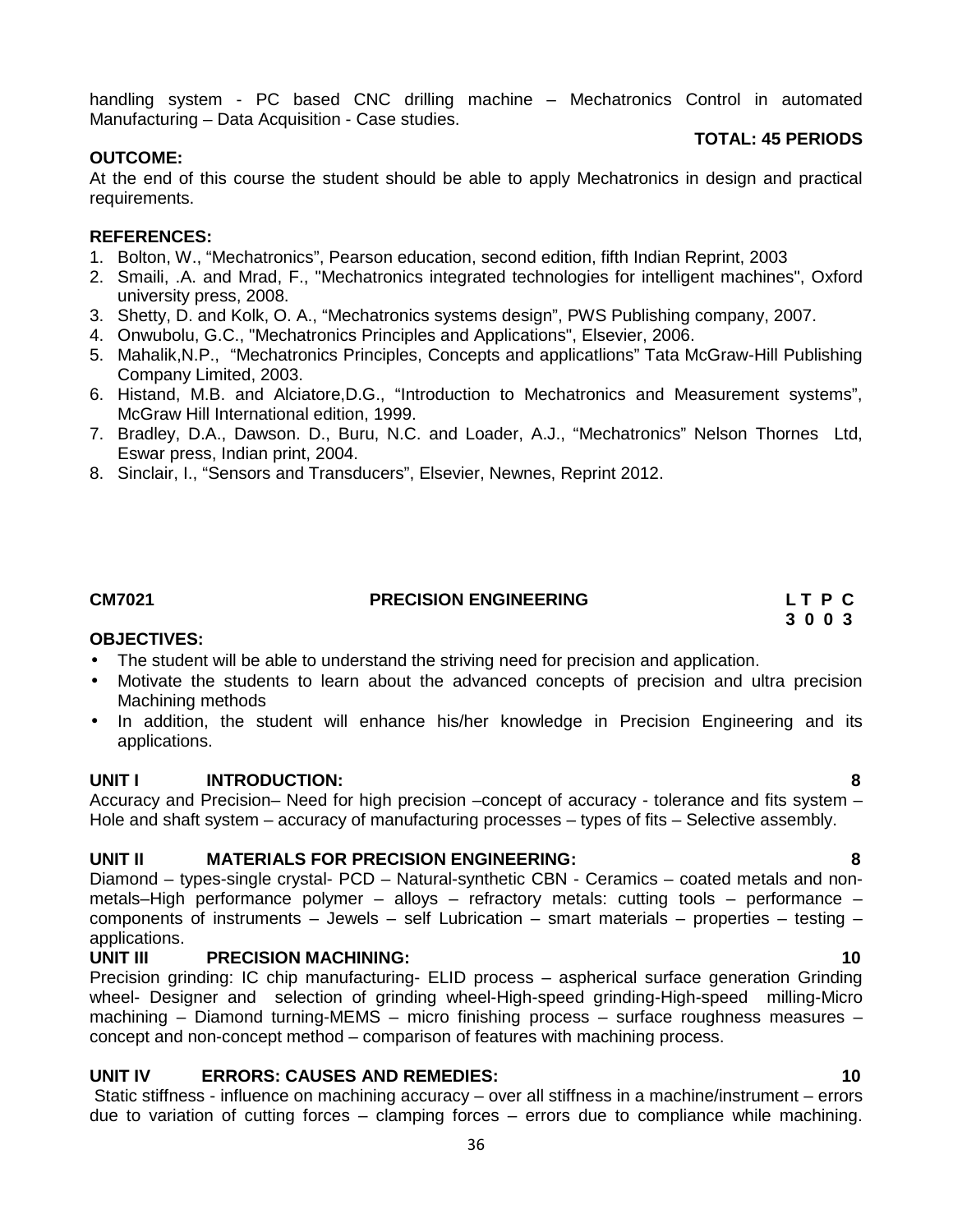Inaccuracy due to thermal effects: Heat sources and dissipation – Geometry of thermal deformationinfluence of forced isstratics dimensional wear of elements – instruments; Machining tools and their influence on accuracy- error due to clamping and setting location.

# **UNIT V PRECISION MACHINE ELEMENTS 9**

Introduction- guide ways- Drive systems; rolling element bearings-Principles, construction, classification, application etc., - Lubricated sliding bearings - construction – Principles etc.,- Hydrostatics bearings-types – aerostatic bearings – linear drive motors – magnetic bearings applications-limitations - advantages.

# **OUTCOME:**

Students will:

- 1. Operate high precision machineries with ease.
- 2. Research and explore new areas of cutting tools.

# **REFERENCES**

- 1. Murthy, R.L., "Precision Engineering in Manufacturing", New age International Publications, New Delhi, 2005.
- 2. Venkatesh, V.C. and Sudin, I., "Precision engineering", Tata McGraw Hill Co., New Delhi, 2007.
- 3. James, D. and Meadow, S., "Geometric Dimensioning and Tolerancing", Marcel Dekker Inc., 1995.

# **CM7022 PROJECT MANAGEMENT L T P C**

# **OBJECTIVE:**

 To develop the skills that professionals need to become effective project managers. With a specific focus on developing practical project management skills for the students to apply proven methodologies to projects within their individual fields.

# **UNIT I PROJECT SELECTION AND PROJECT ORGANISATION: 9**

Project selection and nature of selection, project portfolio process, Analysis under uncertainty, Project organisation, Matrix organisation, Mixed organisational systems.

# **UNIT II PROJECT PLANNING: 9**

Project Co-ordination, sorting out the projects, Work breakdown structure, system integration, Interface co-ordination, Project life cycle, Conflict and negotiation.

# **UNIT III PROJECT IMPLEMENTATION: 12**

Estimating project budgets, Process of cost estimation, Scheduling : Network techniques PERT and CPM, crashing a project, Resource loading and leveling, Multiproduct scheduling and resource allocation.

# **UNIT IV MONITORING AND INFORMATION SYSTEMS: 9**

Planning-Monitoring-Controlling cycle, Information needs and the reporting process, Computerized PMIS, Earned value analysis, Types of project control processes, control as a function of management, control of change and scope.

# **UNIT V PROJECT TERMINATION: 6**

Construction and use of audit report, Project audit life cycle, Essentials of audit and evaluation, Varieties of project termination, termination process, Final report – A project history.

**TOTAL: 45 PERIODS**

# **TOTAL: 45 PERIODS**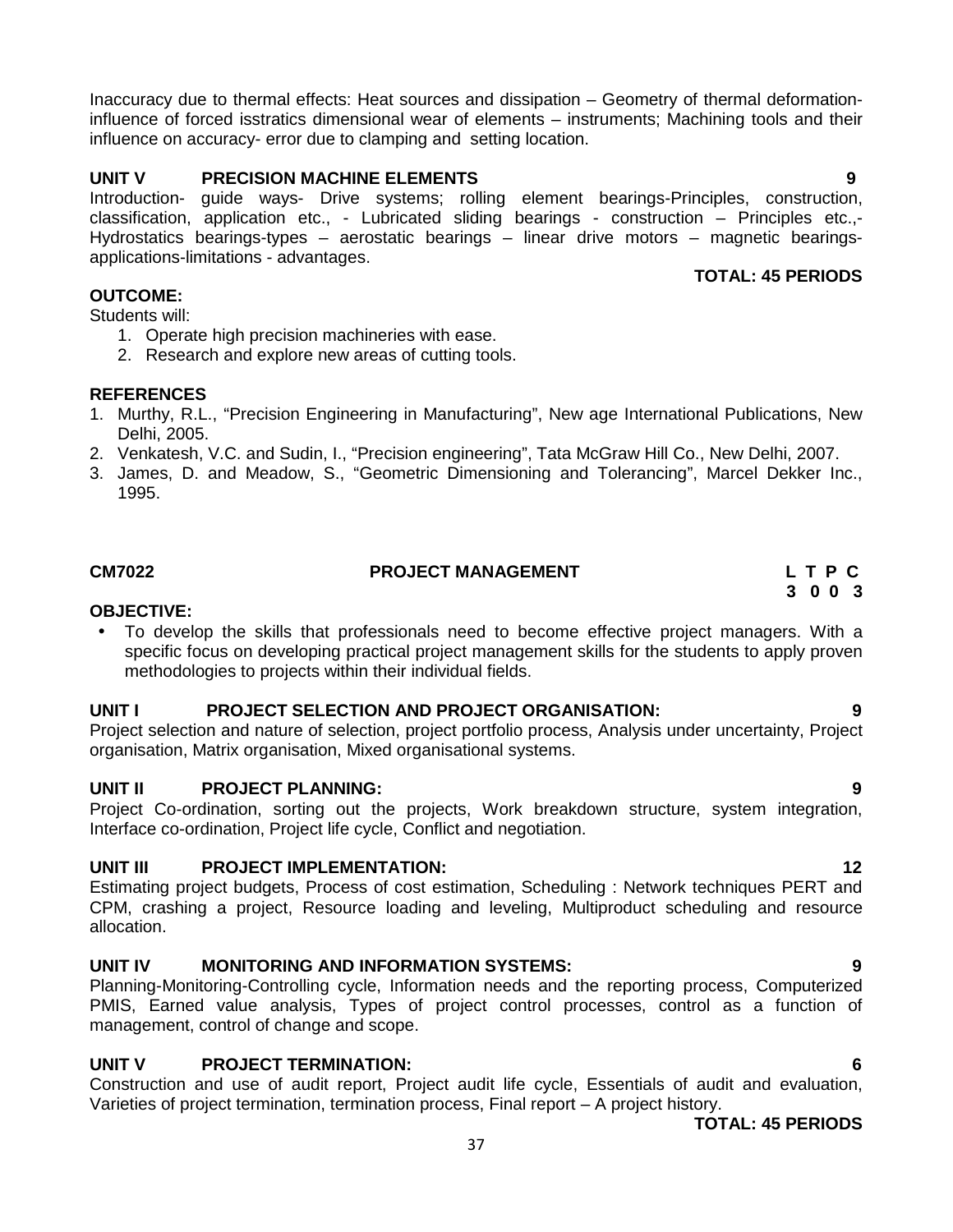# **OUTCOME:**

Students will gain a solid understanding of current Project Management methodologies and techniques that are being applied worldwide. They will also learn relevant management skills to ensure success in working with teams and entire organization

# **REFERENCES:**

- 1. Meredith, J.R. and Mantel, Jr. S.J., "Project Management A Managerial Approach, John Wiley and Sons, 2011
- 2. Kerzner, H., "Project Management A Systems Approach Planning, Scheduling and Controlling", John Wiley and Sons, 2009.
- 3. Cleland, D.I. and Ireland, L.R., "Project Management Design & Implementation", McGraw Fills, 2007

#### **CM7023 RELIABILITY AND TOTAL PRODUCTIVE MAINTENANCE L T P C 3 0 0 3**

### **OBJECTIVE:**

 To provide the student with the knowledge of reliability, failure analysis, reliability prediction, management and also the principles and practices of TPM.

### **UNIT I INTRODUCTION 9**

Reliability function - MTBF - MTTF - mortality curve - availability -Maintainability.

### **UNIT II FAILURE DATA ANALYSIS: 9**

Repair time distributions - exponential, normal, log normal, gamma, and Weibull - reliability data requirements - Graphical evaluation.

# **UNIT III RELIABILITY PREDICTION: 9**

Failure rate estimates - Effect of environment and stress - Series and Parallel systems - RDB analysis – Standby Systems - Complex Systems.

### **UNIT IV RELIABILITY MANAGEMENT: 9**

Reliability demonstration testing - Reliability growth testing - Duane curve -Risk assessment - FMEA, Fault tree.

# **UNIT V TOTAL PRODUCTIVE MAINTENANCE: 9**

Causes of Machine Failures - Downtime - Maintenance policies - Restorability predictions - Replacement models - Spares provisioning -Maintenance management – Total Productive Maintenance – Maximizing equipment effectiveness – Organizing for TPM implementation – Implementation – TPM small group activities.

### **OUTCOME:**

At the end of this course the student should be able to do all calculations relating to reliability of a product or a system. The student should be able to predict reliability and implement total productive maintenance in factories.

### **REFERENCES**

- 1. Birolini, A., "Reliability Engineering: Theory and Practice", Springer, 2010.
- 2. Modarres,M., "Reliability and Risk Analysis ", Meral Dekker Inc., 1993.
- Nakajima, S., "Introduction to TPM", Productivity Press, 1988.
- 4. Kales, P., " Reliability for technology Engineering and Management ", Prentice Hall, New Jersey, 1998.
- 5. Gopalakrishnan. P., and Banerji, A.K., "Maintenance and Spare Parts Management ", Prentice Hall of India, New Delhi, 1996.

# **TOTAL: 45 PERIODS**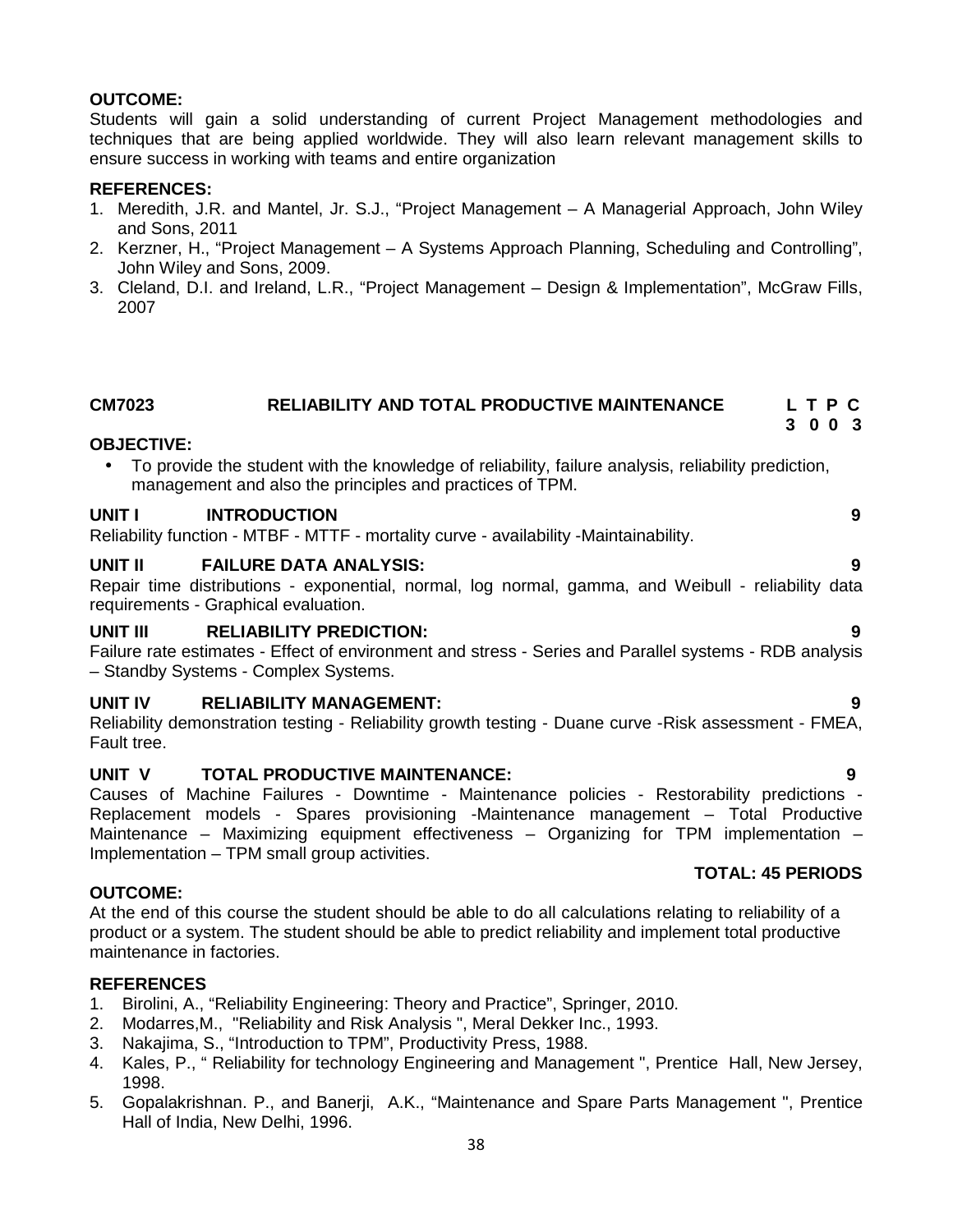# **CM7024 SENSORS FOR MANUFACTURING AND CONDITION MONITORING L T P C**

# **OBJECTIVE:**

 To impart knowledge of sensor technologies used in the manufacturing industry for monitoring workpieces, machine tools, machining processes and advanced sensors.

# **UNIT I INTRODUCTION TO SENSORS 9**

Role of sensors in manufacturing and condition monitoring – Principles – Classification Applications – Basic requirements of sensor – Signal processing and decision making.

### **UNIT II SENSORS FOR WORKPIECE MONITORING 9**

Mechanical, Electrical, Electro-mechanical, Opto-electrical, Optical, Pneumatic, Capacitance, Eddy current and Magnetic sensors.

# **UNIT III SENSORS FOR MACHINE TOOL MONITORING 9**

Position measurements: Linear, angular and velocity sensors – Calibration of machine tools – Collision detection measurements.

# **UNIT IV SENSORS FOR MACHINING PROCESSES 9**

Sensors for condition monitoring: Force, torque, power, temperature, vibration, acoustic emission, tool sensors, chip control sensors – Adaptive control system – Intelligent systems for machining processes.

# **UNIT V ADVANCED SENSORS 9**

Optical and machine vision sensors – Smart/Intelligent sensors – Integrated sensors – Robot sensors – Micro-sensors – Nano-sensors.

# **TOTAL: 45 PERIODS**

# **OUTCOME:**

At the end of this course the student will be able to apply appropriate sensors for monitoring work pieces, machine tools, machining processes and advanced sensors in manufacturing industries.

### **REFERENCES**

- 1. Tönshoff, H.K. and Inasaki, I., "Sensors in Manufacturing: Sensors Applications- Volume1", Wiley- VCH Verlag GmbH, Weinheim, ISBNs: 3-527-29558-5 (Hardcover); 3-527-60002-7 (Electronic), 2001.
- 2. Venkatesh, V.C. and Chandrasekaran, H., "Experimental Techniques in Metal Cutting", Prentice- Hall of India Private Limited, New Delhi, India, ISBN: 0-87692-449-6, 1987.
- 3. Sinclair, I.R., "Sensors and Transducers" Elsevier India Private Limited, New Delhi, India, ISBN: 978-0-7506-4932-1, 2001.
- 4. Wang, L. and Gao, R.X., "Condition Monitoring and Control for Intelligent Manufacturing", Springer-Verlog London Limited, ISBN-13:978-1-84628-263-3, 2006.
- 5. Considine, D.M. and Glenn, D., "Standard Handbook of Industrial Automation: Advanced Industrial Technology 01", Chapman and Hall, New York, DOI: 10.1017/S0263574700004392, 1987.

### **CM7025 SUPPLY CHAIN MANAGEMENT L T P C**

**3 0 0 3**

# **OBJECTIVE:**

 To provide the student with the knowledge of logistics management, network design, sourcing, pricing, coordination and technology in supply chain management.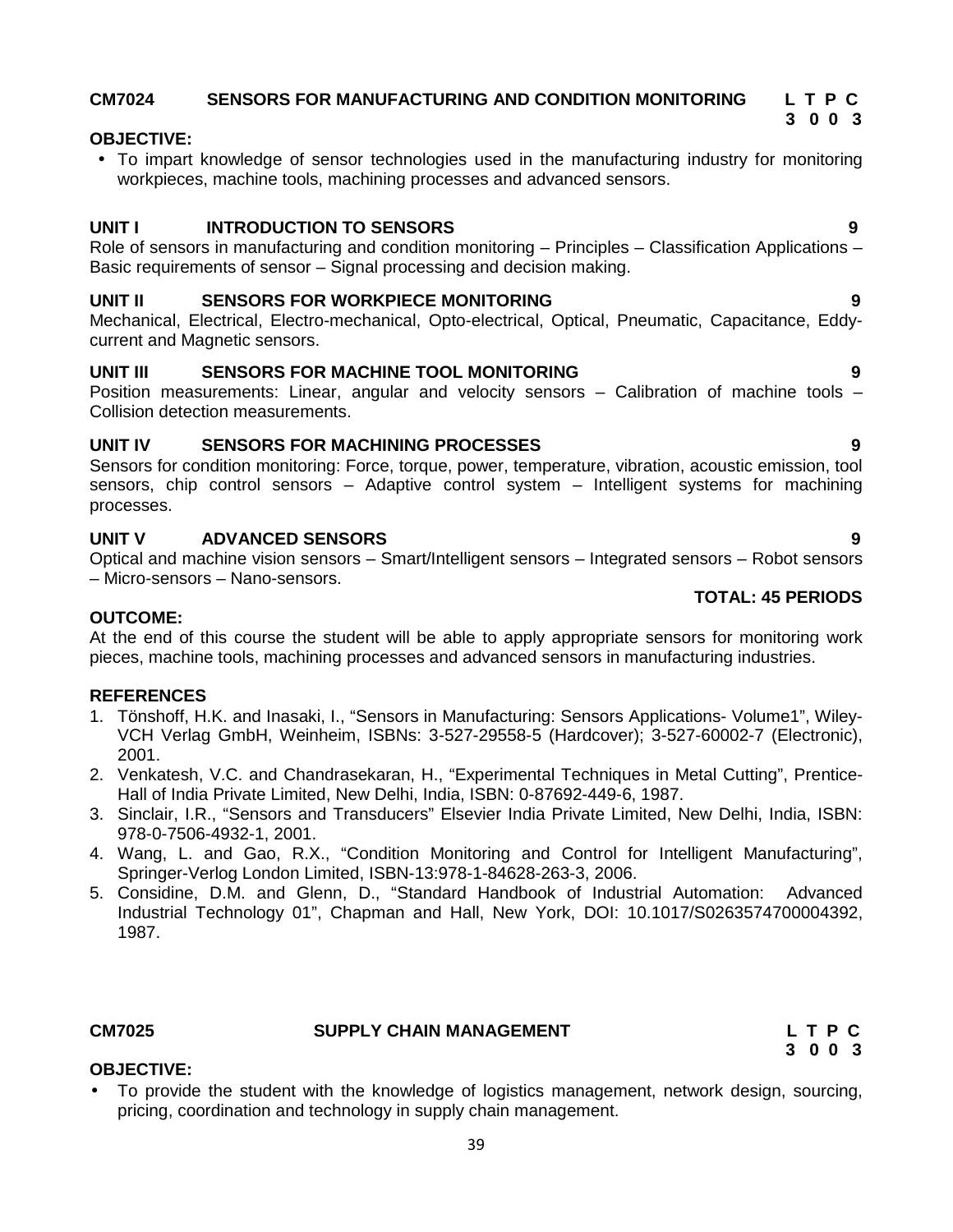# **UNIT I INTRODUCTION: 6**

Definition of Logistics and SCM: Evaluation, Scope Importance & Decision phases – Drivers of SC performance and Obstacles.

# **UNIT II LOGISTICS MANAGEMENT: 10**

Factors – Modes of transportation – Design options for transportation Networks - Routing and Scheduling – Inbound and outbound logistics –Reverse Logistics – 3PL – Integrated Logistics concepts- Integrated Logistics Model – Activities – Measuring logistics cost and performance – Warehouse Management – Case Analysis.

# **UNIT III SUPPLY CHAIN NETWORK DESIGN: 10**

Distribution in supply chain – Factors in Distribution network design – design Options – Network Design in supply chain – Framework for network Decisions – Managing cycle inventory and safety.

# **UNIT IV SOURCING AND PRICING IN SUPPLY CHAIN: 9**

Supplier Selection and contracts – design collaboration – Procurement process. Revenue management in supply chain.

# **UNIT V COORDINATION AND TECHNOLOGY IN SUPPLY CHAIN : 10**

Supply Chain Coordination – Bullwhip effect of lack of Coordination and obstacles – IT and SCM – supply Chain IT frame work. E Business & SCM. Metrics for SC performance – Case Analysis.

# **OUTCOME:**

At the end of this course the student should be able to manage logistics and supply chain of a factory or an organization.

### **REFERENCES**

- 1. Chopra, S. and Meindl, P., "Supply chain management, Strategy, Planning, and Operation ", PHI, Second edition, 2004.
- 2. Bloomberg, D.J., Lemay, S. and Hanna, J.B.,'Logistics", PHI 2002.
- 3. Christopher, M., "Logistics and Supply Chain Management Strategies for Reducing Cost and Improving Service", Pearson Education Asia, Second Edition.
- 4. Shapiro, J.F. and Duxbury, T., "Modeling the supply Chain", 2002.
- 5. Ayers, J.B., "Handbook of Supply Chain Management", Taylor and Francis Group, 2006.

# **CM7026 SUSTAINABLE MANUFACTURING L T P C**

### **OBJECTIVE:**

 To provide the student with the knowledge of sustainability in manufacturing, its evaluation, strategy to achieve sustainability, supply chain management and sustainable operations.

# **UNIT I ENVIRONMENTAL VALUATION: 9**

Introduction to the environmental issues pertaining to the manufacturing sector - pressure to reduce costs - processes that minimize negative environmental impacts - environmental legislation and energy costs - acceptable practice in society - adoption of low carbon technologies - need to reduce the carbon footprint of manufacturing operations.

Techniques for non-market valuation: cost and income based approaches, demand estimation methods - expressed and revealed preference, choice modeling - Multi-criteria analysis- Stakeholder analysis - Environmental accounting at sector and national levels.

#### **TOTAL: 45 PERIODS**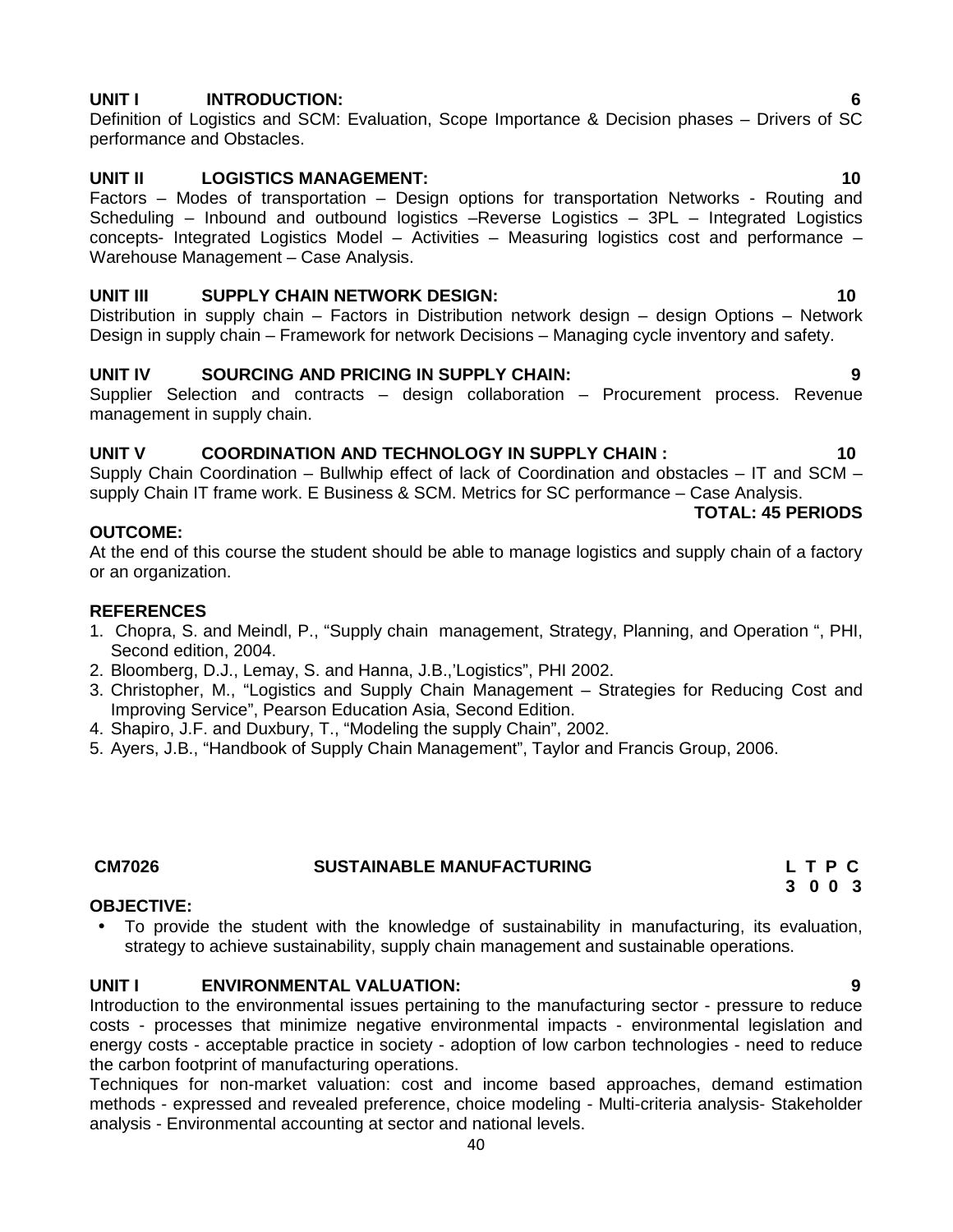### 41

# **UNIT II EVALUATING SUSTAINABILITY: 9**

Sustainability performance evaluators- Frameworks and techniques - environmental management systems - life cycle assessment - strategic and environmental impact assessments - carbon and water foot-printing.

# **UNIT III MANUFACTURING STRATEGY FOR SUSTAINABILITY: 9**

Concepts of Competitive Strategy and Manufacturing Strategies and development of a strategic improvement programme - Manufacturing strategy in business success Strategy formation and<br>formulation - Structured strategy formulation - Sustainable manufacturing system design options -Sustainable manufacturing system design options -Approaches to strategy formulation - Realization of new strategies/system designs.

# **UNIT IV SUPPLY CHAIN MANAGEMENT: 9**

Challenges in logistics and supply chain - developing the right supply chain strategy for the products need to align the supply network around the strategy - Tools that can be used systematically to identify areas for improvement in supply chains - Specific challenges and new thinking in the plan, source and delivering of sub-processes.

# **UNIT V SUSTAINABLE OPERATIONS: 9**

Principles of sustainable operations - Life cycle assessment Manufacturing and service activities - Influence of product design on operations - Process analysis - Capacity management - Quality management -Inventory management - Just-In-Time systems - Resource efficient design -Consumerism and sustainable well-being - Sustainable manufacturing and practices.

# **TOTAL: 45 PERIODS**

# **OUTCOME:**

On completion of the course the students will be able to apply techniques of environmental valuation, formulate strategy for sustainable manufacturing and plan sustainable operations and supply chain management.

# **REFERENCES**

- 1. Seliger, G ,"Sustainable Manufacturing: Shaping Global Value Creation", Springer, 2012.
- 2. Seliger, G.,"Sustainability in Manufacturing: Recovery of Resources in Product and Material Cycles", 2007.
- 3. Jovane, F., mper, W.E. and Williams, D. J., "The ManuFuture Road: Towards Competitive and Sustainable High-Adding-Value Manufacturing", Springer, 2009.
- 4. Kutz, M.," Environmentally Conscious Mechanical Design", John Wiley & Sons, 2007.
- 5. Davim, J.P., "Sustainable Manufacturing", John Wiley & Sons, 2010.

# **CM7027 MATERIAL CHARACTERIZATION TECHNIQUES L T P C**

# **OBJECTIVE:**

 On completion of the course the students are expected to be knowledgeable in microstructure evaluation, crystal structure analysis, electron microscopy, Chemical, Thermal analysis and mechanical testing methods.

# **UNIT I MICRO STRUCTURAL EVALUATION: 9**

Principles of Optical Microscopy – Specimen Preparation Techniques – Polishing and Etching – Polarization Techniques – Quantitative Metallography – Estimation of grain size – ASTM grain size numbers – Microstructure of Engineering Materials.

**3 0 0 3**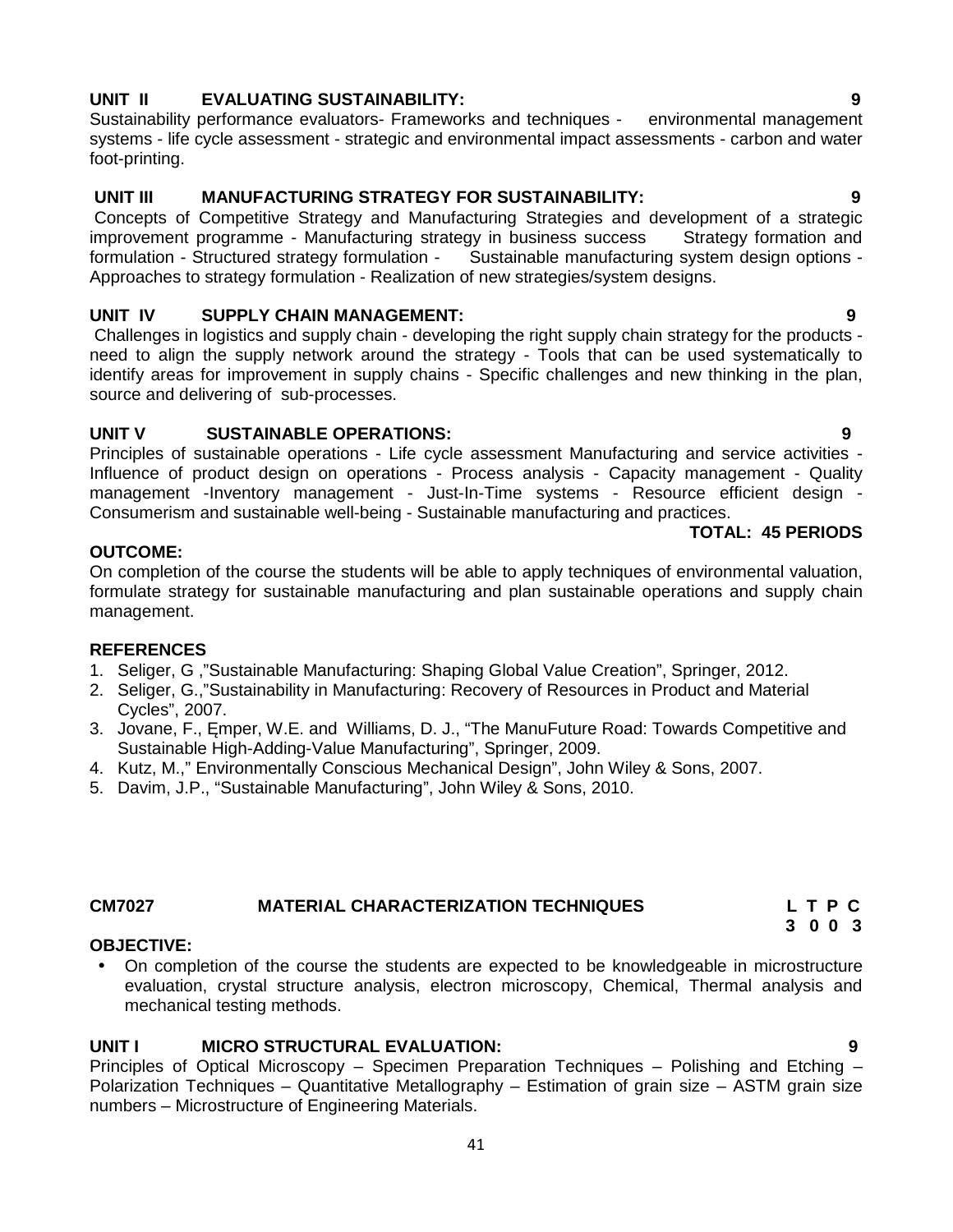# **UNIT II CRYSTAL STRUCTURE ANALYSIS: 9**

Elements of Crystallography – X- ray Diffraction – Bragg's law – Techniques of X-ray Crystallography – Debye – Scherer camera – Geiger Diffractometer – analysis of Diffraction patterns – Inter planer spacing – Identification of Crystal Structure, Elements of Electron Diffraction.

# **UNIT III ELECTRON MICROSCOPY: 9**

Interaction of Electron Beam with Materials – Transmission Electron Microscopy – Specimen Preparation – Imaging Techniques – BF & DF – SAD – Electron Probe Microanalysis – Scanning Electron Microscopy – Construction & working of SEM – various Imaging Techniques – Applications- Atomic Force Microscopy- Construction & working of AFM - Applications .

# **UNIT IV CHEMICAL AND THERMAL ANALYSIS: 9**

Basic principles, practice and applications of X-ray spectrometry, Wave dispersive X- ray spectrometry, Auger spectroscopy, Secondary ion mass spectroscopy, Fourier Transform Infrared Spectroscopy (FTIR) – proton induced X-ray Emission spectroscopy, Differential thermal analysis, Differential Scanning Calorimetry (DSC) and Thermo Gravimetric Analysis (TGA)

# **UNIT V MECHANICAL TESTING: 9**

Hardness – Brinell, Vickers, Rockwell and Micro Hardness Test – Tensile Test – Stress – Strain plot – Proof Stress – Ductility Measurement – Impact Test – Charpy & Izod. Fatigue – Low & High Cycle Fatigues – Rotating Beam & Plate Bending HCF tests – S-N curve – LCF tests – Crack Growth studies – Creep Tests – LM parameters – Applications of Dynamic Tests.

# **OUTCOME:**

 At the end of this course the student will be able to apply various material characterization techniques for research and analysis.

# **REFERENCES**

- 1. Culity, B.D., Stock, S.R. and Stock, S., "Elements of X ray Diffraction", (3<sup>rd</sup> Edition). Prentice Hall, 2001.
- 2. Davis, H.E., Hauck, G. and Troxell, G.E., "The Testing of engineering Materials", (4<sup>th</sup> Edition), McGraw Hill, College Divn., 1982.
- 3. Cherepin and Malik, "Experimental Techniques in Physical Metallurgy", Asia Publishing Co. Bombay, 1968.
- 4. Goldsten, I.J., Dale, E., Echin, N.P. and Joy, D.C., "Scanning Electron Microscopy & X ray- Micro Analysis",  $(2^{nd}$  Edition), ISBN - 0306441756, Plenum Publishing Corp., 2000.
- 5. Newby, J., "Metals Hand Book- Metallography & Micro Structures", (9<sup>th</sup> Edition), ASM International, 1989.
- 6. Grundy, P.J. and Jones, G.A.,"Electron Microscopy in the Study of Materials", Edward Arnold Limited, 1976.
- 7. Morita, S., Wiesendanger, R. and Meyer, E., "Noncontact Atomic Force Microscopy" Springer, 2002

# **CM7028 TOOL ENGINEERING L T P C**

**3 0 0 3**

# **OBJECTIVE:**

• This course provides knowledge in the areas of design of single point and multi point cutting tools, dies, jigs, fixtures and limit gauges and toll design for CNC machines.

# **TOTAL: 45 PERIODS**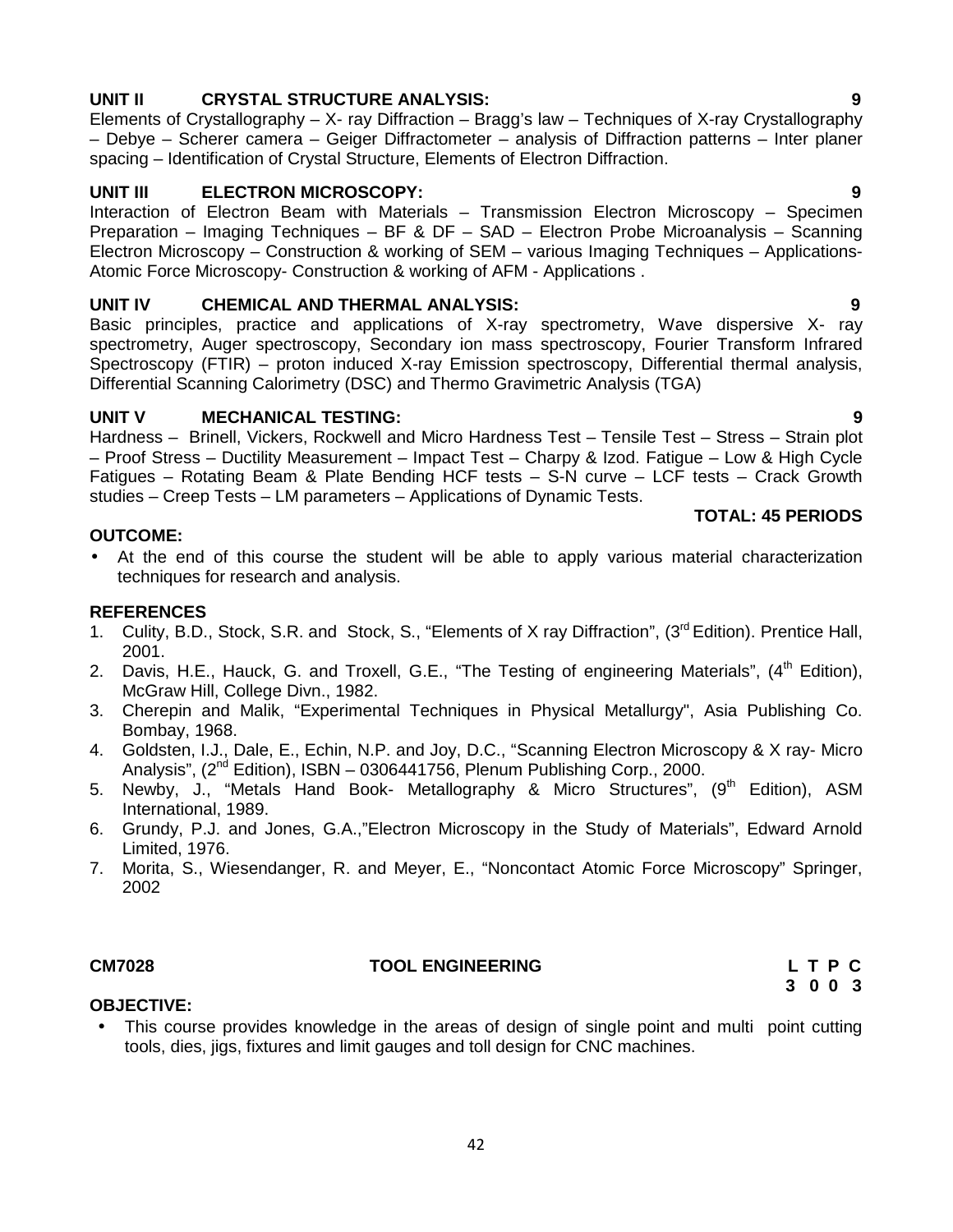# **UNIT I INTRODUCTION: 7**

Broad Classification of Tools-Cutting tools, Dies , Holding and Measuring tools, Tool materials and heat treatment- Ferrous, Non-ferrous and Non metallic materials, tool making practices.

# **UNIT II DESIGN OF CUTTING TOOLS: 11**

Single Point Cutting Tools: Classification, Nomenclature, geometry, design of single point tools for lathes, shapers, planers etc. Chip breakers and their design. Multipoint Cutting Tools: Classification and specification, nomenclature, Design of drills, milling cutters, broaches, taps etc. Design of Form Tools: Flat and circular form tools, their design and applications.

# **UNIT III DESIGN OF DIES: 10**

Classification of dies, Design of Dies for Bulk metal Deformation-Wire Drawing, Extrusion, Forging and Rolling; Design of Dies for Sheet metal: Blanking and Piercing, Bending and Deep-drawing; Design of Dies used for Casting and Moulding, Powder Metallurgy die design.

# **UNIT IV DESIGN OF JIGS AND FIXTURES: 9**

Classification of Jigs and Fixtures, Fundamental Principles of design of Jigs and Fixtures, Location and Clamping in Jigs and fixtures, Simple design for drilling Jigs, Milling fixtures etc. Indexing Jigs and fixtures.

# **UNIT V DESIGN OF LIMIT GAUGES AND TOOL DESIGN FOR CNC MACHINES: 8**

Fixed gauges, gauge tolerances, indicating gauges, automatic gauges, selection of materials, tool design for CNC machines- fixture design, cutting tools, tool holding, tool pre-setter, automatic tool changers and positioners.

### **TOTAL: 45 PERIODS**

# **OUTCOME:**

At the end of this course

- 1. This domain knowledge will increase their employability skills
- 2. Use this knowledge to develop innovative ideas work holding methods
- 3. Encourages to involve in research in the area of machining

# **REFERENCES**

- 1. Donaldson, C., "Tool Design", Tata Mc-Graw Hill, 2006
- 2. Pollack, H.W., "Tool Design" Reston Publishing Company, Inc. 1976.
- 3. Joshi, P.H., "Jigs and Fixtures, Tata Mc-Graw Hill, 2003
- 4. Grant, H,E., "Jigs and Fixtures, Tata Mc-Graw Hill, 2006
- 5. Kempster, M.H.A., "Principles of Jig and Tool Design", English University Press Ltd.,1968.

# **CM7029 TOTAL QUALITY SYSTEMS AND ENGINEERING L T P C**

# **OBJECTIVE:**

 This course provides knowledge in the areas of quality management, its pioneers, practices and techniques. It also provides knowledge in quality by design and product liability.

# **UNIT I INTRODUCTION: 10**

Principles of Quality Management - Pioneers of TQM - Quality costs - Customer Orientation - Benchmarking - Re-engineering - Concurrent Engineering.

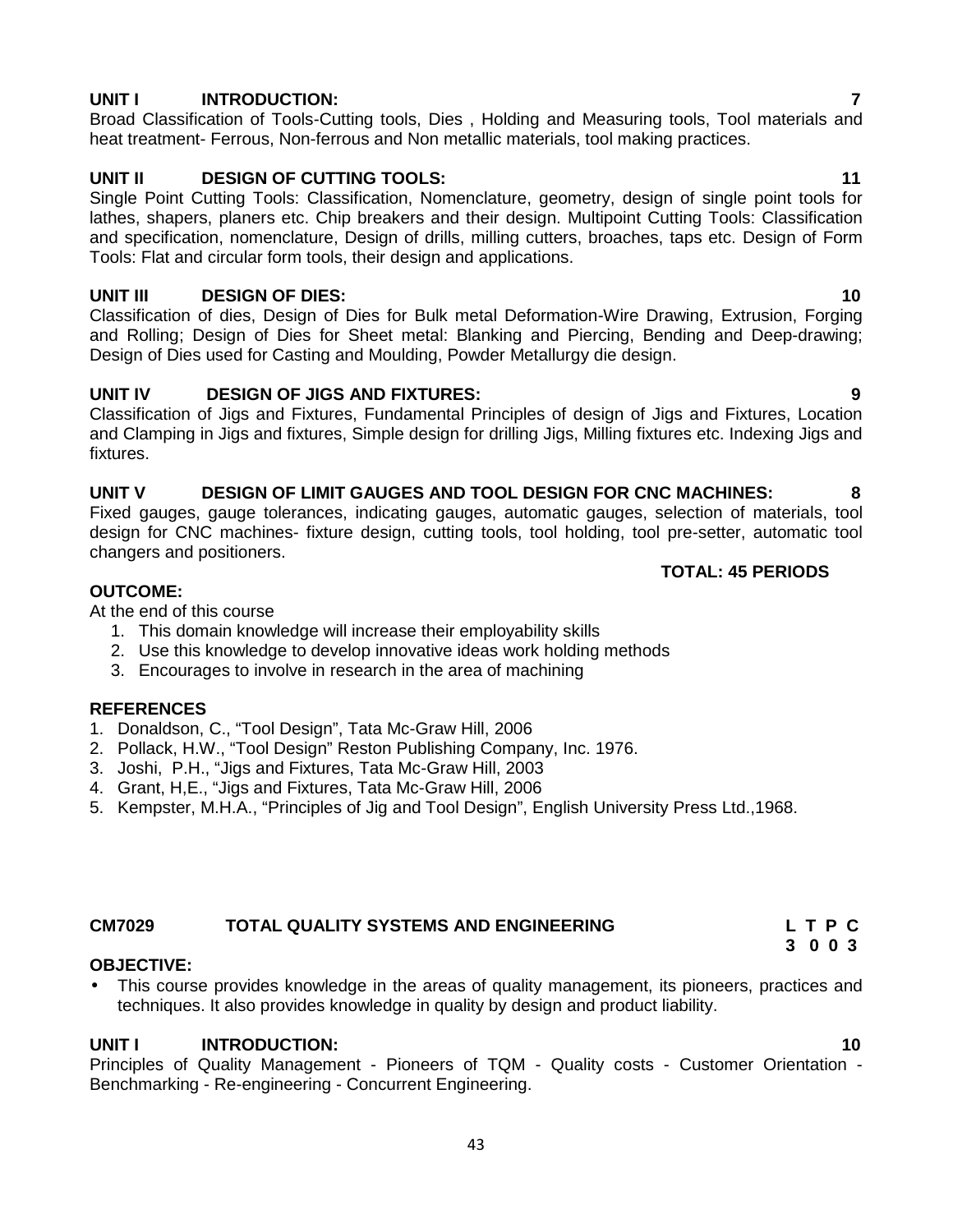#### 44

# **UNIT II PRACTICES OF TQM: 10**

Quality system - ISO 9001:2000 - QS 9000, ISO 14000 - Quality Auditing - Leadership - Organisational Structure - Team Building - Information Systems and Documentation.

# **UNIT III TECHNIQUES OF TQM: 10**

Single Vendor Concept - JIT - Quality Function deployment - Quality Circles - KAIZEN - SGA - POKA YOKE - Taguchi Methods.

# **UNIT IV QUALITY BY DESIGN: 8**

Introduction – Rationale for implementation – Benefits– Teams – Communication models – Implementation – Tools – Misconceptions and Pitfalls.

# **UNIT V PRODUCTS LIABILITY: 7**

Introduction – Product safety law – products liability law – defenses – Proof and the expert witness – Financial Loss – The future of products liability – Prevention.

### **OUTCOME:**

 At the end of this course the student should be able to apply the principles, practices and techniques of quality systems and engineering in factories.

### **REFERENCES**

- 1. Besterfield, D.H., Besterfield, C.M, Besterfield, G.H. and Besterfield, M.S., "Total Quality Management ", Pearson Education, 2002.
- 2. Noori, H. and Radford,R., " Production and Operations management Total Quality and Responsiveness ", McGraw-Hill Inc, 1995.
- 3. Dalela, S. and Saurabh, "ISO 9000 A Manual for Total Quality Management ", S.Chand and Company Ltd., 1997.
- 4. Bank, J., " The Essence of Total Quality Management ", Prentice Hall of India Pvt.Ltd., 1995.
- 5. Zairi, M., "Total Quality Management for Engineers ", Woodhead Publishing Limited 1991.
- 6. Baird, C.W., "The Six Sigma Manual for Small and Medium Businesses", Atlantic Publishing Company (FL), Reprint 2011.

#### **CM7030 WAREHOUSE LAYOUT PLANNING AND PART FEEDING METHODS L T P C 3 0 0 3**

# **OBJECTIVE:**

 Students will learn various part feeding methods, optimum design of feeding routes and feeding methods and develop knowledge on warehouse management systems, safety requirements of ware house panning

# **UNIT I LAYOUT PLANNING: 8**

Layout Planning - Importance of Layout Planning - General Steps in Layout and Space Requirements Planning - Warehouse Activities - Determining Space Requirements – Develop realistic and Ideal Layout for Storage and Retrieval – Material storage methods for each part

# **UNIT II RACKING SYSTEMS FOR WAREHOUSE: 9**

Selection of Ware House Equipments and Material Handling Systems - Racking and Shelving Systems - Rack Planning Considerations - General Categories of Rack Systems - Large Products Storage System - Pallet Storage Systems Selection - Selection of Racking Systems - Technical

**TOTAL: 45 PERIODS**